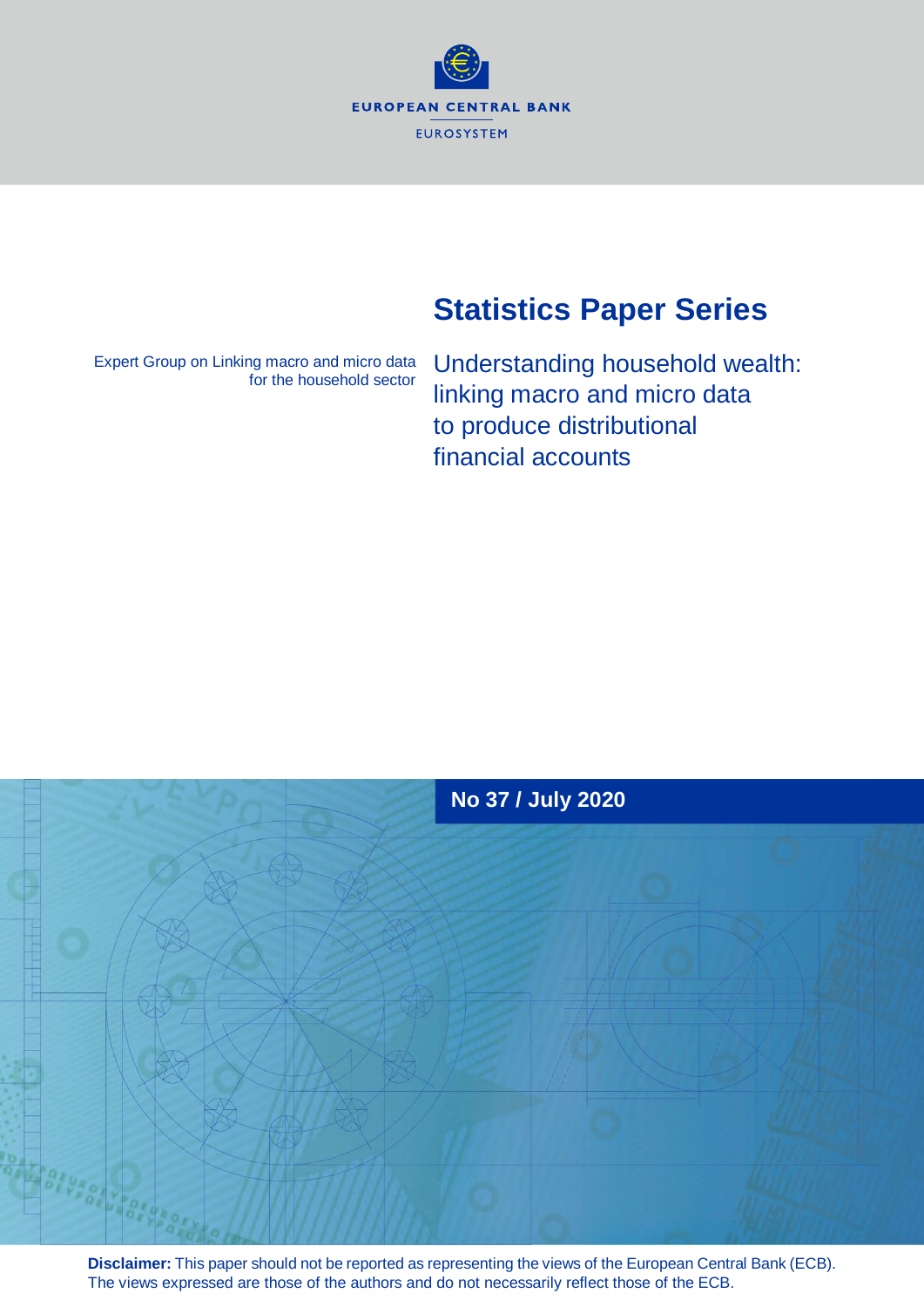# **Contents**

| <b>Abstract</b> |                  |                                                                                             | 3  |  |  |  |  |
|-----------------|------------------|---------------------------------------------------------------------------------------------|----|--|--|--|--|
|                 |                  | <b>Executive summary</b>                                                                    | 4  |  |  |  |  |
| 1               |                  | <b>Introduction</b>                                                                         | 7  |  |  |  |  |
| $\overline{2}$  |                  | <b>Linking Financial Accounts and HFCS: generic differences</b>                             | 9  |  |  |  |  |
| 3               |                  | <b>Linking Financial Accounts and HFCS: instrument-specific</b><br>differences              |    |  |  |  |  |
|                 | 3.1              | Assessment of instrument-specific comparability                                             | 12 |  |  |  |  |
|                 |                  | <b>Box 1</b> How to improve the coverage and comparability of pension<br>wealth             | 14 |  |  |  |  |
|                 | 3.2              | Matching the HFCS concept of business wealth with National<br><b>Accounts</b>               | 16 |  |  |  |  |
|                 | 3.3 <sub>2</sub> | Matching the HFCS concept of housing wealth with National<br><b>Accounts</b>                | 20 |  |  |  |  |
|                 | 3.4              | Breakdowns of liabilities from monetary financial institutions'<br>balance sheet statistics | 22 |  |  |  |  |
|                 | 3.5              | New wealth concept                                                                          | 22 |  |  |  |  |
| 4               |                  | Methodology for bridging the gap                                                            | 26 |  |  |  |  |
|                 | 4.1              | Methods for integrating macro and micro sources: a review of the<br>relevant literature     | 26 |  |  |  |  |
|                 | 4.2              | <b>Reweighting methods</b>                                                                  | 27 |  |  |  |  |
|                 | 4.3              | <b>Imputation methods</b>                                                                   | 29 |  |  |  |  |
|                 | 4.4              | Top tail adjustments of survey-implied wealth distributions: Pareto<br>models               | 31 |  |  |  |  |
|                 |                  | <b>Box 2</b> Pareto models and the HFCS: an overview                                        | 33 |  |  |  |  |
|                 | 4.5              | Towards a unified approach                                                                  | 35 |  |  |  |  |
|                 | 4.6              | <b>Preliminary results</b>                                                                  | 37 |  |  |  |  |
|                 | 4.7              | Methods for assessing the estimations                                                       | 41 |  |  |  |  |
| 5               |                  | <b>Administrative sources</b>                                                               | 43 |  |  |  |  |
|                 | 5.1              | Availability of administrative data                                                         | 43 |  |  |  |  |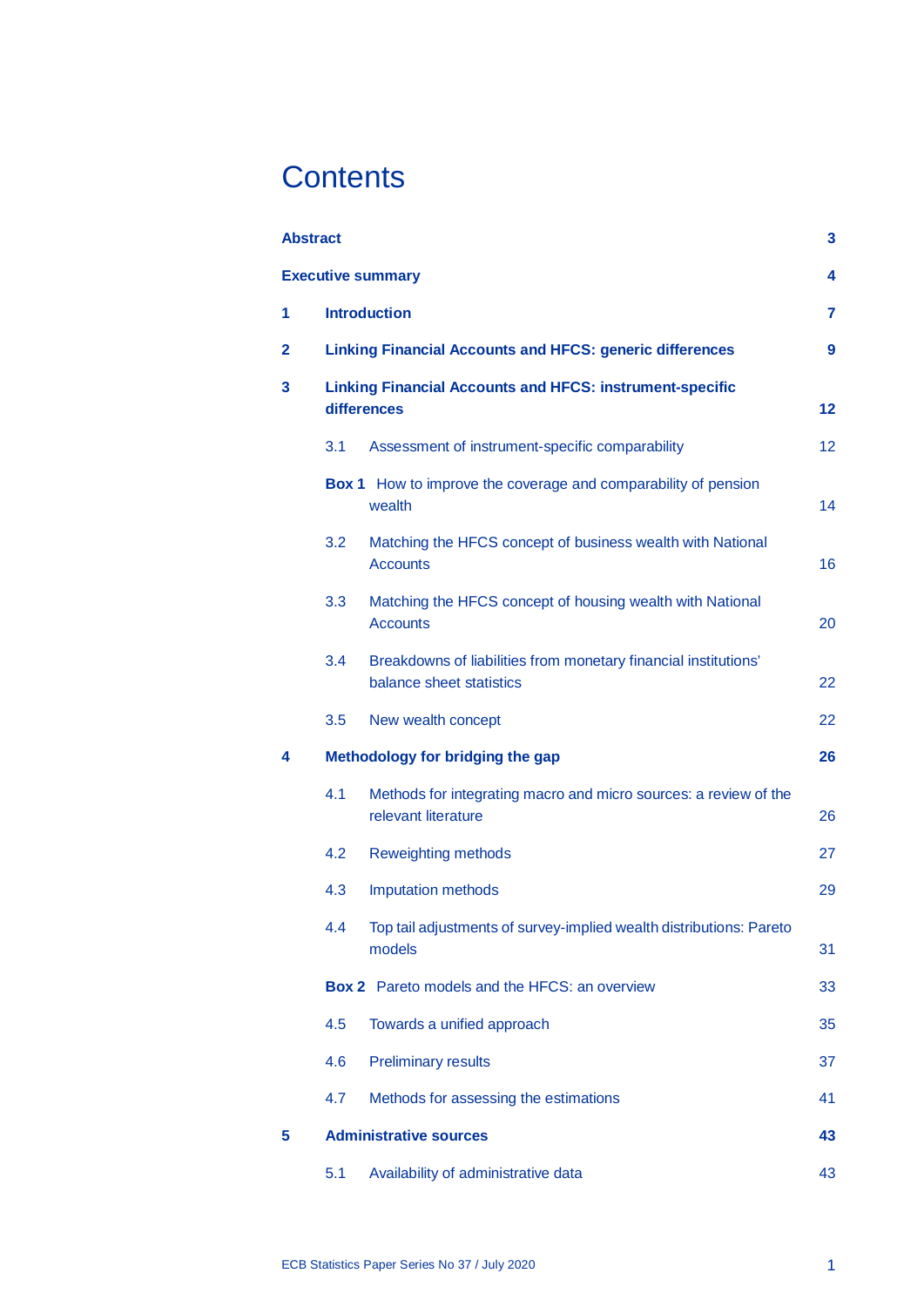|   | 5.2                  | Case studies on the use of administrative data: Finland and<br>Ireland                                  | 45 |
|---|----------------------|---------------------------------------------------------------------------------------------------------|----|
|   | 5.3                  | Administrative data: the way forward                                                                    | 46 |
| 6 |                      | User demands and distributional indicators                                                              | 48 |
| 7 |                      | <b>Conclusions and way forward</b>                                                                      | 50 |
|   | 7.1                  | <b>Main conclusions</b>                                                                                 | 50 |
|   | 7.2                  | Way forward                                                                                             | 52 |
|   | <b>References</b>    |                                                                                                         | 56 |
|   | <b>Reports</b>       |                                                                                                         | 56 |
|   |                      | <b>Research papers</b>                                                                                  | 56 |
|   |                      | Annex 1: Second Mandate of the Expert Group on Linking Macro and<br>Micro Data for the household sector | 60 |
|   |                      | Annex 2a: Correspondence table between Financial Accounts and HFCS<br>for financial instruments         | 62 |
|   |                      | Annex 2b: Correspondence table between National Accounts and HFCS<br>for non-financial assets           | 65 |
|   | <b>Abbreviations</b> |                                                                                                         | 67 |
|   |                      | <b>Acknowledgements</b>                                                                                 | 68 |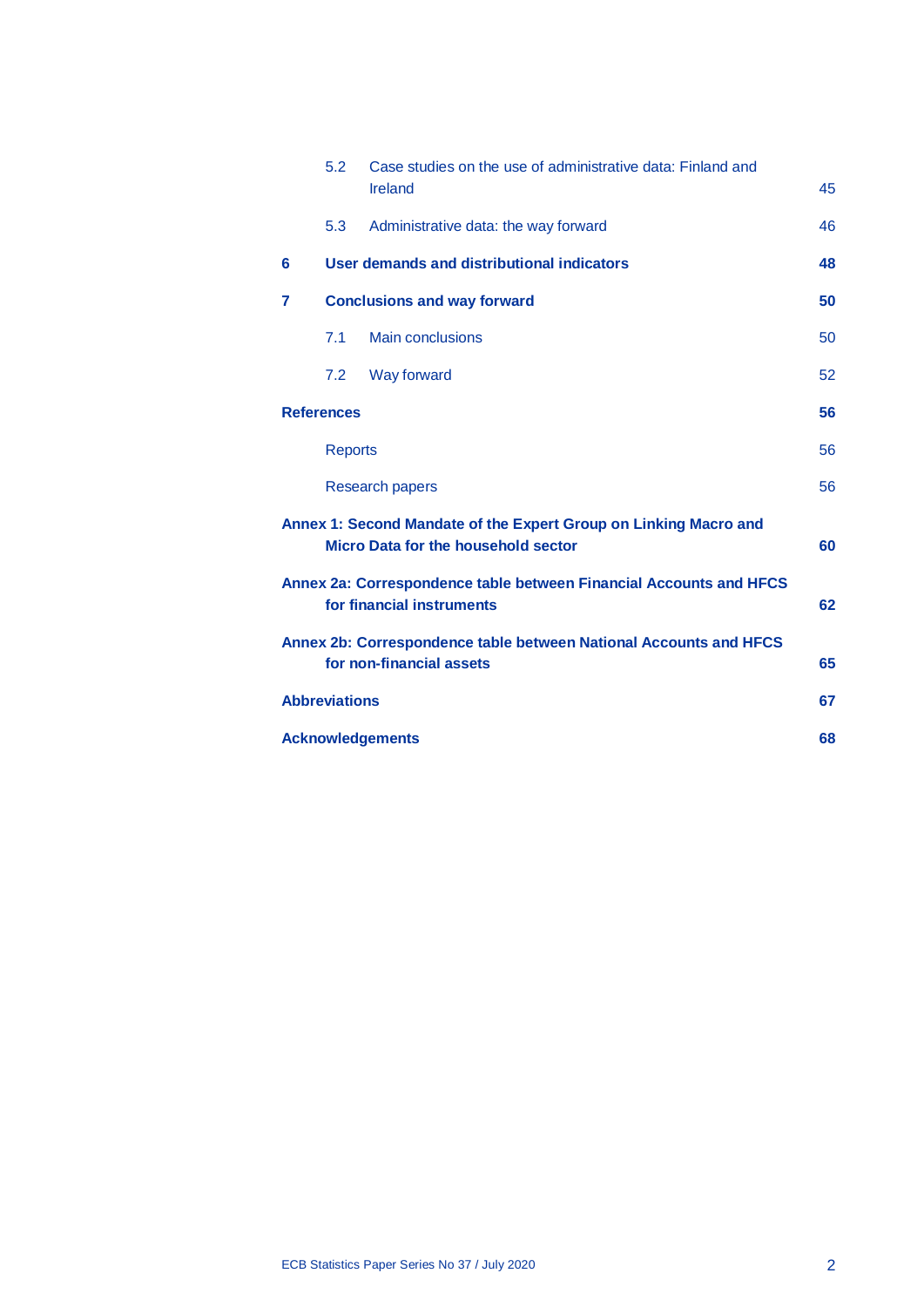## <span id="page-3-0"></span>Abstract

The Expert Group on Linking Macro and Micro Data for the household sector (EG-LMM) was established in December 2015 within the European System of Central Banks (ESCB) with the aim of comparing and bridging macro data (i.e. National Accounts/Financial Accounts) and micro data (i.e. the Household Finance and Consumption Survey) on wealth. Furthermore, the Expert Group also focused on developing distributional results for household macro balance sheets, starting with national data from the euro area Member States.

The Expert Group assessed the extent to which these two sets of statistics could be compared and was able to link most balance sheet items. Since, following adjustments, the estimates yielded from the micro data were still lower than the macro data, an estimation method was developed to gross up the micro data to be in line with the macro data results. The methodology delivers estimates of the distribution of household wealth that are closely aligned with Financial Accounts aggregates, thereby offering valuable new information for the purposes of macroeconomic analyses based on such Financial Accounts.

Further research is needed to examine the robustness of these results and to improve the estimation method taking into account country-specific features and information. The Expert Group has therefore recommended further work be undertaken with a view to compiling experimental distributional results by end-2022.

**Keywords:** Household Debt and Wealth; and their distribution.

**JEL Codes:** D31, G51.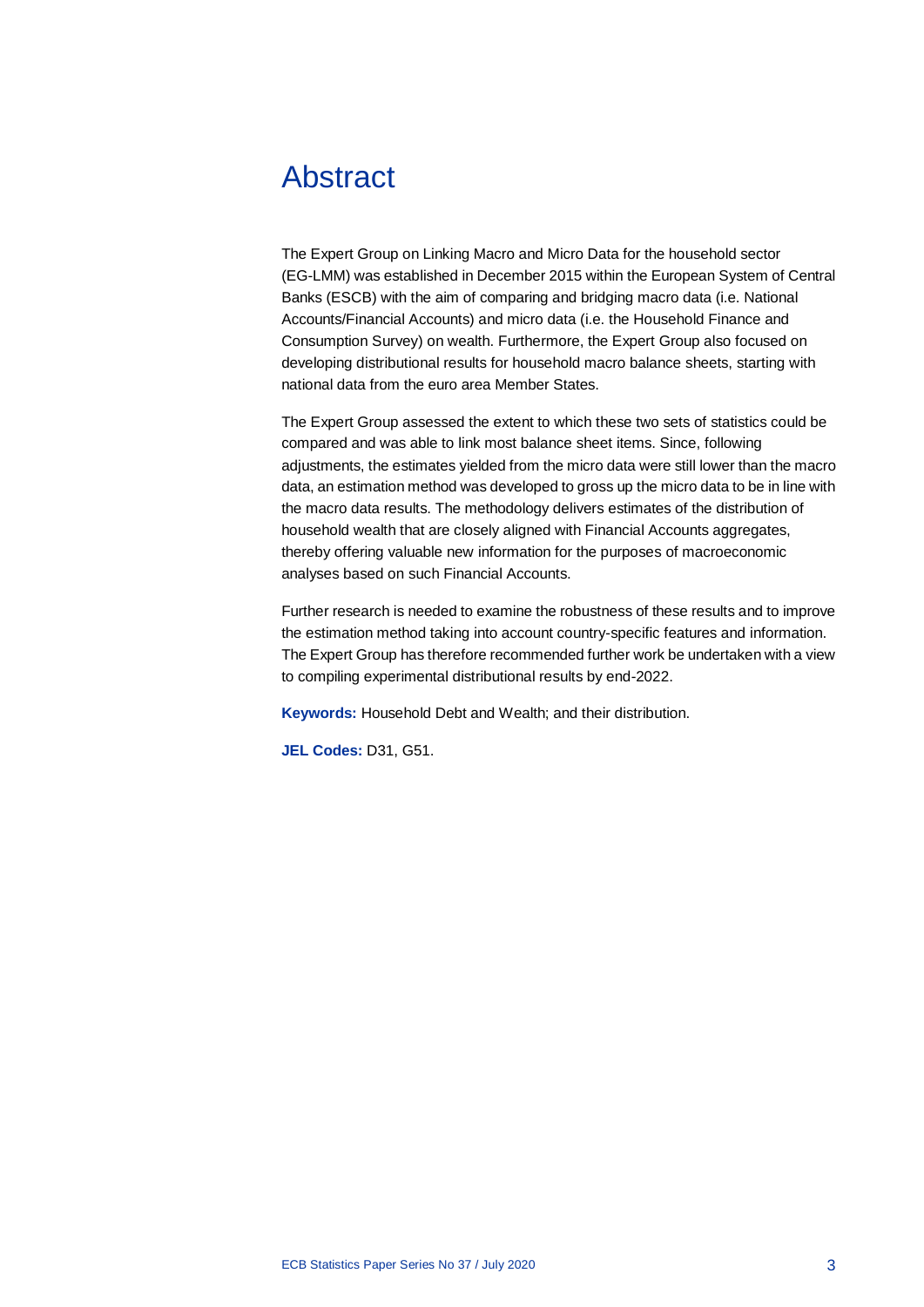## <span id="page-4-0"></span>Executive summary

The ESCB Expert Group on Linking Macro and Micro Data for the household sector (EG-LMM) was established in December 2015 with the aim of comparing and bridging macro data (i.e. National Accounts/Financial Accounts<sup>[1](#page-4-1)</sup>) and micro data (i.e. the Household Finance and Consumption Survey<sup>[2](#page-4-2)</sup>) on wealth. Over the course of its existence, the EG-LMM has produced a detailed assessment of the comparability of definitions between the Household Finance and Consumption Survey (HFCS) and National Accounts (NA) items and has improved the matching of the two data sources. In the comparison of the two data sources carried out in this report, a distinction is made between two main sets of explanatory factors.

- The first set of factors concerns generic differences that potentially affect all or various components of wealth. These include differences that can be relatively easily identified (definition of population and household sector, reference periods), along with some issues that are more substantial and difficult to quantify and adjust for, such as different valuation concepts (self-assessment versus European System of Accounts (ESA) valuation), the effect of non-response or wrong responses in the survey, and the accuracy of some Financial Accounts (FA) asset categories for which statistical sources are weak. It has also proved difficult to determine the extent to which the surveys provide effective coverage of the households among which wealth appears to be substantially concentrated. In addition, the survey leaves scope for aligning its implementation to national circumstances, which results in some heterogeneity across countries. Finally, macroeconomic Financial Accounts, while more standardised across countries, are only available at a fairly high level of aggregation, which limits the scope for improving the quality of the linking by matching the sub-categories that can best be compared.
- The second set of factors concerns detailed instrument-specific definitions. The EG-LMM has developed alternative concepts of adjusted wealth which cover items that have medium or high comparability in the two sources. Items which are covered in only one of the two sources (notably currency holdings and non-life insurance reserves, which are covered only by the Financial Accounts) or which have low comparability (occupational pensions, financial derivatives, other accounts receivable/payable) are excluded from adjusted wealth. Overall, for more than 90% of the value of households' financial and non-financial assets included in euro area National Accounts statistics, a matching item in, or derived from, the HFCS has been defined with high or medium comparability. In particular, in the recent work of the EG-LMM, the HFCS concepts of housing wealth and (albeit with less accuracy) business wealth were bridged to National Accounts instruments, following analytical work on their components and thanks to the improved availability of National Accounts data on non-financial assets. In

 $\overline{a}$ 

<span id="page-4-2"></span><span id="page-4-1"></span>See van de Ven, Fano (2017), and ECB's quarterly Household Sector Report.

See Household Finance and Consumption Network, 2016a.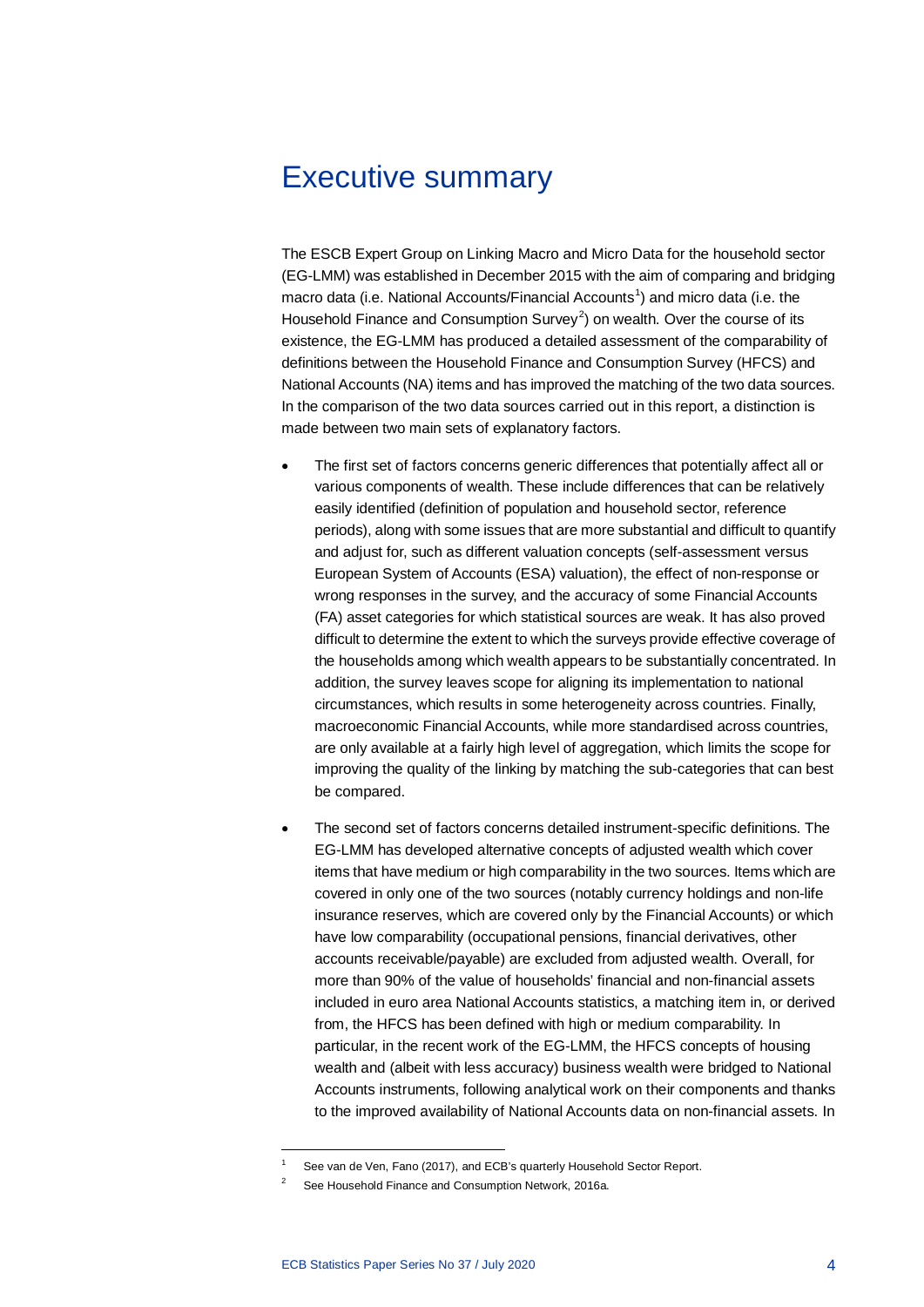a majority of euro area countries, and for the most extended concept of adjusted wealth, the ratio of grossed-up HFCS to National Accounts totals is around 70% to 80%. However, the coverage is lower when focusing purely on financial assets. It also varies considerably across instruments and countries.

Therefore, a significant gap remains between household sector wealth totals derived from the two sources. The second focus of the EG-LMM's recent work was on developing a procedure for closing the gap, i.e. the portions of the National Accounts totals that are not captured by the HFCS. The procedure developed makes best use of the data sources that were available to the EG-LMM. Following this approach, two main sources of differences have been identified, namely incomplete reporting of the holdings of the wealthiest households and under-reporting of wealth by certain survey respondents. These two components are modelled on the basis of: (i) a hurdle method, identifying implausible survey values (mainly zero values) and replacing them with replies from similar households; and (ii) an iterative process involving (a) a calibration procedure and (b) a Pareto model and drawing on a wide stream of economic literature attributing a Pareto distribution to the top part of the wealth distribution. The parameters of the Pareto model are determined on the basis of the HFCS as well as data from lists of the wealthiest households, where available. This model is used to reassess the number of very wealthy households assumed not to be (fully) captured in the HFCS weights.

The estimation method developed by the EG-LMM allows for the compilation of baseline estimates for distributional wealth accounts for the euro area countries. These estimates can – and should as far as possible – be refined using additional information available at national level, such as administrative data sources.

While initial comparisons have shown that the results are plausible, it is important to be aware that these results inevitably carry a degree of uncertainty. The EG-LMM therefore considers the estimation methods as a work in progress, and the methods will be refined in the light of experience.

The EG-LMM has identified a number of areas where further improvements should be achievable and recommends the following four future workstreams.

- Finalising the fine-tuned conceptual linking of the HFCS and National Accounts, e.g. by using more detailed breakdowns taken from monetary financial institutions' (MFI) balance sheet statistics and by including data on non-financial assets to achieve greater comparability.
- Fully implementing and further refining estimation methods, including the use of administrative sources, wherever possible. The European Central Bank (ECB) could run the estimation methods centrally and would submit the estimates to the national counterparts, which could validate and, wherever possible, improve the estimates on the basis of additional data available from national sources. Developing the use of administrative sources is a task mainly performed at the national level, although a concerted effort by the ESCB to strengthen the status of statistics on Distributional National Accounts allowing national central banks to get access to administrative data sources could help drive the process.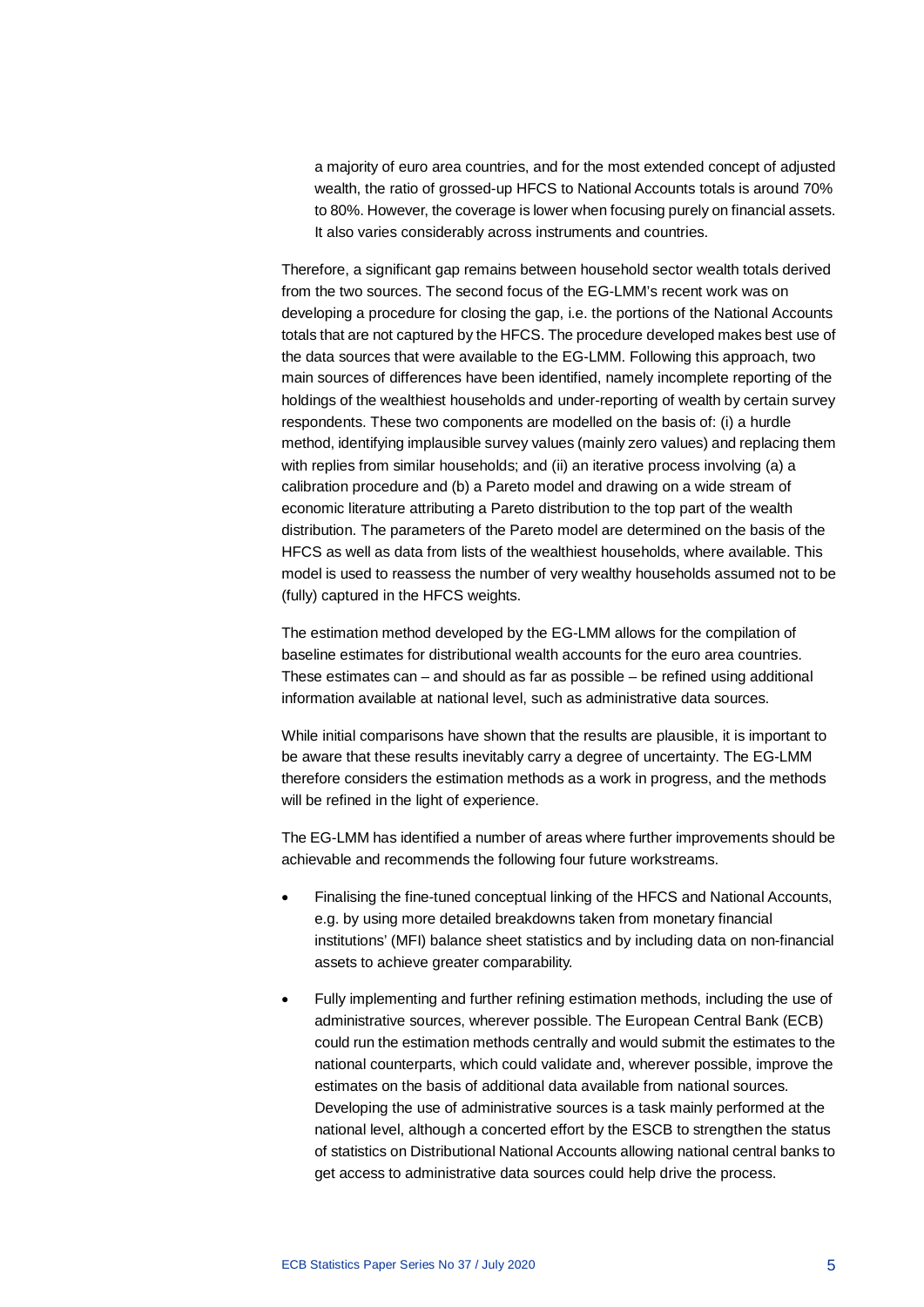- Compiling annual results, based on interpolation for back data, and developing an estimation method for the latest years.
- Conducting research on consistency with estimates on distributional results on income and consumption.

Further steps in areas that are the responsibility of other groups would also be beneficial. Such areas include the coverage and valuation of unlisted shares and other equity, which is the responsibility of the ESCB Working Group on Financial Accounts (WG FA); efforts by the ESCB Household Finance and Consumption Network (HFCN) to enhance data collection regarding business wealth or to distinguish incorporated from unincorporated sole proprietors; and the work done by Eurostat and the European Statistical System to close gaps in the ESA transmission programme and improve the availability of data relating to land.

The work performed by the EG-LMM has also highlighted the increasing relevance of distributional financial information for the household sector, as confirmed by a small survey of selected users and as reflected by the emergence of websites providing estimates compiled by academic researchers. In this context, the EG-LMM highlights the importance of making available to the public at large some results on the distribution of wealth among European households. This will require adequate communication to make clear the current caveats. The results shall be clearly distinguished from distributional indicators driven from survey data, the underlying uncertainty of indicators resulting from various estimation methodologies must be emphasised and the data will need to be labelled ''experimental".

Finally, the EG-LMM recommends continuing and stepping up cooperation within the scope of the G20 Data Gaps Initiative led by the Organisation for Economic Co-operation and Development (OECD) and the related OECD/Eurostat expert group (Recommendation 9 of the Data Gaps Initiative). While full – and fully aligned – Distributional Financial and Non-Financial Accounts remain a long-term objective, it is important that efforts towards achieving this objective are aligned and that experts collaborate via continuous interaction between international groups working on developing Distributional National Accounts indicators.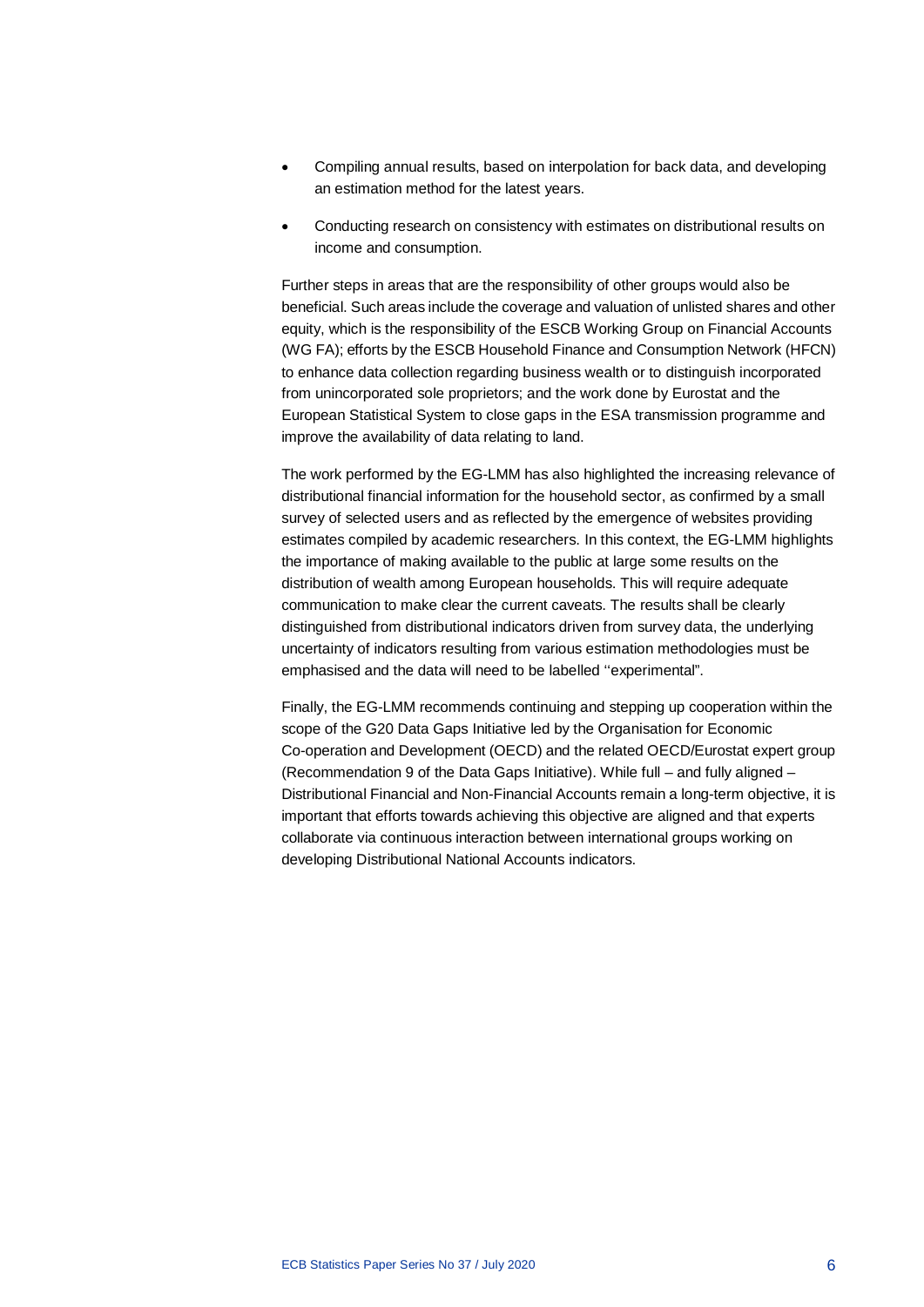## 1 Introduction

<span id="page-7-0"></span>The financial crisis of 2008 and changes in the economic environment have increased demand for more timely, coherent and consistent distributional information for the household sector. In particular, from the perspective of central banks, changes in interest rates carried out to implement monetary policy may well have different effects on different groups of households (as is the case for savers and borrowers, or renters and home owners), and these groups may respond to such changes in different ways. To that extent, it is important for central banks to have an insight into the distribution of wealth and its components in order to assess how their monetary policy is transmitted.

These new data requirements are reflected in the G20 Data Gaps Initiative, which encourages the production and dissemination of distributional information on income, consumption, savings and wealth for the household sector. The Organisation for Economic Co-operation and Development (OECD) is mandated to coordinate this work and cooperate closely with the European Central Bank (ECB) and Eurostat. As part of this mandate, the OECD, together with Eurostat, established an expert group to investigate how to add distributional information to the National Accounts (NA). In addition, Eurostat and the European Statistical System Committee agreed in the Vienna Memorandum of 2016 to work towards this objective, in close cooperation with the ECB, the European System of Central Banks (ESCB) and the OECD. Both of these initiatives currently focus on consumption, income and savings.

The ESCB Expert Group on Linking Macro and Micro Data for the household sector (EG-LMM) was established in December 2015 with the purpose of comparing and bridging the Financial Accounts and the Household Finance and Consumption Survey (HFCS). The HFCS was launched in 2007, and three waves of the survey have been finalised to date<sup>[3](#page-7-1)</sup>. In March 2017, the EG-LMM submitted a conclusive report on the work conducted during its first mandate. The EG-LMM was subsequently mandated to continue its work.

The EG-LMM's second mandate was divided into two workstreams. The tasks in the first workstream included further assessing the generic and instrument-specific differences and linkages, and finding the reasons for the unexplained differences between the two sets of statistics. On the basis of this analysis, the EG-LMM was mandated to develop recommendations to improve the linking of the HFCS and the Financial Accounts and to achieve better coverage ratios. The tasks in the second workstream included defining – on the basis of user priorities – distributional indicators for the household sector balance sheet and the methodology underpinning annual or multi-annual results. As housing wealth and related mortgages are major components of household wealth, it was considered essential to extend the analysis from the financial to the complete household balance sheet, including non-financial assets.

<span id="page-7-1"></span>1

In this report results from the two first survey waves are used. The latest HFCS results have been published shortly before the publication of this report.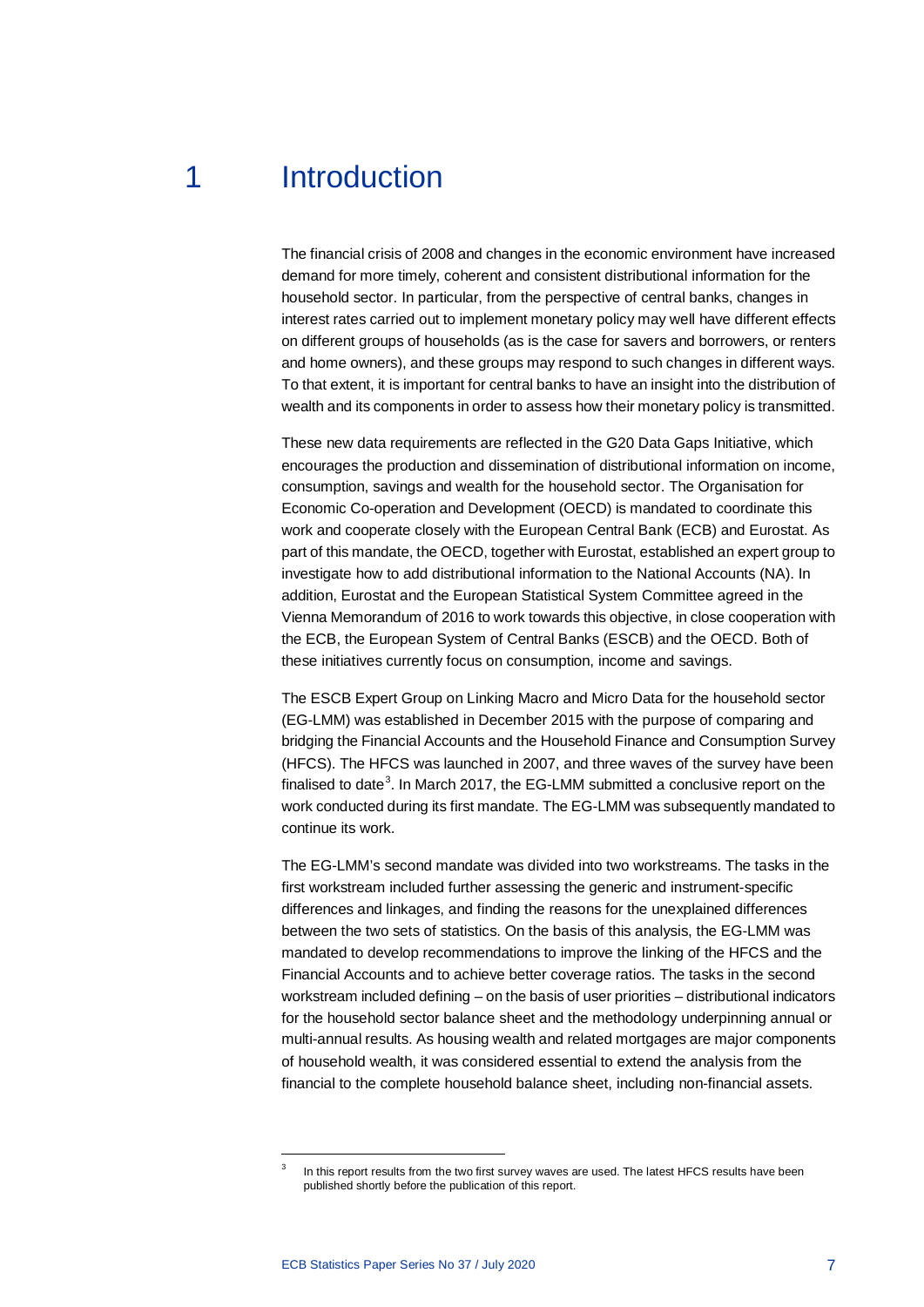The EG-LMM was jointly chaired by the ECB and Banca d'Italia. The members were from 15 countries (Denmark, Germany, Greece, Spain, France, Hungary, Ireland, Italy, Luxembourg, the Netherlands, Austria, Portugal, Slovakia, Finland and the UK; see the composition of the EG-LMM in Annex 2) and contributed expertise both on Financial Accounts and on the HFCS. Eurostat and the OECD also participated. During the second mandate, the EG-LMM held four meetings.

This report is organised as follows. Chapters 2 and 3 describe the generic and instrument-specific differences between the HFCS and the Financial Accounts, as identified in the "linking" exercise in the first workstream of the EG-LMM's second mandate. Chapter 4 proposes a method for estimating the distribution of the remaining (and still significant) gap between adjusted HFCS data and National Accounts data. Chapter 5 analyses the availability of administrative data sources which could be used for improving the results of distributional balance sheets. Chapter 6 reports on the results of a user survey carried out to identify users' priorities in terms of output. Chapter 7 presents the main conclusions of the work performed and describes avenues envisaged for the way forward.

The present report summarises the results of the work of the EG-LMM carried out between 2017 and early 2019, and summarises possible avenues for further improvement. Where useful, additional information is provided on earlier results of group.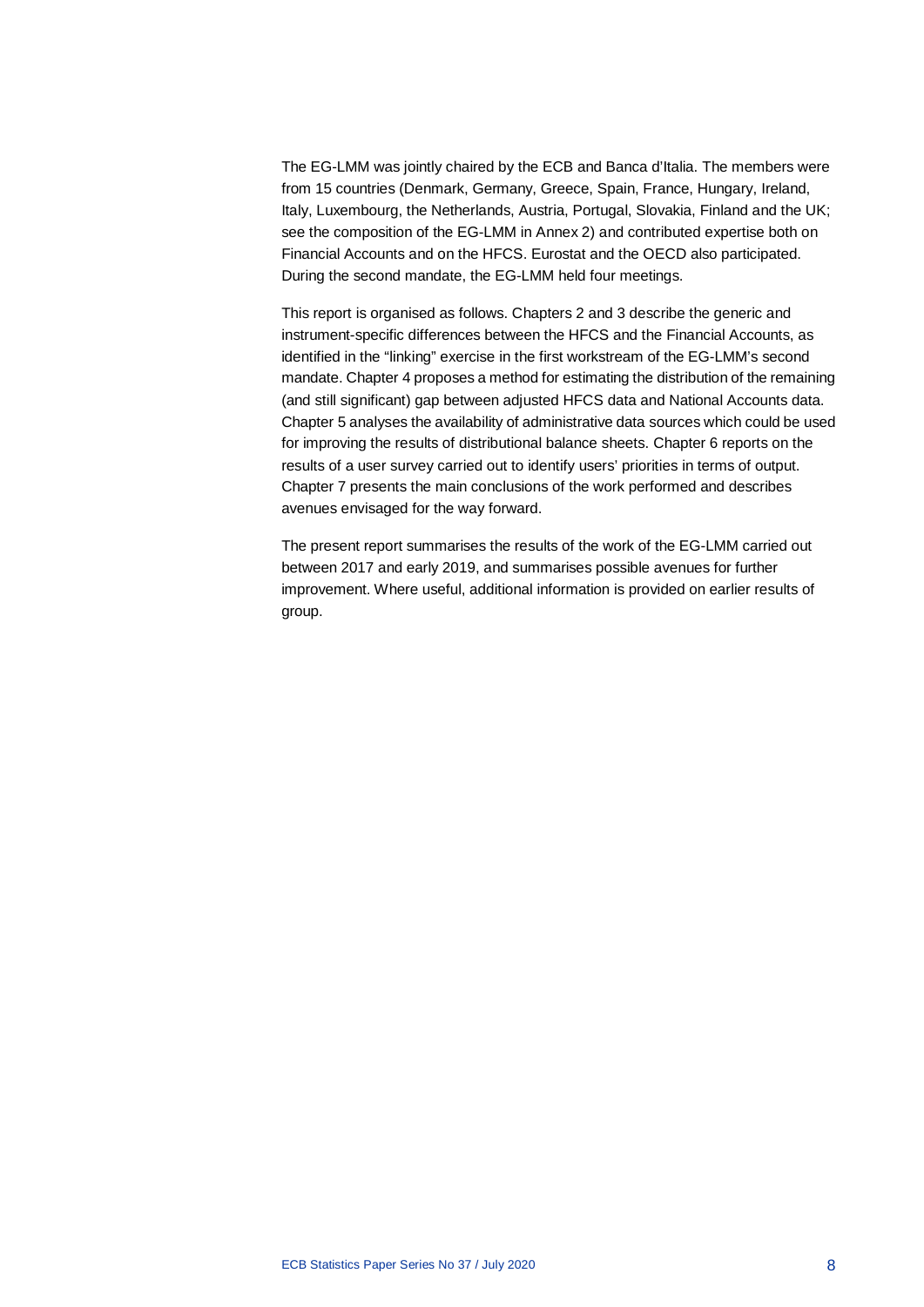# <span id="page-9-0"></span>2 Linking Financial Accounts and HFCS: generic differences

The EG-LMM has identified two sets of factors causing differences between these two data sources. The first concerns "generic differences", i.e. differences affecting all or most components of wealth and the macro-micro comparison. The second set of factors causing differences relates to instrument-specific issues affecting the various asset and debt categories covered by the HFCS and the National Accounts. These instrument-specific differences are described in detail in the next chapter.

The first generic difference relates to the aims and set-up of the Financial Accounts and the HFCS. The aim of the HFCS is to gain more insight into the economic behaviour of households and into the distribution of wealth and liabilities among households and household groups. The main data source is surveys conducted for a sample of households via personal interviews. Data collection in the HFCS is based on a set of common definitions and descriptive features and follows an output-oriented approach. The aim of the Financial Accounts is to provide timely macroeconomic information on the balance sheets and on the financing and investment of the entire household sector. The Financial Accounts do not exclusively focus on the household sector but rather describe relationships between all institutional sectors. For the household sector, Financial Accounts data are usually based on counterpart data, i.e. data reported by financial corporations, most of them produced under ECB statistical regulations. The definitions of instruments, sectors and concepts such as valuation are given by the European System of Accounts (ESA) 2010 and are mandatory in all EU countries.

Second, the two data sources have slightly different definitions of a household. In the HFCS, a household is defined as "a person living alone or a group of people who live together in the same private dwelling and share expenditures, including the joint provision of the essentials of living". Persons living in institutions, e.g. in prisons or retirement homes, as well as homeless people, are excluded from the definition of a household in most countries. Non-resident persons can be members of a resident household if they are temporarily absent but otherwise fulfil the criteria of a household member. In the National Accounts, households have a similar definition, but are regarded as an institutional sector, which covers the whole resident population and does not exclude any groups per se. Under ESA 2010, the unit is resident in the economic territory with which it has the strongest connection, expressed as its centre of predominant interest (ESA 2010, 18.08). The distinction between producer households (to be classified within the household sector) and quasi-corporations and corporations (to be classified within the non-financial corporations sector) in the National Accounts is another potential source of discrepancy that will be discussed later in this document. Because of the population groups excluded from the HFCS target population, the population in the HFCS should be lower than the corresponding Financial Accounts figure. Consequently, the data need to be adjusted for differences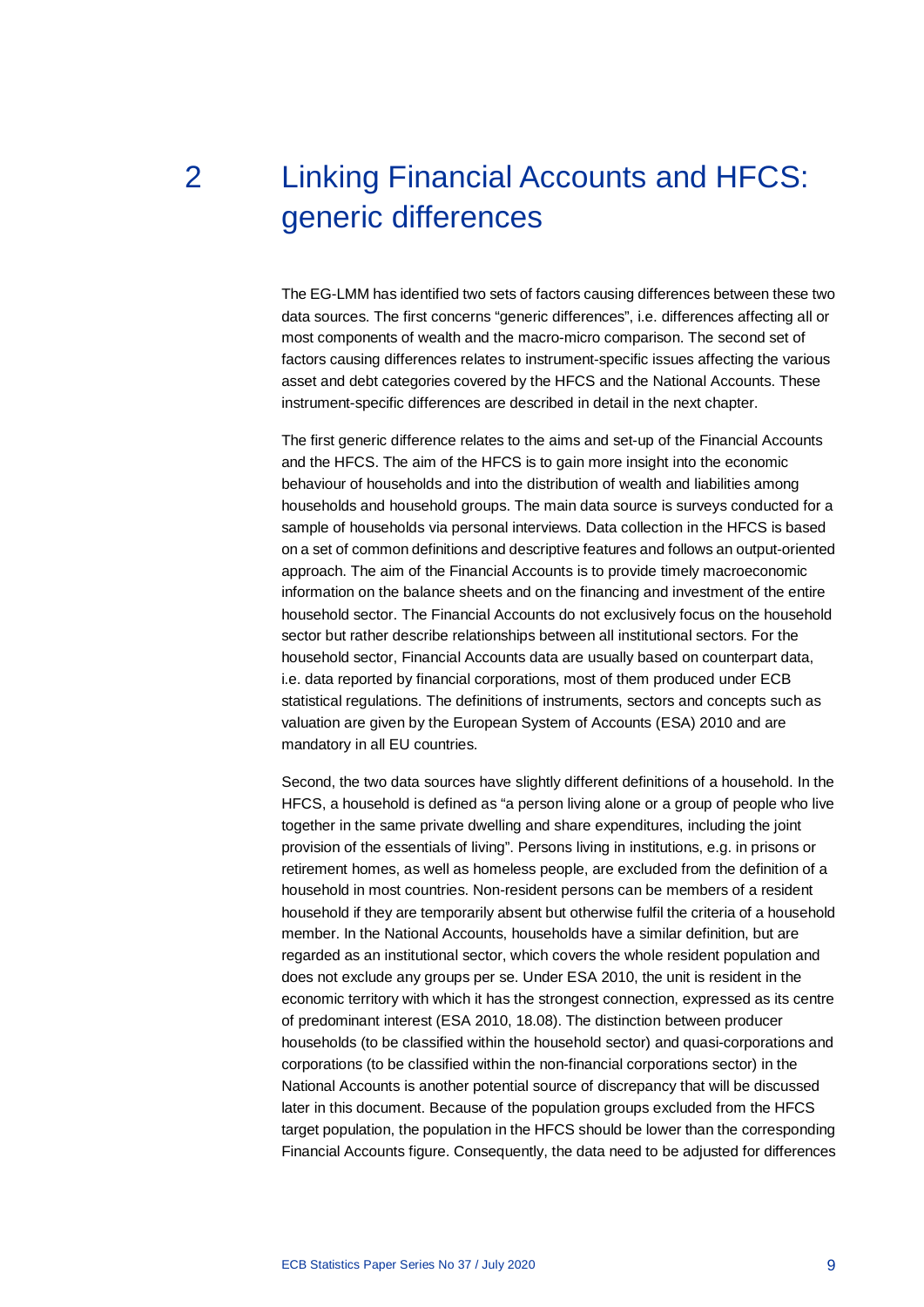in the size of the target population before comparing wealth figures between macro and micro sources.

The periodicity and timeliness of the statistics are also dissimilar. The HFCS is conducted every three years in most countries, with a relatively long time lag between data collection and data availability. In the HFCS, most data refer to the time of the interview. The Financial Accounts are published quarterly and are available no later than four months after the end of the quarter. The balance sheet is a quarter-end balance sheet. Aligning the reference periods is another potential source of concern in macro-micro comparisons, particularly for several types of financial assets (e.g. listed shares) whose values vary significantly even within individual months.

The final generic difference refers to the valuation of households' assets, debt and income. In the HFCS, these are based on the households' self-evaluation. This was a conscious choice made when developing the survey, since the self-evaluated value of personal wealth is what drives the economic decisions of households. However, households' perception of asset values may not always be aligned with market values, particularly during times when asset prices are changing rapidly. In the National Accounts, all the financial and non-financial instruments are valued at market prices. When a market price is not available, then flows and stocks may be valued at the discounted present value of expected future returns. For items with quoted market prices (e.g. listed shares and debt securities), the valuation is straightforward. However, the valuation for unlisted shares and in particular holdings of other equity is less accurate as the valuation of these assets requires assumptions and modelling. As regards National Accounts data on non-financial assets, the produced capital stock is based on the perpetual inventory method in almost all countries. The estimation of National Accounts data on land is more complicated and varies from country to country.

In addition to the generic differences mentioned above, there are some features both in the HFCS and in the Financial Accounts that can explain the differences between values on household wealth derived from the two sets of statistics. In household surveys, the estimates are affected by reporting and sampling bias. Reporting bias occurs when a value that is recorded or a household in a sample departs from the actual value. Response bias occurs when the structure of households that participate in a survey is different from the structure of the target population. In general, the bias in the HFCS caused by unit non-response is reduced by weight adjustments. However, sampling bias can have a particularly large impact on wealth data given that the distribution of wealth is right-skewed, and consequently it is crucial also to get a representative sample from the very top of the distribution. To minimise sampling bias, the majority of countries oversample wealthy households in the HFCS. In addition to unit non-response, a frequently observed problem in household surveys is item non-response, i.e. the inability of participating households to provide answers to individual questions. The HFCS provides a full dataset for all balance sheet and income variables. Whenever the value of a variable is missing, its value is imputed.

The Financial Accounts are typically based on other statistical sources and the validation of primary statistics. The errors in estimation can be due to one of two reasons: either the source statistics do not have the same coverage as the National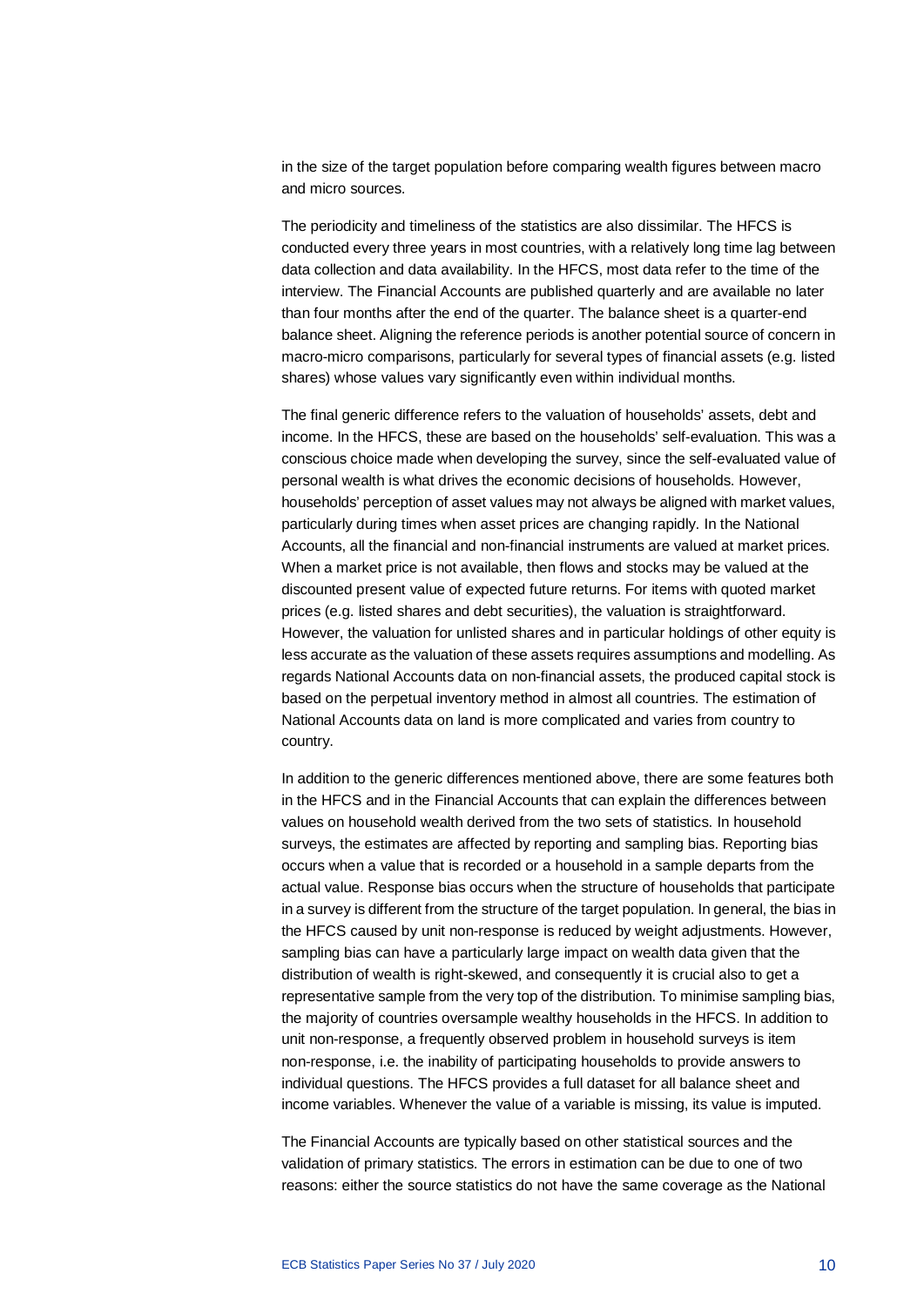Accounts concept (and this is not possible to fully correct when they are incorporated into the Financial Accounts) or there is a measurement error in the source statistics. In practice, the household sector is mostly based on the counterpart reporting data, i.e. the Financial Accounts data reported by banks, investment funds, insurance corporations and pension funds. It is therefore necessary to review the quality of the different statistical sources in order to assess measurement issues. While the counterpart data can be considered to be of relatively good overall, there can be potential problems in allocating units to the right sectors. Normally, the classification of units is done by the reporting institution, i.e. the bank or insurance corporation. Finally, the data balancing process affects the Financial Accounts results. The Financial Accounts may need to allow some bias in the household sector to satisfy the balancing constraints, i.e. the ultimate aim is not to minimise the bias in the household sector, but instead there is a dual objective of minimising bias in the estimates for the economy as a whole and of minimising statistical discrepancies within the system.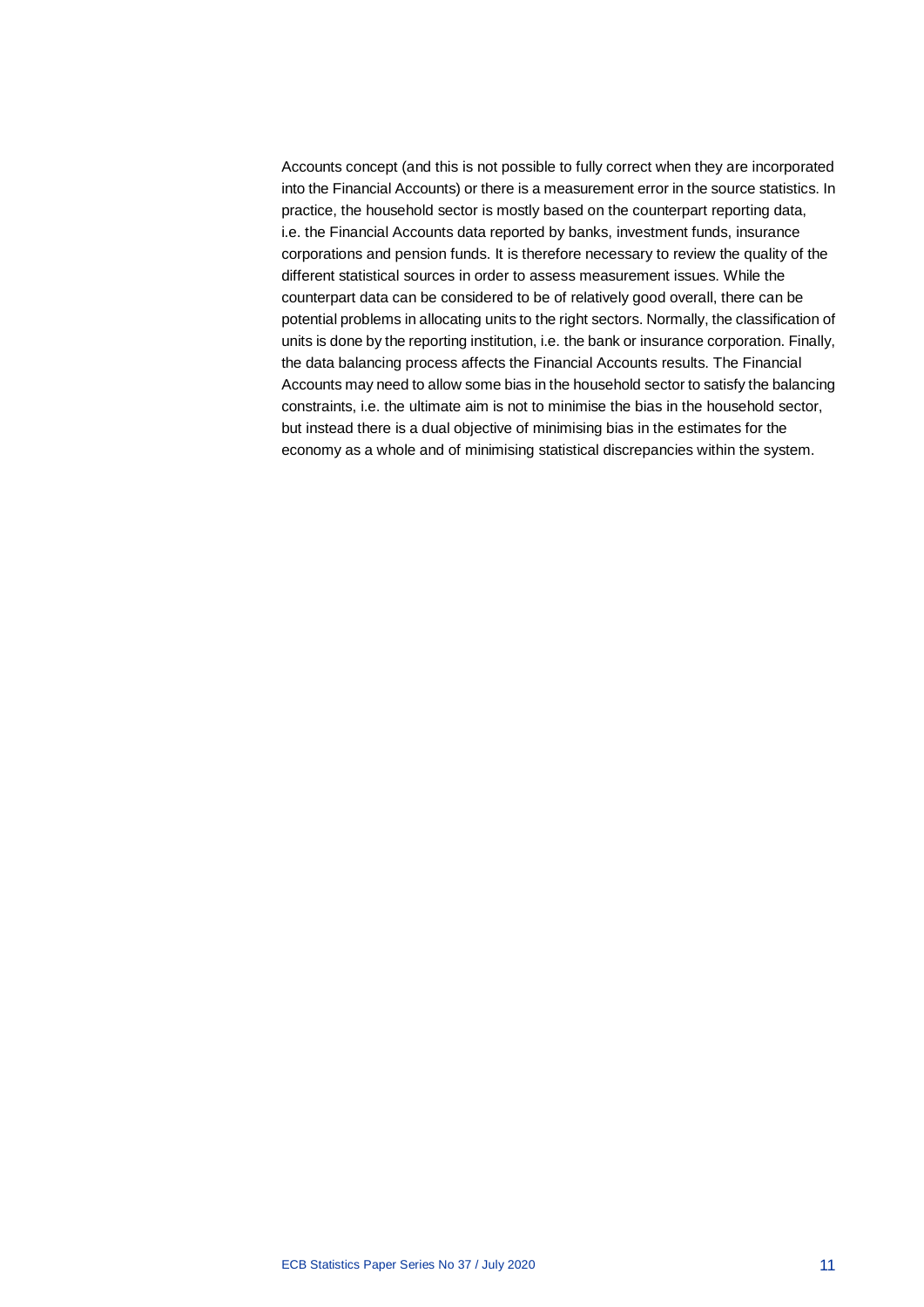# <span id="page-12-0"></span>3 Linking Financial Accounts and HFCS: instrument-specific differences

## 3.1 Assessment of instrument-specific comparability

<span id="page-12-1"></span>Given the long-term aim of including distributional information within the Financial Accounts framework, it is essential to assess the conceptual comparability of items included in the comparison. The EG-LMM assessed the similarity of concepts and definitions used for asset and liability categories in the Financial Accounts and the HFCS. A detailed correspondence table is provided as Annex 2a for financial instruments and Annex 2b for non-financial instruments.

As a result of this work, the following Financial Accounts instruments were identified as having high conceptual comparability.

Deposits are defined in a similar way in the Financial Accounts and the HFCS. Furthermore, the split of deposits into "F.22 Transferable deposits" and "F.29 Other deposits" in the Financial Accounts mirrors the survey definitions of sight accounts and savings deposits. "F.22 Transferable deposits" refers to deposits that can be used directly for making payments. The same definition is used for sight accounts in the HFCS. Similarly, "F.29 Other deposits" corresponds to the survey definition of savings deposits, which covers savings accounts, time deposits, certificates of deposit and other such deposits including non-transferable overnight deposits.

Debt securities as defined in the Financial Accounts include "bonds" as defined in the survey. In ESA 2010, debt securities are split into "F.31 Short-term" and "F.32 Long-term". This original maturity breakdown is not available in the HFCS. Both the Financial Accounts and the HFCS require market valuation for debt securities. Overall, the definitions for debt securities are highly comparable.

The survey asks about any "amount of money owed" to the household, an item which is comparable to the Financial Accounts instrument "F.4 Loans" (assets). However, the ESA definition may be somewhat narrower, as it refers to features (non-negotiable, interest-bearing) that are not explicitly mentioned in the HFCS. In the HFCS, loans are defined as any amounts that are expected to be repaid at some point in the future.

The Financial Accounts instrument "F.511 Listed shares" refers to equity securities listed on an exchange. This has conceptually high comparability with the HFCS item "publicly traded shares".

For "Investment fund shares or units", the definition used in the survey is the same as that used in the Financial Accounts. Investment fund shares are subdivided into "Money market fund (MMF) shares or units" (F.521) and "Non-MMF investment fund shares/units" (F.522) in the Financial Accounts. This classification is an exact match for the one in the survey, where there is an even more detailed breakdown into "a –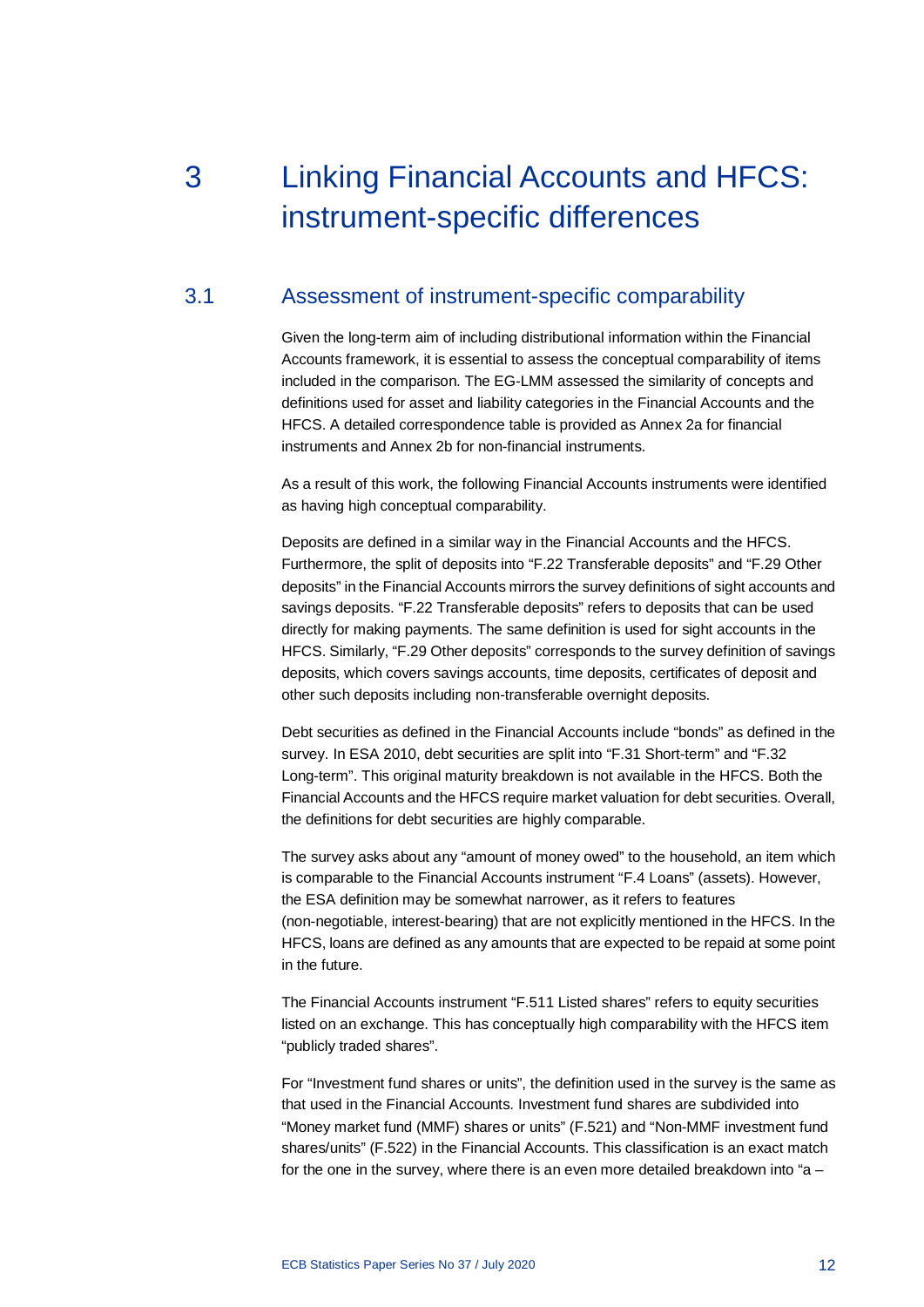Funds predominantly investing in equity", "b – Funds predominantly investing in bonds", "c – Funds predominantly investing in money market instruments", "d – Funds predominantly investing in real estate", "e – Hedge funds" and "f – Other fund types (specify)". However, this split (which is similar to the breakdown in the ECB investment fund statistics) is not available in every country, and only the total market value is among the standard imputed variables. Market valuation is used both in the HFCS and the Financial Accounts.

On the liabilities side, "F.4 Loans" (liabilities) are split into short-term and long-term loans in the Financial Accounts. The concept of maturity is the same as used in the survey (original maturity). In the survey, the main categories for loans are mortgage debt (which is split into mortgages on the household main residence (HMR) and mortgages on other properties), non-mortgage debt, credit line/overdraft balance, credit cards balance, private loans and balance of non-collateralised loans. The ECB can calculate a breakdown into mortgage and non-mortgage loans based on monetary financial institutions' (MFI) statistics (see Section 3.4).

The following Financial Accounts instruments have been identified as having medium conceptual comparability with the HFCS: "insurance, pension and standardised guaranteed schemes", "unlisted shares", "other equity" and "non-financial assets". The comparability of "unlisted shares" and "other equity", as well as that of "non-financial assets", is analysed in detail in Sections 3.2 and 3.3. Regarding pension wealth, life insurance and voluntary pension plans have medium comparability. The Financial Accounts instrument "life insurance and annuity entitlements" (F.62) matches the HFCS category "voluntary pension schemes and whole life insurance contracts", despite different terminology (the Financial Accounts do not refer explicitly to voluntary pension schemes). An important difference is, however, caused by the valuation of the data. Data on life insurance, annuities and pension funds in the Financial Accounts are typically based on actuary information about technical reserves reported by insurance corporations or pension funds and reflect the net present value of the contract. In the HFCS the value of accounts is measured as the current value, i.e. "how much they are worth at the moment", which could be either an amount similar to the present value or a current (and lower) early liquidation value of the insurance contract (deducting a surrender charge). A rigorous assessment of this would, however, require further information on the national questionnaires and the value that is typically reported by households.

Of the remaining Financial Accounts instruments, data on currency and other accounts payable are not collected in the HFCS, while occupational pension wealth, financial derivatives and employee stock options and other accounts receivable have low conceptual coverage. The HFCS collects data on the item "managed accounts", for which there is no corresponding instrument in the Financial Accounts. The assets and liabilities of managed accounts are recorded in the corresponding Financial Accounts asset types.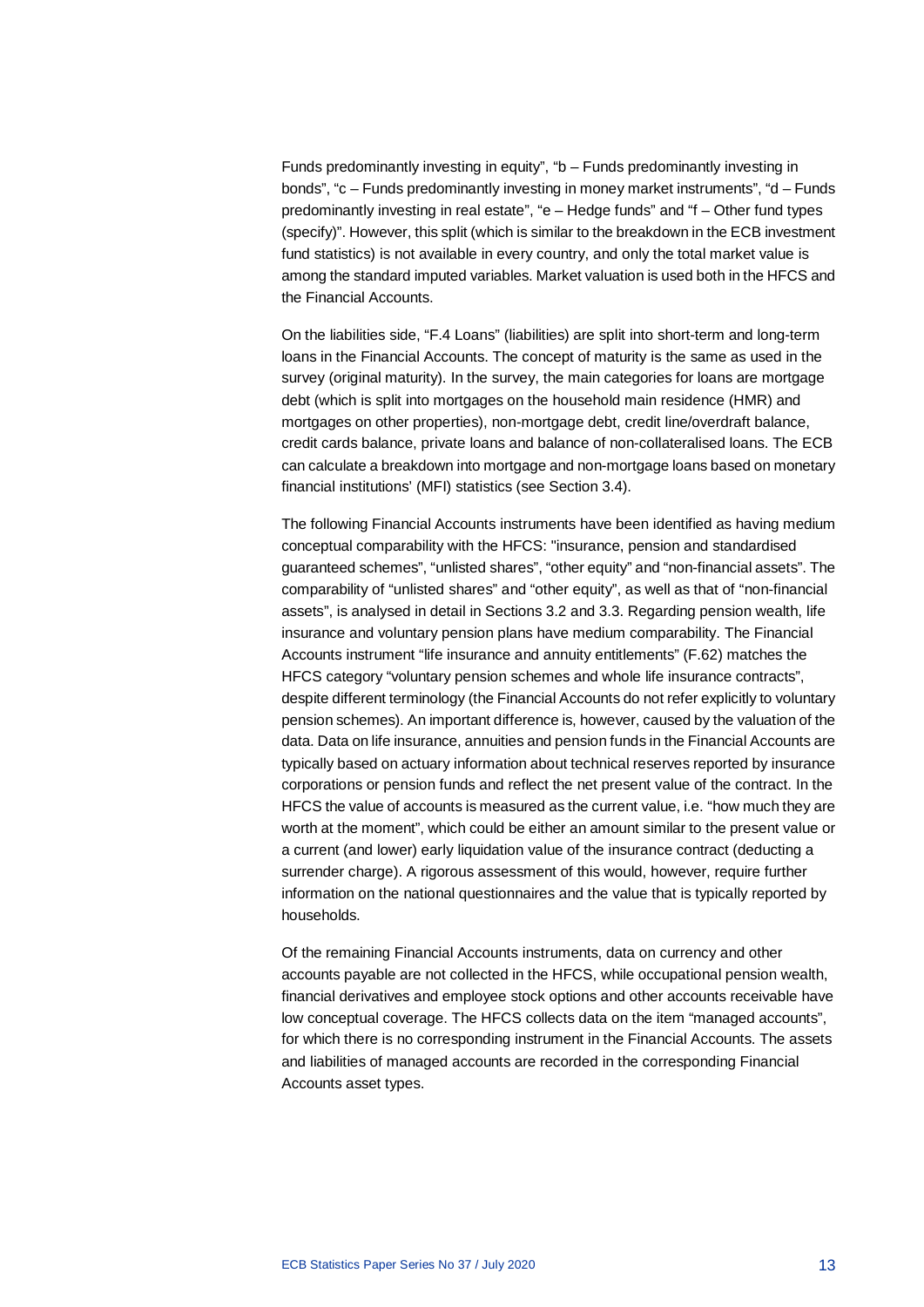#### <span id="page-14-0"></span>**Box 1**

#### How to improve the coverage and comparability of pension wealth

The lack of comparability and coverage of data on household wealth in pensions has been identified as a significant shortcoming in the way that the macro-micro comparison is currently carried out. This box discusses how coverage and comparability can be improved.

Data collection in a household survey is restricted by the feasibility of collecting data on items whose values can be reported by respondents. In the case of pension plans without an account balance, respondents might know how many years they have contributed for, and what they might expect to receive under the current rules of the plans after terminating work, but the present value of this entitlement may be determined only through additional estimation methods that are not carried out during the production of HFCS statistics.

Pension plans can be divided into defined contribution schemes, defined benefit schemes (DBSs), and hybrid schemes (i.e. those that have characteristics of the two). For DBS's in particular, it may be difficult for households to provide a present value of future pension payments in a survey, since they usually do not have an account balance. In the Financial Accounts the value of DBS's is the actuarial value which is based on the insurance companies' and pension funds' balance sheet data. These data are, in turn, typically based on the undertaking's data compiled for supervisory reporting purposes. Here, the ESA requires the inclusion not only of the net present value of future benefits less premiums, but also of the reserve for bonuses and the so-called equalisation reserve to cover unexpected losses (see also ESA 16.44). While the internal consistency of the Financial Accounts requires that the liabilities/reserves of one sector have to be the assets/claims of another sector, these amounts exceed the amounts that the individual household may consider as its personal "account".

Four countries (Austria, Belgium, France and Slovakia) indicated that they include some DBSs in the HFCS data on occupational pension wealth. Other countries either reported that DBSs do not exist or that they did not know whether there were DBSs which had an account balance. As regards the Financial Accounts, 12 countries indicated that they also include DBSs in National Accounts pension entitlements (F.63). Ten of these 12 countries are able to distinguish DBSs from other pension entitlements. Moreover, as of the end of 2017, a new ESA transmission table has provided comparable data on social insurance pensions (and will continue to do so every three years).

In addition to the value of pension plans that have an account balance, the HFCS collects information that allows the current value of pension funds without an account balance to be estimated. This information includes the number of years for which contributions have been made to the pension schemes, the expected age at which pensions will be collected and the amount of the pension payment flows. For public pension plans, these are part of the core questionnaire data collected in all or most countries. For occupational and private pension plans, these details belong to the non-core part of the questionnaire and are collected in a few individual countries. In the third wave of the HFCS, more information on all types of pension plans (e.g. number of years for which contributions have been made) has been collected in all countries as core variables.

Three countries (France, Italy and the Netherlands) in the first HFCS wave and four countries (the same three plus Finland) in the second HFCS wave indicated that they collect data – either as part of the HFCS or as part of some other survey – on pension plans for persons that are already receiving benefits. Furthermore, because of its high significance at national level, the Netherlands and Finland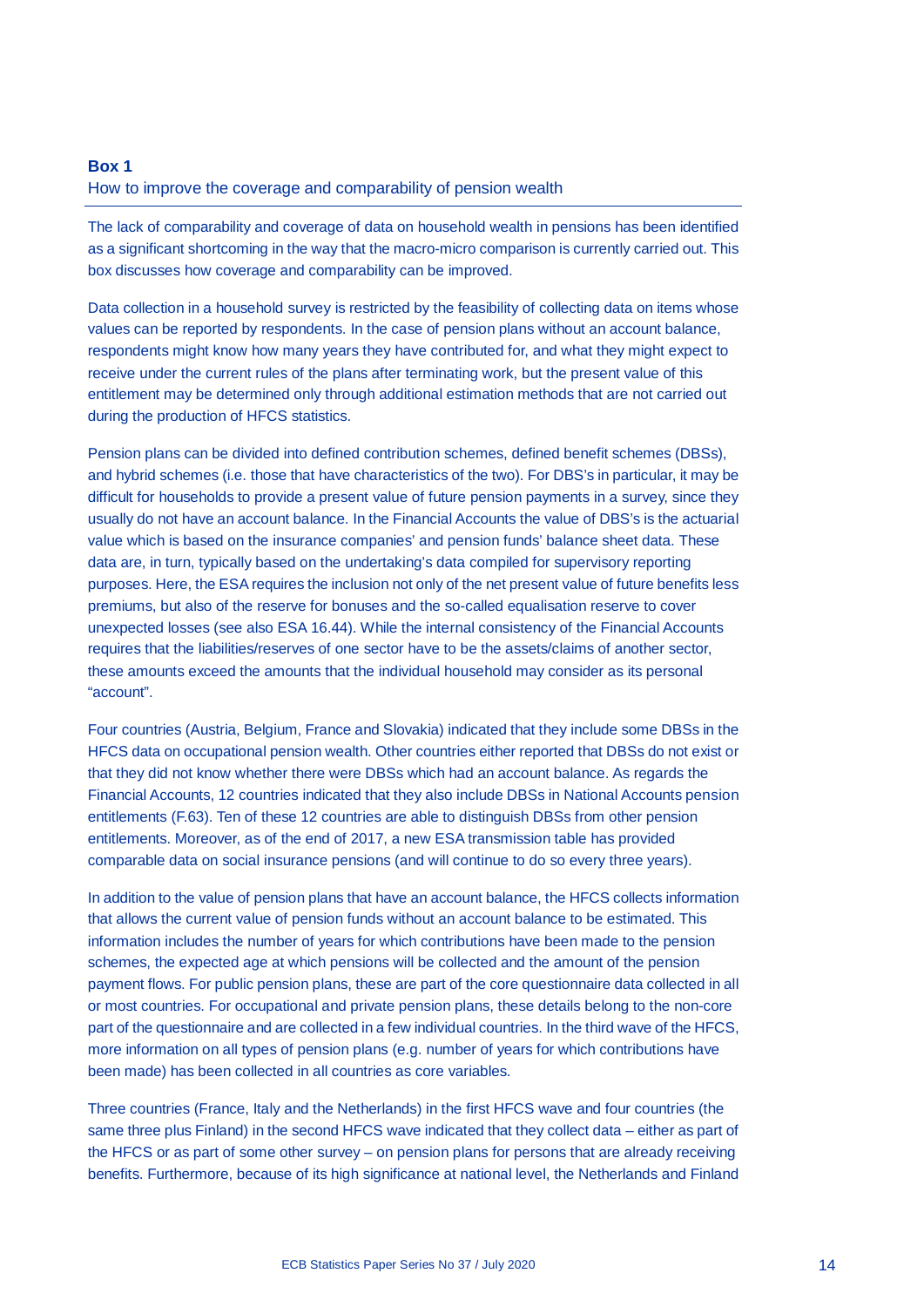provide estimates of the value of occupational pension plans without an account balance for the second wave of the HFCS.

In the Financial Accounts, the main delineation criteria between social security pension plans (which are not covered) and other employment related pension schemes (which are covered) is whether the government is controlling the pension plan beyond its role as a supervisory body or employer, i.e. whether the government can change the conditions of the pension plan such as the retirement age or the level of the pension.

In a survey, the respondent may not be aware of whether the government controls the pension plans he/she is participating in. In the national HFCS, the names of pension plans are often collected. In the EG-LMM questionnaire, it was asked whether government-controlled pension schemes were included in the data collection of the HFCS on occupational pensions. For the second wave, seven HFCS countries answered "yes", 11 countries "no". Others indicated that the government decisions can affect all pension systems, i.e. all the pension systems are subject to pension laws, but this does not necessarily mean that these pension schemes are "controlled by the government".

To conclude, there are large cross-country differences in the structures of occupational pensions, which also complicates the comparable measurement of pensions in surveys and the Financial Accounts. The main coverage criteria differ (accounting balance versus non-social security); in addition the survey leaves some flexibility as regards the coverage of different pension forms. Different terminology complicates the bridging further. Additional work could be carried out in the following three areas to establish better bridging and better coverage of pension wealth.

- 1. To correctly understand the collection of occupational pension wealth data in the HFCS, more detailed country-level information on different pension schemes is needed, e.g. whether DBSs can have an account balance, in other words whether the terms "defined contribution scheme" and "with an account balance" are synonyms.
- 2. In addition, various methods using survey data and/or external data sources could be used to estimate the values of occupational pension wealth for plans that do not have an account and for individuals that are already receiving pension benefits. Experiences from the Netherlands and Finland may be useful in developing such methodologies;
- 3. New and completed data on pension entitlements in the Financial Accounts (ESA Table 29) were released at the end of 2017 and may be used to improve the completeness of the bridging for pensions.

Conversely, for the HFCS concepts of business wealth and housing wealth, it was not possible to link the two sets of statistics directly, and additional steps were required, as described in Sections 3.2 and 3.3.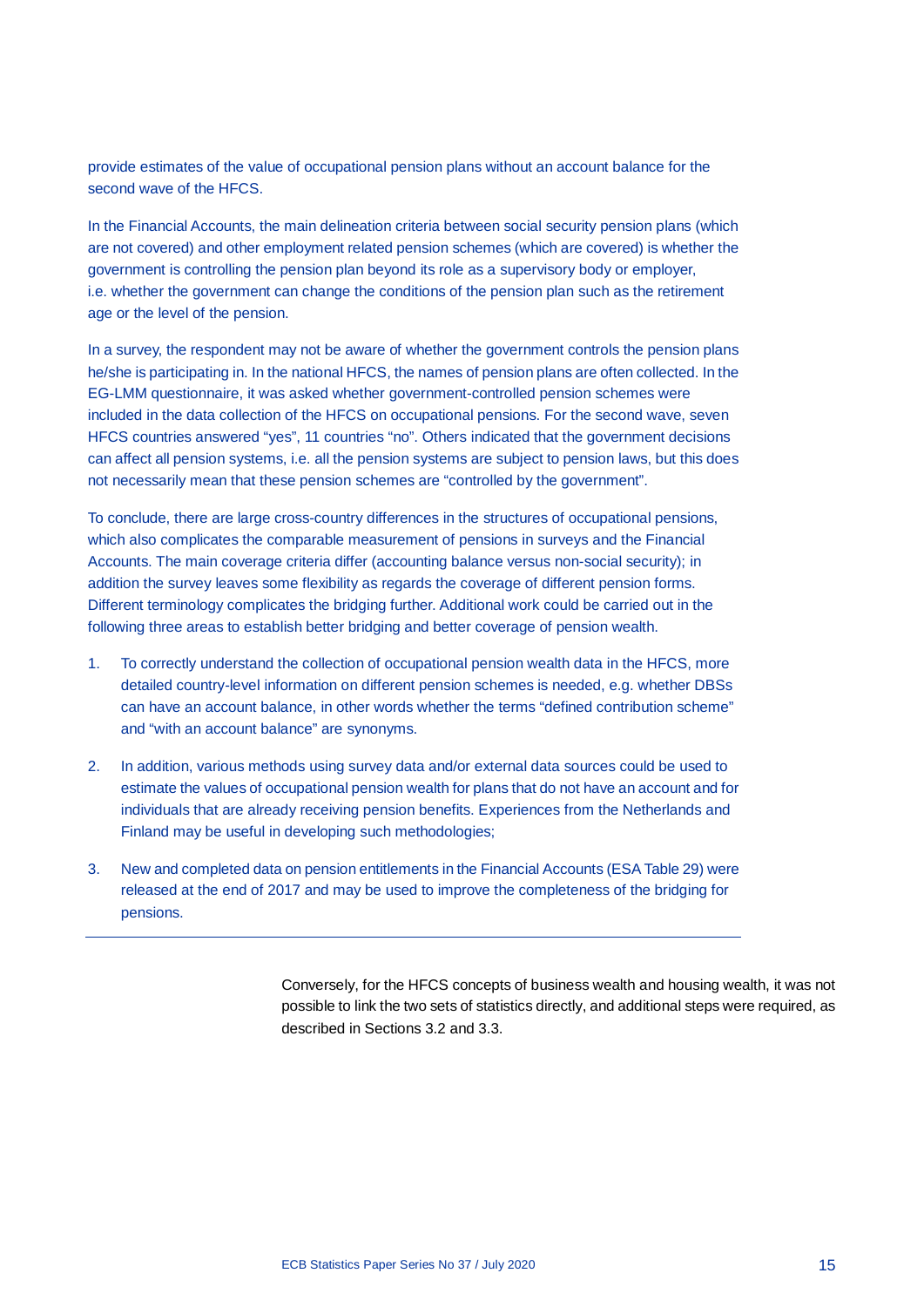## 3.2 Matching the HFCS concept of business wealth with National Accounts

<span id="page-16-0"></span>As mentioned above, the EG-LMM has taken steps to link the HFCS concept of business wealth with National Accounts instruments. In addition, this section also covers some of the work carried out on non-financial assets, to the extent that the work involved the identification, and in some cases collection and/or estimation, of National Accounts data on non-financial assets comparable with the HFCS concept of business wealth, i.e. non-financial assets excluding housing wealth.

## Splitting the HFCS business wealth concept into National Accounts **instruments**

In the HFCS, wealth from private businesses is split into self-employment and non-self-employment business wealth. Self-employment businesses are defined as businesses in which a household member is either self-employed or has an active role in running the business. These businesses can be either sole proprietorships, independent professionals, partnerships or limited liability companies in which self-employed household members are actively participating. Non-self-employment business wealth refers to passive investment only.

In the Financial Accounts, there is no "business wealth" concept. If a household runs a business, either the business is recognised (according to certain criteria) as a corporation or so-called quasi-corporation, or it is not, and the household is simply regarded as a "producer household".

- In the first case, the assets identified as business wealth in the HFCS would be recorded under "F.512 Unlisted shares" or "F.519 Other equity", which represent the market value of unlisted shares and other equity held by households in corporations and quasi-corporations.
- In the second case, the assets identified as business wealth in the HFCS would be shown in the Financial Accounts as financial and non-financial assets of households, not distinguishable from "non-business" assets and liabilities. A further difference is that the Financial Accounts record these in gross terms on both sides of the balance sheet, while the underlying concept of the HFCS is to record the expected value of the business if it is sold (i.e. a net value).

To maximise the conceptual comparability of business-related assets and liabilities, the first step is therefore to separate assets included in self-employed business wealth in the HFCS which correspond to the Financial Accounts aggregated item "unlisted shares and other equity". This is conducted in two steps. First, based on information available in the HFCS, all legal forms other than sole proprietors and partnerships are assumed to issue F.512 and/or F.519. These enterprises are incorporated businesses and recognised as such in the Financial Accounts, so that, as explained above, their assets are recorded on the Financial Accounts balance sheets of the corporation sector, and their equity is recorded as unlisted shares or other equity (as a liability of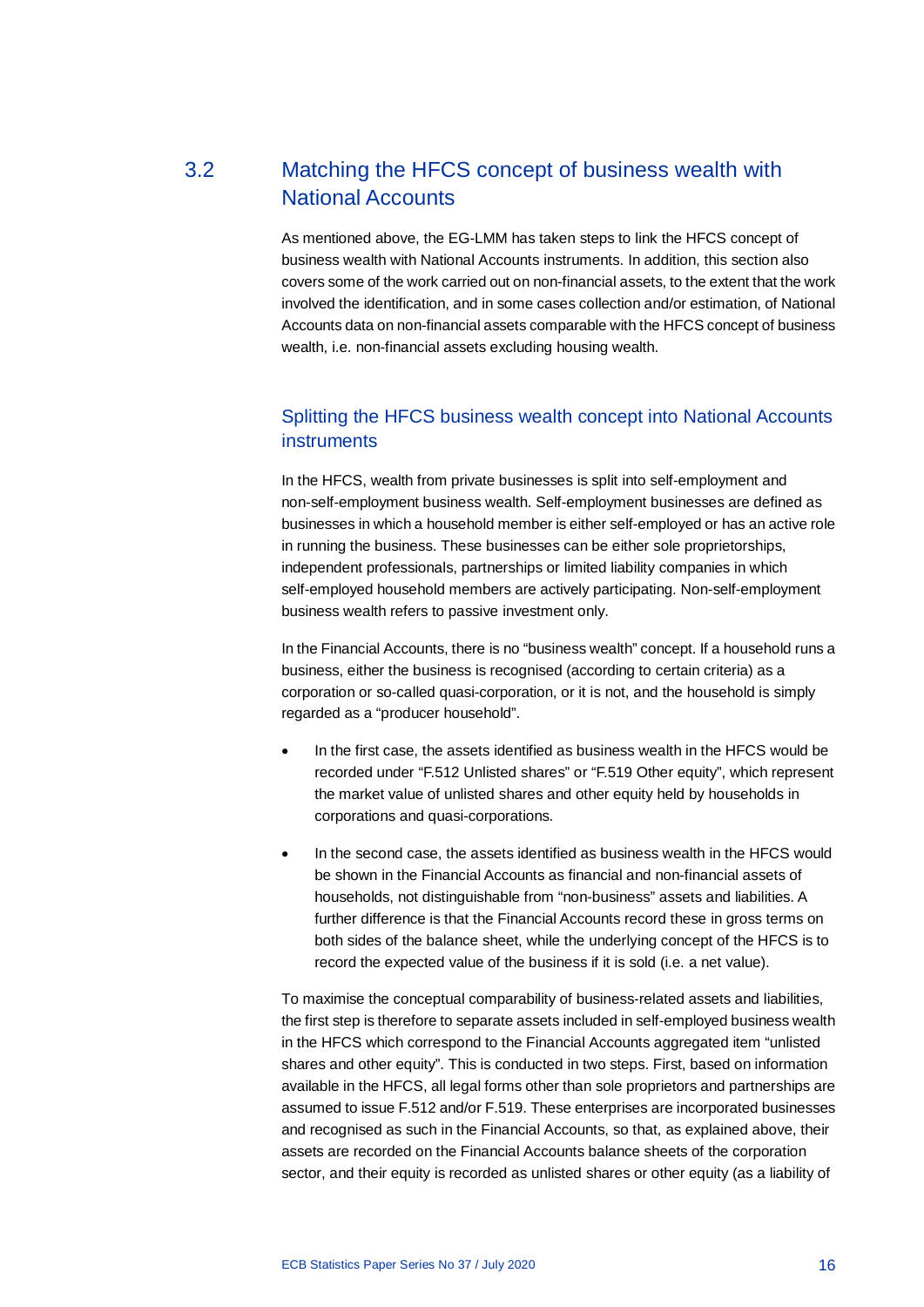the corporation sector and an asset of the household sector). Second, for unincorporated businesses (i.e. referring to the HFCS legal forms other than "sole proprietor" and "partnership"), country-specific criteria are applied to make a distinction between those regarded in the Financial Accounts as "producer households" and those treated as "quasi-corporations", as explained above.

In National Accounts practice, and depending on the legal setting and available data sources, countries apply different practical borderlines between producer households and quasi-corporations. In November 2014, Eurostat's National Accounts Working Group approved several "decision trees" which are meant to assist non-financial accounts compilers in approximating this sector delineation. In addition, information on the recording of business assets was collected in an EG-LMM questionnaire in June 2016.

These steps allow for a comprehensive reclassification of HFCS self-employment business wealth into unlisted shares and other equity and into other Financial Accounts instruments. A bridging table assessing the correspondence between HFCS business wealth and National Accounts instruments for most EU countries is shown below.

#### **Table 1**

| <b>NA</b> item                            | <b>HFCS</b> item                                 | <b>HFCS details</b>                                                                                                                | <b>Countries</b>                                  |
|-------------------------------------------|--------------------------------------------------|------------------------------------------------------------------------------------------------------------------------------------|---------------------------------------------------|
| <b>F.512 Unlisted</b><br>shares $+ F.519$ | DA2104 Non-self-employment private<br>businesses |                                                                                                                                    | All                                               |
| <b>Other equity</b>                       | DA1140 Self-employment business<br>wealth        | If legal form not sole proprietor or<br>partnership                                                                                | All                                               |
|                                           |                                                  | Additionally, if legal form partnership                                                                                            | BE, EE, ES, LT, LV, HU,<br>PT. SI                 |
|                                           |                                                  | Additionally, if legal form partnership, or<br>legal form sole proprietor and number of<br>employees above threshold (in brackets) | AT (50), IT (5), FI (2), IE<br>$(10)$ , PL $(10)$ |
| <b>Other financial</b><br>instruments and | DA1140 Self-employment business<br>wealth        | If legal form sole proprietor or partnership                                                                                       | CY, DE, FR, LU, NL,<br>GR, SK                     |
| non-financial<br>assets                   |                                                  | If legal form sole proprietor                                                                                                      | BE, EE, ES, LT, LV, HU,<br>PT, SI                 |
|                                           |                                                  | If legal form sole proprietor and number of<br>employees below threshold (in brackets)                                             | AT (50), IT (5), FI (2), IE<br>$(10)$ , PL $(10)$ |
|                                           |                                                  | Classification criteria for sole proprietors<br>and partnerships not available                                                     | HR, MT                                            |

#### Bridging table for National Accounts instruments and HFCS business wealth

The following National Accounts instruments had previously been assessed as having high comparability: deposits, debt securities, loans, listed shares and mutual fund shares. Allowing a coherent macro-micro comparison between Financial Accounts unlisted shares and other equity on the one hand, and HFCS business assets on the other, increases the scope of the distributional analysis significantly.

Chart 1 distributes the instruments included in Financial Accounts (gross) financial wealth by their conceptual comparability with HFCS assets. The blue bar indicates the share of Financial Accounts instruments with high comparability to related HFCS components. The red and green bars show 2 items with medium comparability, i.e. the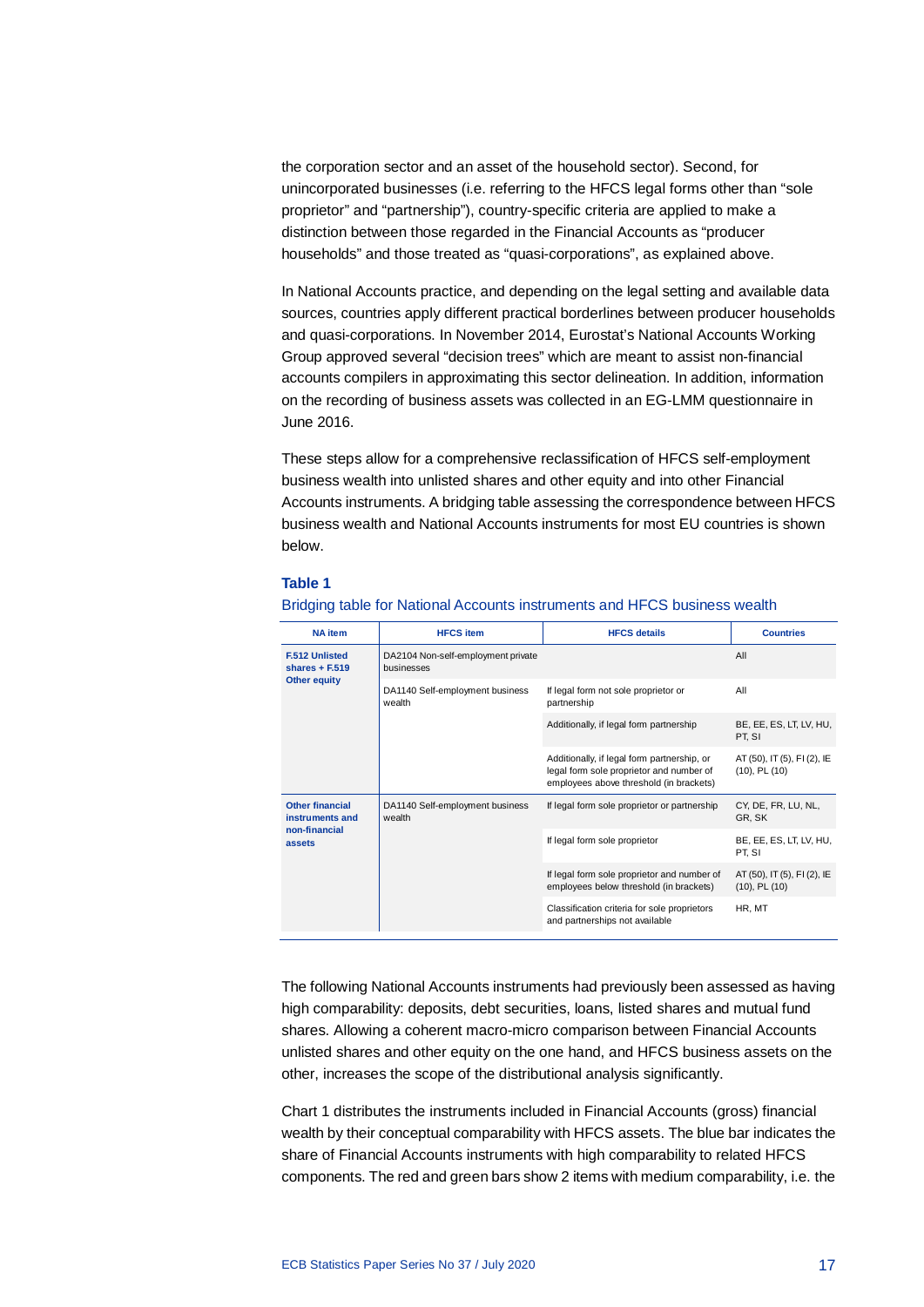Financial Accounts instrument "F.62 Life insurance and annuity entitlements" corresponding to the HFCS item "voluntary pensions" (red bar) and the Financial Accounts item "F.512+F.519 Unlisted shares and other equity" related to the HFCS item "business wealth" (green bar). After adding up these items with high and medium conceptual comparability, the macro-micro comparison covers more than three-quarters of the Financial Accounts balance sheets in most euro area countries.

#### **Chart 1**





Having achieved a relatively coherent comparison between HFCS assets corresponding to the Financial Accounts items unlisted shares and other equity, the next step should be to match the HFCS self-employment business wealth with the financial assets and non-financial assets in the balance sheets of sole proprietors and partnerships in the Financial Accounts. However, the breakdown into non-financial and financial assets is not available from the HFCS.

The EG-LMM also concluded that the comparability between the HFCS and the National Accounts could be further improved in the future with respect to the following two aspects.

First, as described above, the HFCS data do not include information on how to classify the remaining part of self-employment business wealth into various Financial Accounts instruments and non-financial assets. The EG-LMM has therefore included all self-employment business assets of producer households recorded in the HFCS in the non-financial wealth of households until better information becomes available. This assumption may be justified by the fact that small businesses typically do not have high levels of financial assets, but mostly own machines, transport vehicles or buildings used for their business.

Second, the EG-LMM has proposed splitting the HFCS category "sole proprietor" into "incorporated" and "unincorporated" sole proprietors. This change will be implemented in the 2020 wave of the HFCS and will improve the sector delineation. In the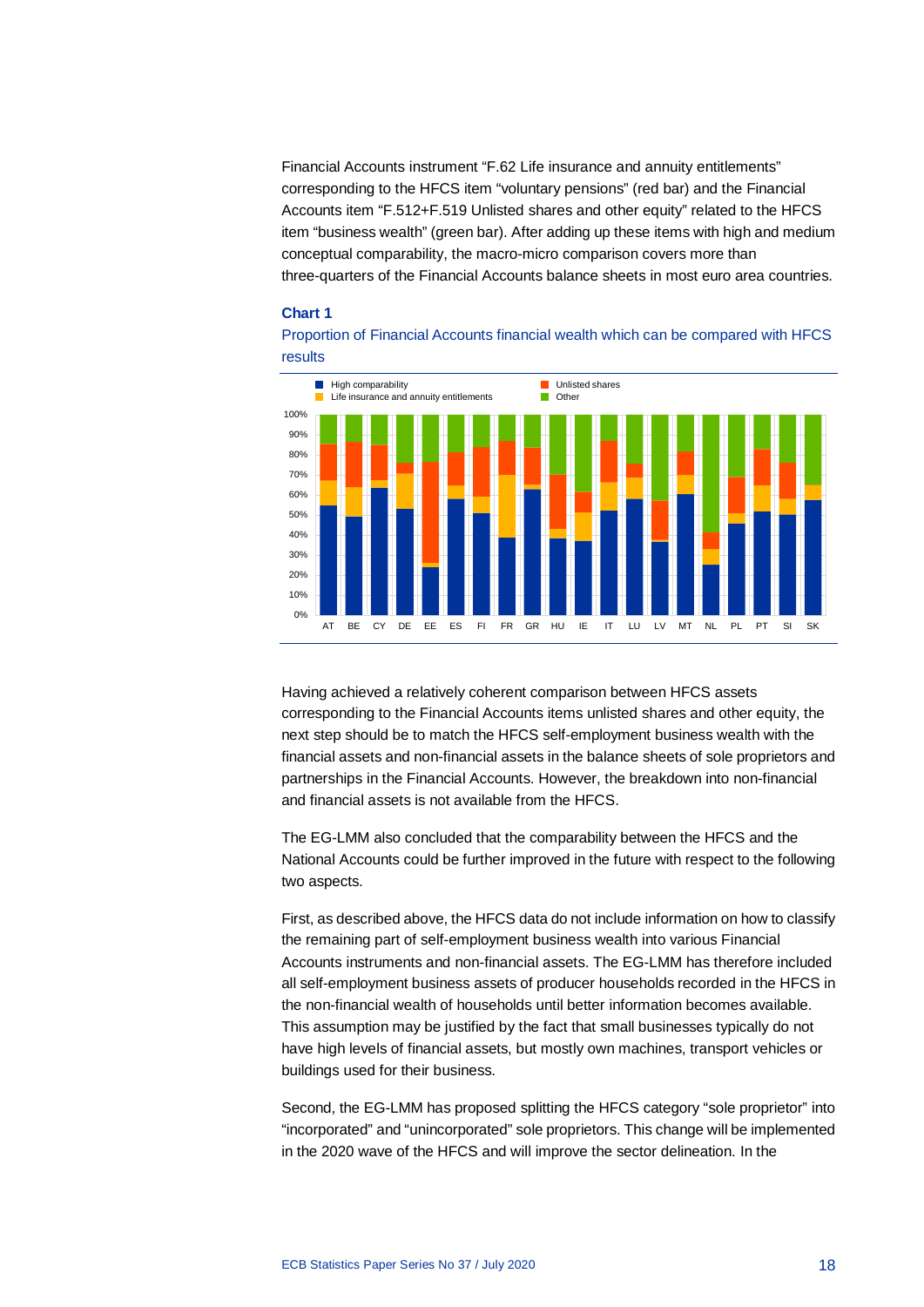macro-micro comparison, the net assets of incorporated sole proprietors would be recorded as unlisted shares and other equity held by households.

In addition to these two areas of potential improvement, the EG-LMM concluded that a remaining general limitation on comparability is the fact that the HFCS collects the net value of self-employment businesses, while the Financial Accounts record assets and liabilities separately on a gross basis. There is, however, a certain heterogeneity as to how exactly the net recording is implemented in the national versions of the HFCS, and the actual impact of this factor at country level could not be fully clarified.

## Identification in National Accounts of non-financial assets comparable with HFCS business wealth

As explained above, the household sector in the National Accounts includes households running businesses not recognised as corporations or quasi-corporations. In order to improve the link with the HFCS, a distinction needs to be made between housing wealth (collected as a separate asset in the HFCS) and other non-financial assets. The relevant instrument in the National Accounts is "produced non-financial assets", which is made up of three components, namely: (i) dwellings; (ii) inventories; and (iii) land. To be able to link HFCS with these National Accounts data, efforts are needed to solve two practical difficulties, namely incomplete National Accounts data on non-financial assets (covered by the ESA transmission programme) in many countries and limited availability of data on "land underlying dwellings" (not covered by the ESA transmission programme). It is useful to be able to distinguish between land that is part of housing wealth and land that is mostly used for business purposes (e.g. agricultural land).

The EG-LMM identified available data sources on the various components of non-financial assets and produced estimates of the split between "housing wealth" and "other non-financial assets", the latter being part of the HFCS concept of non-financial business wealth. The main challenge with these tasks has been estimating housing wealth; this is explained in detail in Section 3.3.

Table 2 summarises the current data availability of the National Accounts components of "non-financial assets". Three approaches can be used to distinguish non-financial business wealth (while countries may have more detailed data available to improve the linking).

- Method N1: According to this method, "non-financial business wealth" is equal to the sum of fixed assets excluding dwellings, plus land not underlying dwellings, plus inventories. This is the most correct estimation, although it includes assets of non-profit institutions serving households (NPISHs).
- Method N2: If the country provides all the required ESA transmission programme data but no separate data for land underlying dwellings, "non-financial business wealth" is estimated as the sum of fixed assets minus dwellings and inventories. This estimate does not include land used for production purposes (e.g. that of sole proprietor farmers). NPISHs are included as in method N1.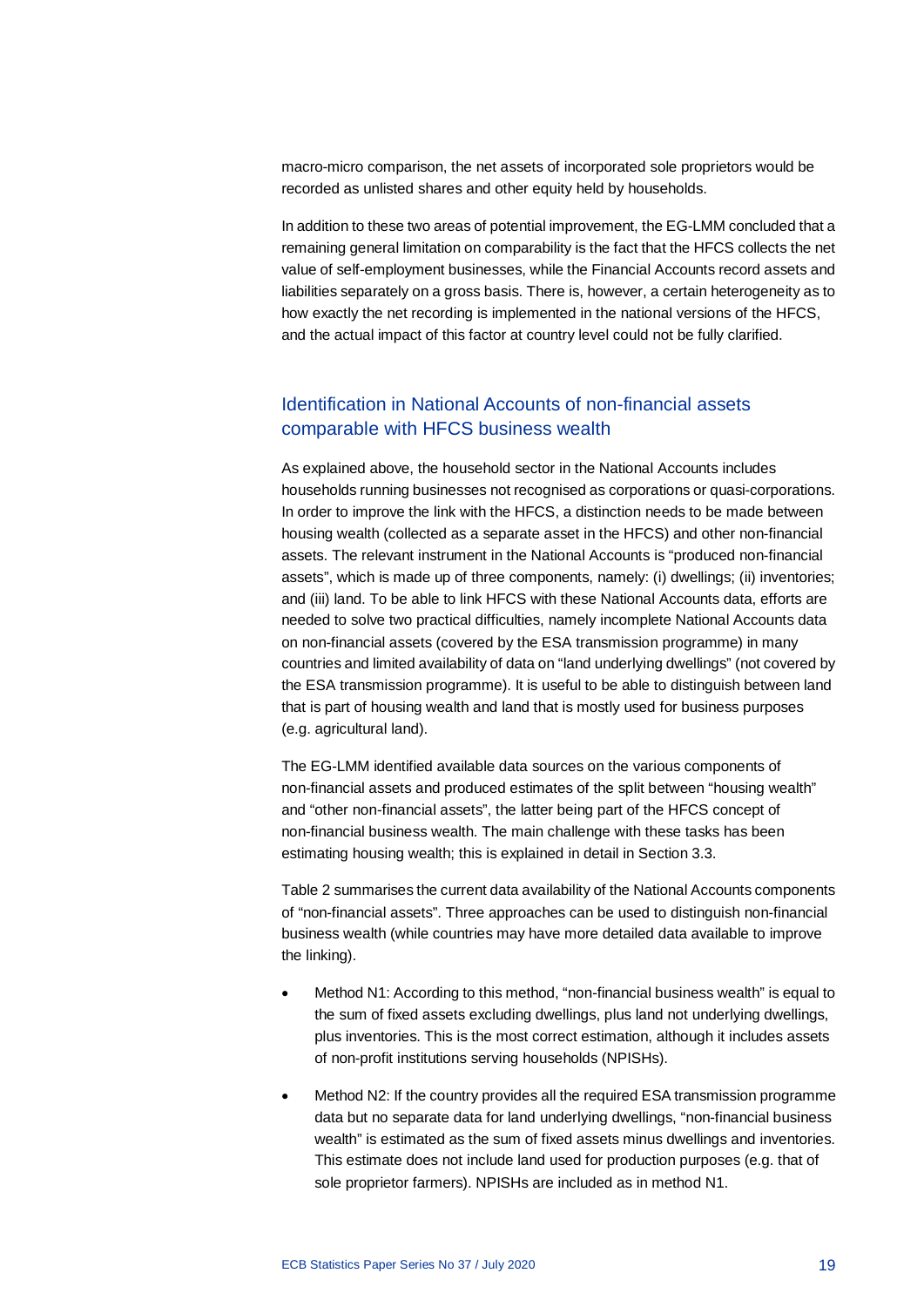• Method N3: If the country provides only fixed assets and dwellings, "non-financial business wealth" is the difference between these two items. In contrast to method N2, inventories are not included, though this is generally a very small item in the National Accounts (less than 2% of produced non-financial assets in many countries).

#### **Table 2**

|                    | <b>Method</b>  | Land not underlying dwellings | <b>Inventories</b>        | Fixed assets - dwellings |
|--------------------|----------------|-------------------------------|---------------------------|--------------------------|
| <b>Belgium</b>     | N1             | $\times$                      | $\times$                  | $\times$                 |
| Germany            | N1             | $\mathsf X$                   |                           | X                        |
| <b>Estonia</b>     | N <sub>2</sub> |                               | X                         | $\mathsf X$              |
| <b>Ireland</b>     | None           |                               |                           |                          |
| Greece             | N <sub>2</sub> |                               | $\mathsf X$               | $\mathsf X$              |
| <b>Spain</b>       | None           |                               |                           |                          |
| <b>France</b>      | N1             | $\times$                      | $\mathsf{X}$              | $\mathsf X$              |
| Italy              | N1             | X                             | $\boldsymbol{\mathsf{x}}$ | $\mathsf{X}$             |
| <b>Cyprus</b>      | N3             |                               |                           | $\mathsf{X}$             |
| Latvia             | N <sub>2</sub> |                               | $\mathsf X$               | $\mathsf{X}$             |
| Luxembourg         | N3             |                               |                           | $\mathsf X$              |
| <b>Hungary</b>     | N2             |                               | $\mathsf X$               | $\pmb{\times}$           |
| <b>Malta</b>       | None           |                               |                           |                          |
| <b>Netherlands</b> | N1             | $\times$                      | x                         | $\mathsf{X}$             |
| <b>Austria</b>     | N3             |                               |                           | $\mathsf{X}$             |
| Poland             | N2             |                               | $\mathsf X$               | X                        |
| <b>Portugal</b>    | N1             | X                             | $\mathsf X$               | X                        |
| <b>Slovenia</b>    | N <sub>2</sub> |                               | $\pmb{\times}$            | $\mathsf{x}$             |
| <b>Slovakia</b>    | N2             |                               | $\mathsf{X}$              | $\mathsf{X}$             |
| <b>Finland</b>     | N <sub>1</sub> | $\mathsf X$                   | $\mathsf X$               | X                        |
|                    |                |                               |                           |                          |

#### Methods of estimating "non-financial business wealth" from National Accounts sources

<span id="page-20-0"></span>Note: "Land not underlying dwellings" in the table refers to the difference between total land and land underlying dwellings. The "X" indicates that these data are available.

## 3.3 Matching the HFCS concept of housing wealth with National Accounts

The ESA transmission programme does not contain a variable on housing wealth. However, such data can be derived by adding up dwellings and land underlying dwellings. There are three issues that make the comparison difficult: (i) in the ESA transmission programme, NPISHs are included; (ii) data underlying dwellings are often not separated from other land; and (iii) National Accounts data on non-financial assets do not include housing wealth abroad, i.e. mainly holiday homes which are abroad, but instead these are recorded under "other equity" held by households. Conversely, in the HFCS, NPISHs are excluded, land underlying dwellings and other land are separated, and holiday homes abroad are included in the concept of housing wealth.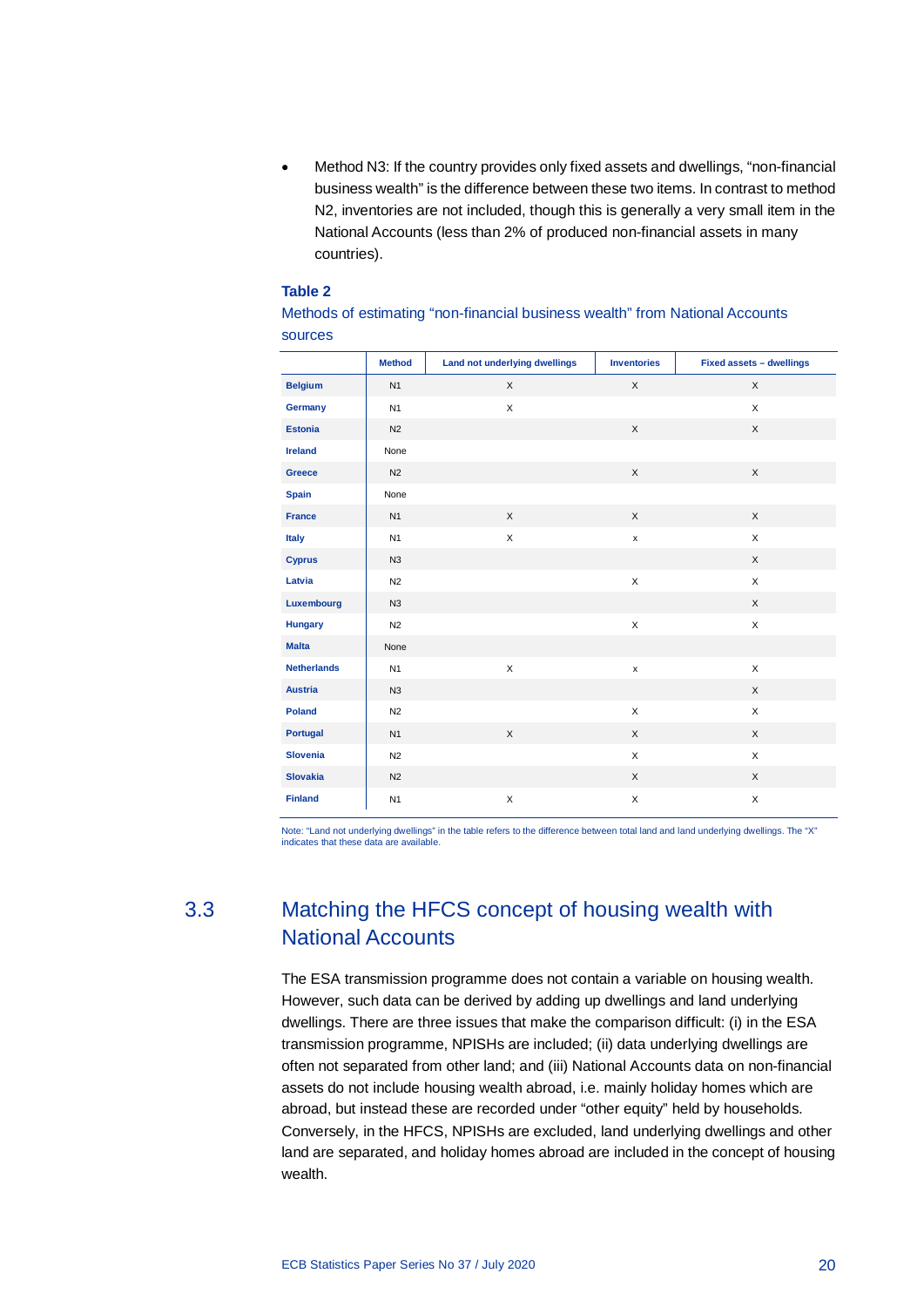In addition, even though the National Accounts data became obligatory as a part of the transmission programme at the end of 2017, there are still some country-specific derogations in place (ending at the latest in 2020).

To derive best estimates of housing wealth, land data reported in the ESA transmission programme had to be complemented either by national data sources on housing wealth or by available national data on land underlying dwellings. Once housing wealth is estimated, the rest of the non-financial assets are assumed to be self-employed non-financial assets, as described in the second part of Section 3.2.

Table 3 shows the components that are available for deriving National Accounts-based estimates of housing wealth. For seven countries, information on dwellings and land underlying dwellings can be combined to derive a good estimate of housing wealth (although it covers NPISHs): these are the countries for which "method N1" was used to assess non-financial business wealth. In Table 3 this approach is described as "method H1". For a further six countries, described as using "method H2" in Table 3, all land (along with dwellings) needs to be included to derive housing wealth. Finally, for the last seven countries, no estimate for National Accounts housing wealth can be derived, as data on either dwellings or land, or both, are missing: this is described as "method H3" (where dwellings are available) or "none" (where dwellings are not available). As mentioned above, by 2020 the situation is expected to improve, as data on "total land" and on "dwellings" are to be transmitted to Eurostat.

#### **Table 3**

|                    | <b>Method</b>  | <b>Land underlying dwellings</b> | <b>Total land</b> | <b>Dwellings</b>          |
|--------------------|----------------|----------------------------------|-------------------|---------------------------|
| <b>Belgium</b>     | H1             | X                                |                   | X                         |
| Germany            | H1             | X                                |                   | X                         |
| <b>Estonia</b>     | H2             |                                  | $\mathsf X$       | $\mathsf X$               |
| <b>Ireland</b>     | None           |                                  | X                 |                           |
| Greece             | H3             |                                  |                   | $\mathsf X$               |
| <b>Spain</b>       | None           |                                  |                   |                           |
| <b>France</b>      | H1             | $\mathsf{X}$                     |                   | $\mathsf X$               |
| Italy              | H1             | X                                |                   | X                         |
| <b>Cyprus</b>      | H <sub>3</sub> |                                  |                   | $\mathsf X$               |
| Latvia             | H <sub>3</sub> |                                  |                   | $\boldsymbol{\mathsf{X}}$ |
| Luxembourg         | H2             |                                  | $\mathsf X$       | $\mathsf X$               |
| <b>Hungary</b>     | H <sub>3</sub> |                                  |                   | X                         |
| <b>Malta</b>       | H <sub>3</sub> |                                  |                   | $\mathsf X$               |
| <b>Netherlands</b> | H1             | X                                |                   | X                         |
| <b>Austria</b>     | H2             |                                  | $\mathsf{X}$      | X                         |
| <b>Poland</b>      | H2             |                                  | X                 | X                         |
| <b>Portugal</b>    | H1             | X                                |                   | X                         |
| <b>Slovenia</b>    | H2             |                                  | X                 | $\boldsymbol{\mathsf{X}}$ |
| <b>Slovakia</b>    | H2             |                                  | X                 | X                         |
| <b>Finland</b>     | H1             | X                                |                   | X                         |

#### Estimates of housing wealth from National Accounts sources

Note: all the data for Ireland are confidential except for those relating to land. Therefore, no housing estimate is calculated for Ireland. The "X" indicates that these data are available.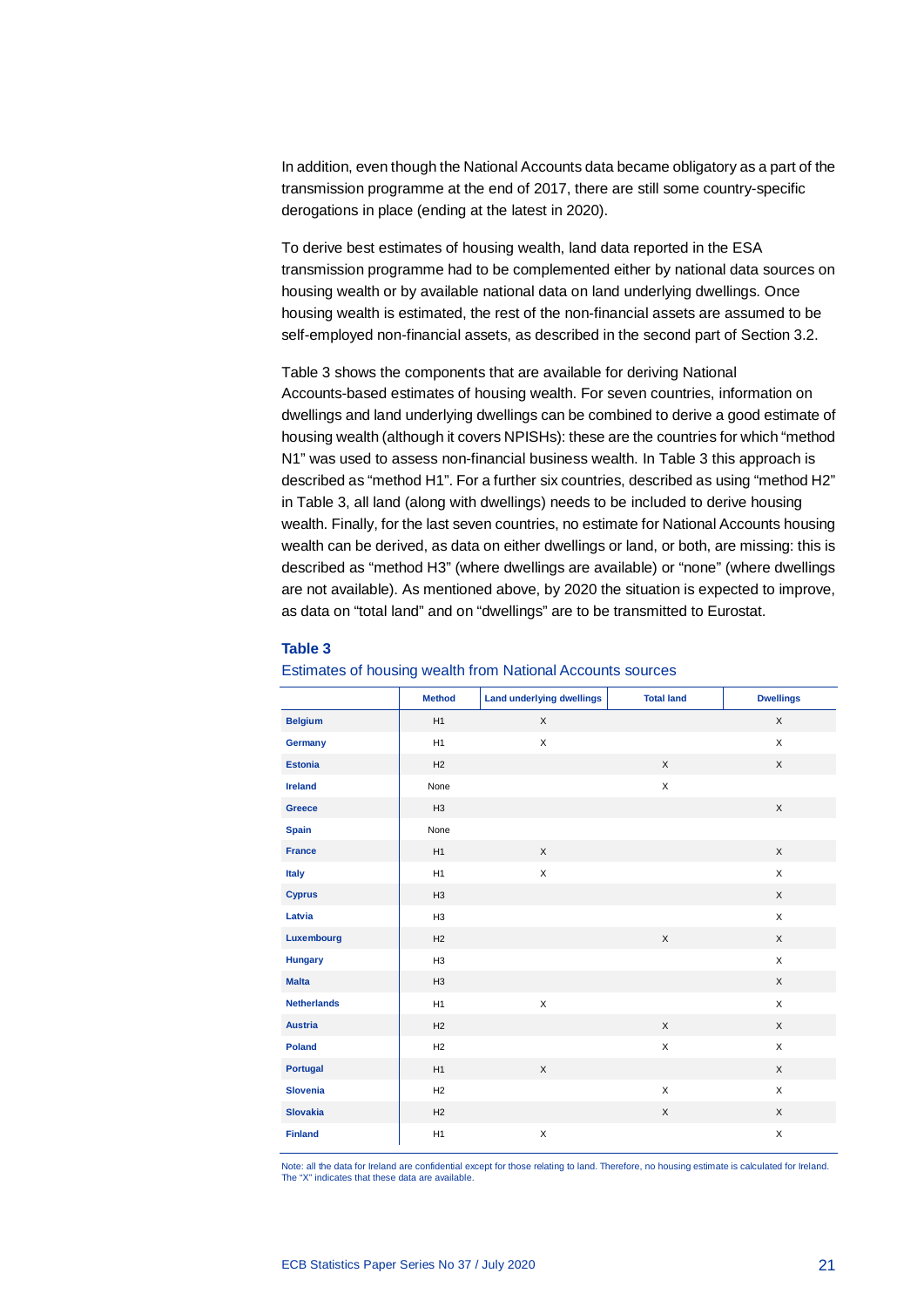## 3.4 Breakdowns of liabilities from monetary financial institutions' balance sheet statistics

<span id="page-22-0"></span>Although conceptually comparable, households' liabilities in the Financial Accounts and the HFCS can only be compared at a very aggregated level, i.e. for total liabilities. However, statistics on monetary financial institutions' (MFI) balance sheet items (MFI BSI statistics) provide more detailed breakdowns of loans granted to households at the macro level.<sup>[4](#page-22-2)</sup> In these statistics, households' liabilities are reported separately for housing loans, consumption loans and other loans. In addition, other loans granted to sole proprietors and partnerships without legal status can be identified separately for most euro area countries. The separation of housing loans from non-housing loans in particular is very useful for the macro-micro comparison, since housing loans are generally more accurately reported in survey data than non-housing loans, and the distribution of housing loans across different household groups is very different from the distribution of non-housing loans. The aggregate levels of liabilities in MFI BSI statistics are coherent with the Financial Accounts data, making it a useful data source to further improve the macro-micro linkage.

In practice, the Financial Accounts figure on total liabilities can be multiplied by the share of housing loans of all households' liabilities in a country, as reported in the MFI BSI statistics. This aggregate can be considered conceptually comparable to the HFCS concept of housing loans. Similarly, Financial Accounts total liabilities multiplied by the share of non-housing loans, as reported in the MFI BSI statistics, is comparable with the HFCS concept non-housing loans. The HFCS variables on mortgages and non-mortgage loans cannot be applied as such, since mortgages are defined as loans collateralised by real estate, while housing loans are defined as loans taken out to purchase real estate. However, the HFCS collects information on the purpose of loans that can be used to identify housing and non-housing loans. This new split was agreed by the EG-LMM and should be applied to the results in future work on Distributional Financial Accounts.

The EG-LMM also discussed the possibility of using information on sole proprietor loans to further improve the macro-micro linkage. However, since the assets of sole proprietors are only collected as net of liabilities in the HFCS, improving the linkage is not straightforward. Consequently, using information on sole proprietor loans has been left for future consideration (see Chapter 7).

## <span id="page-22-2"></span>3.5 New wealth concept

1

<span id="page-22-1"></span>The EG-LMM initially concentrated on items that are conceptually comparable between macro and micro data sources. However, the wealth concepts have been gradually expanded to cover as much of the total household balance sheets as feasible. For this report, three different wealth concepts have been developed, which are summarised in Table 4 below.

Regulation (EU) No 1071/2013 of the ECB of 24 September 2013 concerning the balance sheet of the monetary financial institutions sector (recast) (ECB/2013/33), OJ L 297, 7.11.2013, p. 1.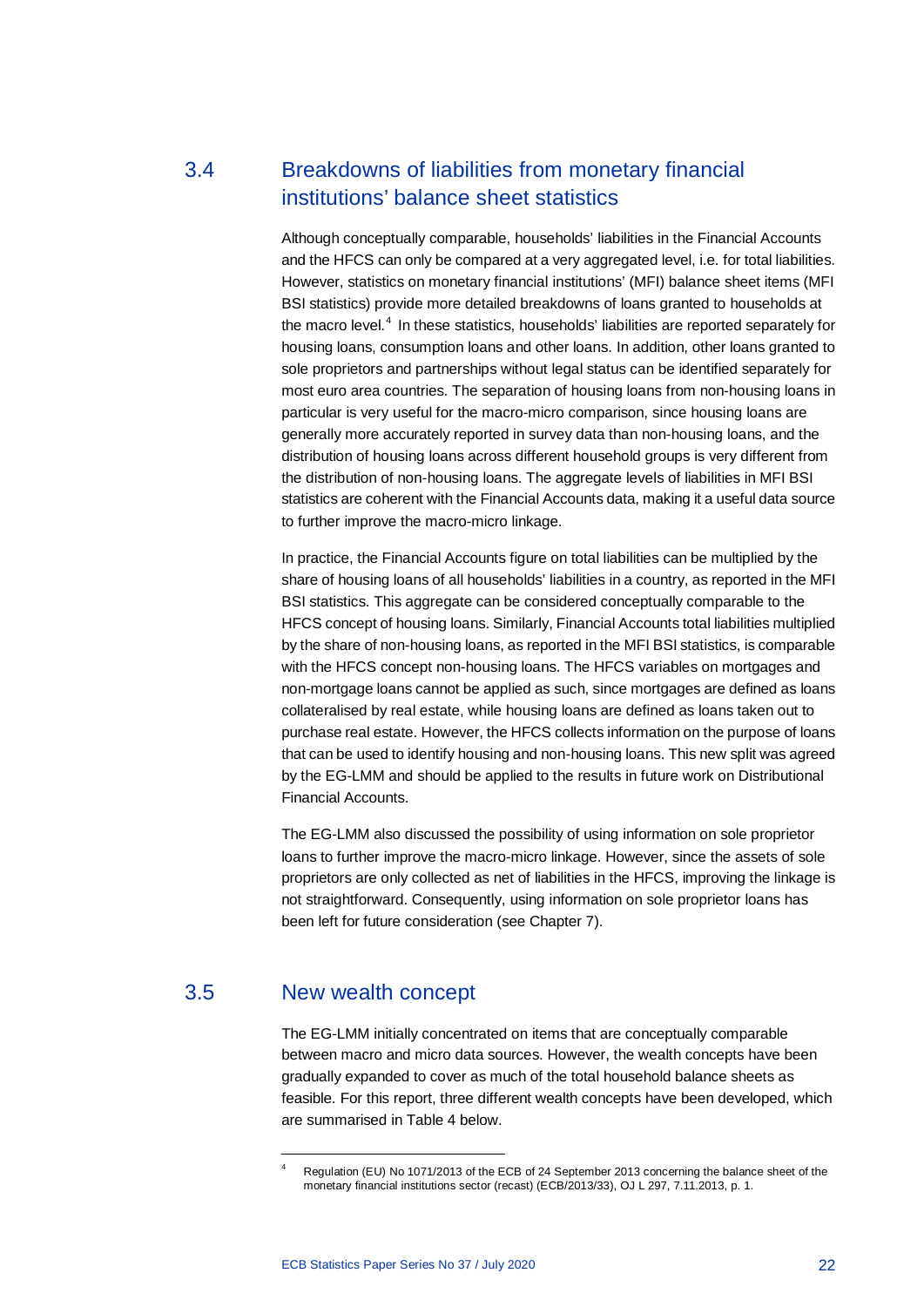The narrow adjusted financial wealth concept A includes only items that have high conceptual comparability. These include deposits, debt securities, loans, listed shares and investment fund shares on the assets side, and all liabilities of households. The adjusted financial wealth concept B includes, in addition to the items included in the narrow concept, financial wealth items that have medium conceptual comparability. Additional items in this concept include life insurance and annuity entitlements, as well as unlisted shares and other equity. Concept B includes most of total financial wealth as defined by the Financial Accounts, excluding currency, financial derivatives, other accounts receivable and all instruments in the "insurance, pension and standardised guarantee schemes" category except life insurance and annuity entitlements. These instruments are not collected comprehensively or do not have comparable definitions in the HFCS.

The most comprehensive wealth concept is the adjusted broad wealth concept C that also includes non-financial assets, as defined in Section 3.3. While there are some conceptual differences between macro and micro statistics as regards the collection of data on non-financial wealth, the inclusion of non-financial wealth significantly increases the scope of this exercise. In survey data, real assets account for more than 80% of household wealth.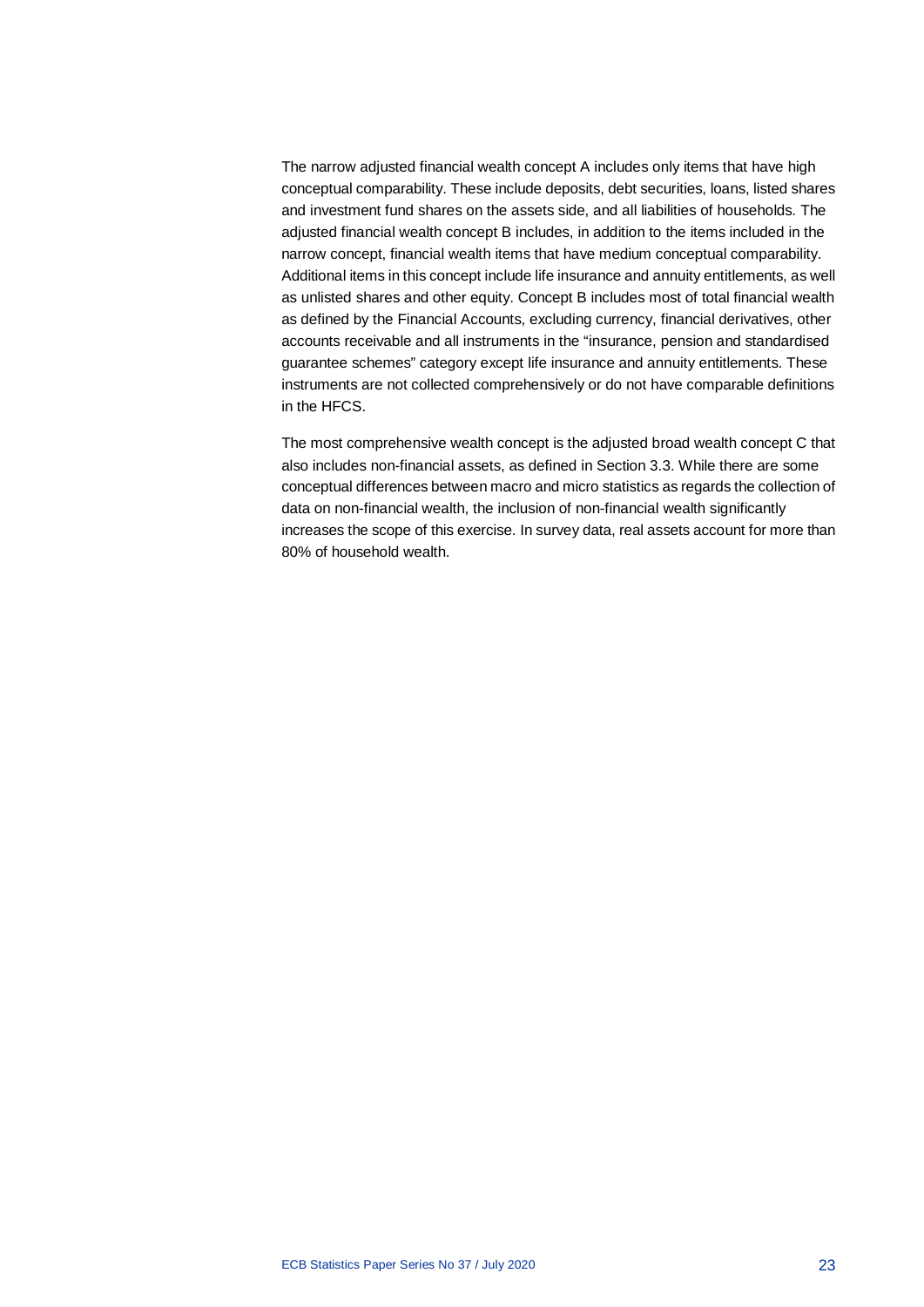#### **Table 4**

#### Wealth concepts

| <b>ESA 2010</b><br>code                                          | <b>NA instrument</b>                                                                                                                  | <b>HFCS</b><br>variable(s) | <b>HFCS Wave 2 variable and details</b>                                                                                                                                                                                                               | <b>Conceptual</b><br>comparability |
|------------------------------------------------------------------|---------------------------------------------------------------------------------------------------------------------------------------|----------------------------|-------------------------------------------------------------------------------------------------------------------------------------------------------------------------------------------------------------------------------------------------------|------------------------------------|
|                                                                  | Narrow financial wealth concept A                                                                                                     |                            |                                                                                                                                                                                                                                                       |                                    |
| <b>Assets</b>                                                    |                                                                                                                                       |                            |                                                                                                                                                                                                                                                       |                                    |
| F.22                                                             | Transferable deposits                                                                                                                 | DA21011                    | Sight accounts                                                                                                                                                                                                                                        | <b>HIGH</b>                        |
| F.29                                                             | Other deposits                                                                                                                        | DA21012                    | Savings accounts                                                                                                                                                                                                                                      | <b>HIGH</b>                        |
| F.3                                                              | Debt securities                                                                                                                       | DA2103                     | <b>Bonds</b>                                                                                                                                                                                                                                          | <b>HIGH</b>                        |
| F.4                                                              | Loans                                                                                                                                 | DA2107                     | Amount owed to household                                                                                                                                                                                                                              | <b>HIGH</b>                        |
| F.511                                                            | <b>Listed shares</b>                                                                                                                  | DA2105                     | Publicly traded shares                                                                                                                                                                                                                                | <b>HIGH</b>                        |
| F.52                                                             | Investment fund shares                                                                                                                | DA2102                     | Mutual fund shares                                                                                                                                                                                                                                    | <b>HIGH</b>                        |
| <b>Liabilities</b>                                               |                                                                                                                                       |                            |                                                                                                                                                                                                                                                       |                                    |
| F.4                                                              | Loans<br>Housing loans: F.4 multiplied<br>by the share of housing loans<br>in MFI BSI statistics                                      | Part of DL1000             | HFCS loans taken out for the purpose of HIGH<br>purchasing the household main<br>residence or to refurbish and renovate<br>the residence.                                                                                                             |                                    |
| F.4                                                              | Loans<br>Non-housing loans: F.4<br>multiplied by the share of<br>non-housing loans in MFI<br><b>BSI</b> statistics                    | Part of DL1000             | HFCS loans taken out for any purpose<br>other than to purchase the household<br>main residence or to refurbish and<br>renovate the residence.                                                                                                         | <b>HIGH</b>                        |
|                                                                  | Adjusted financial wealth concept B (in addition to concept A)                                                                        |                            |                                                                                                                                                                                                                                                       |                                    |
| <b>Assets</b>                                                    |                                                                                                                                       |                            |                                                                                                                                                                                                                                                       |                                    |
| $F.512 + F.519$                                                  | Unlisted shares +<br>Other equity                                                                                                     | DA2104 +<br>Part of DA1200 | <b>MEDIUM</b><br>Non-self-employment not publicly<br>traded businesses + value of<br>self-employment businesses,<br>depending on legal form of business and<br>number of employees. Delineation rules<br>vary across countries; see Section<br>3.2.1. |                                    |
| F.62                                                             | Life insurance and annuity<br>entitlements                                                                                            | DA2109                     | Voluntary pension/whole life insurance<br>schemes                                                                                                                                                                                                     | <b>MEDIUM</b>                      |
|                                                                  | Adjusted broad wealth concept C (in addition to concept B)                                                                            |                            |                                                                                                                                                                                                                                                       |                                    |
| <b>Assets</b>                                                    |                                                                                                                                       |                            |                                                                                                                                                                                                                                                       |                                    |
| $AN.111 +$<br>AN.2111                                            | Dwellings +<br>Land underlying buildings<br>and structures                                                                            | DA1110+<br>DA1120          | Household main residence +<br>Other real estate properties                                                                                                                                                                                            | <b>MEDIUM</b>                      |
| $(AN.11 -$<br>$AN.111$ ) +<br>$AN.12 +$<br>$(AN.2 -$<br>AN.2111) | (Fixed assets - Dwellings) +<br>Inventories + (Non-produced<br>non-financial assets - Land<br>underlying buildings and<br>structures) | Part of DA1200             | Value of self-employment businesses,<br>depending on legal form of business and<br>number of employees. Delineation rules<br>vary across countries; see Section<br>3.2.1.                                                                             | <b>MEDIUM</b>                      |

The HFCS/NA coverage ratios of each adjusted wealth concept are shown in Chart 2. In the calculation of all concepts, both the denominator and the numerator include the items shown in Table 4 for the HFCS and National Accounts respectively.

The resulting HFCS/NA coverage ratios may be summarised as follows: by expanding the instrument coverage, the coverage ratios increase for most countries. The biggest effect is observed when including housing wealth. This reflects the fact that the HFCS/NA coverage ratio for housing is typically higher than for financial instruments. In some cases, the concept including housing wealth shows coverage higher than 100% (albeit based on broad estimates on the National Accounts side for certain countries).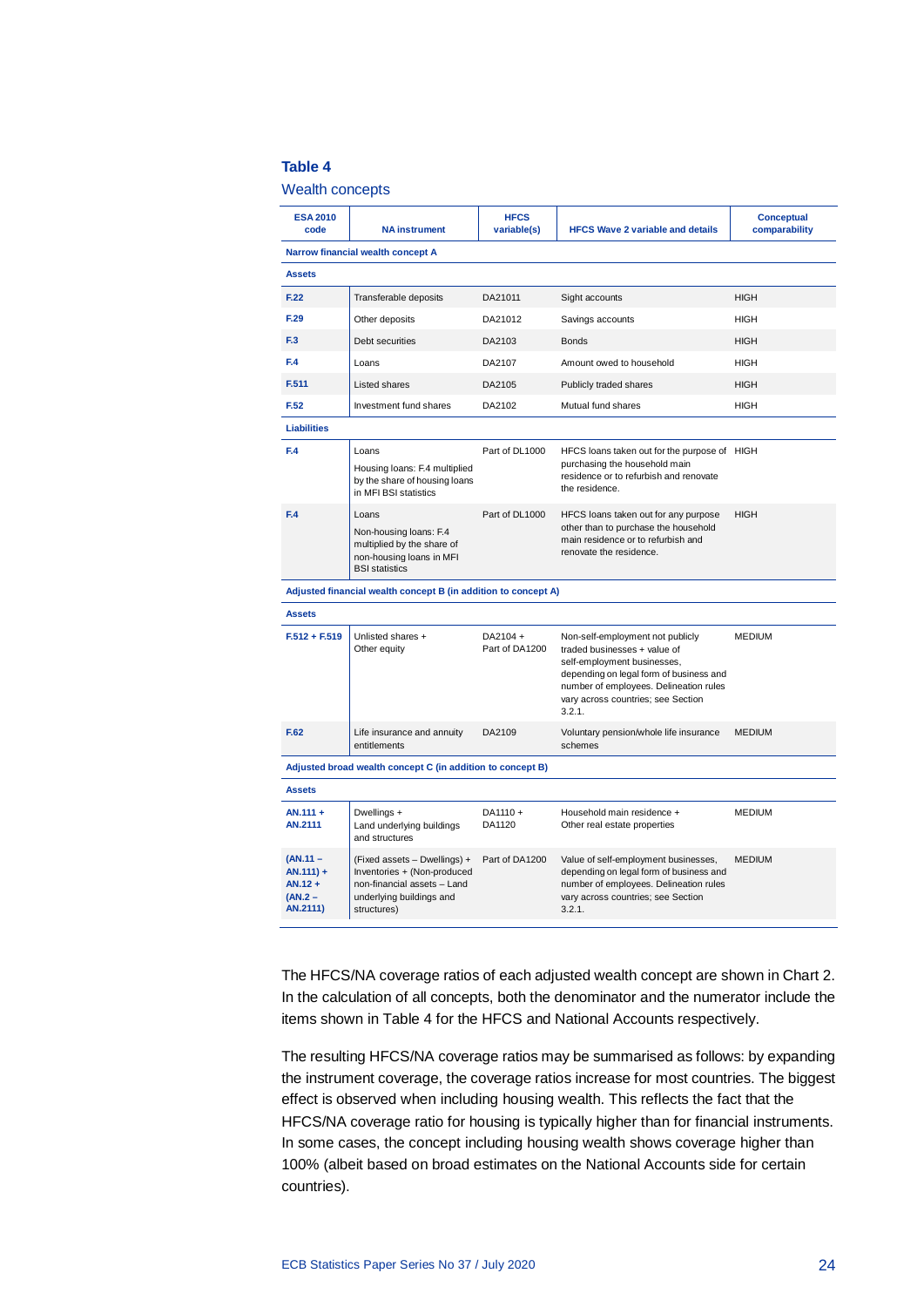The coverage of concepts A and B, which cover only financial instruments, is below 75% for the largest countries (and below 30% for Italy), and lower than 50% for a number of smaller-sized countries. In most cases, the HFCS/NA ratios are smaller for the narrow concept A than for the broader concept B, though this does not necessarily indicate better data quality. In the case of business wealth particularly, a larger coverage ratio may reflect uncertainties in the instrument allocation when matching HFCS to National Accounts. For some countries, the HFCS/NA coverage ratio of business wealth versus unlisted shares and other equity is larger than 100%, possibly implying that the HFCS value includes assets not recorded under unlisted shares and other equity in National Accounts. However, the impact of this outcome on the results is generally small (1% to 4% of financial assets for the large countries).

#### **Chart 2**



Coverage of National Accounts by HFCS

<span id="page-25-0"></span>1

<sup>5</sup> Concept C could not be computed for Cyprus, Spain, Hungary, Malta and Slovenia, as data on land were not published. For technical reasons concept C could not be computed for Poland.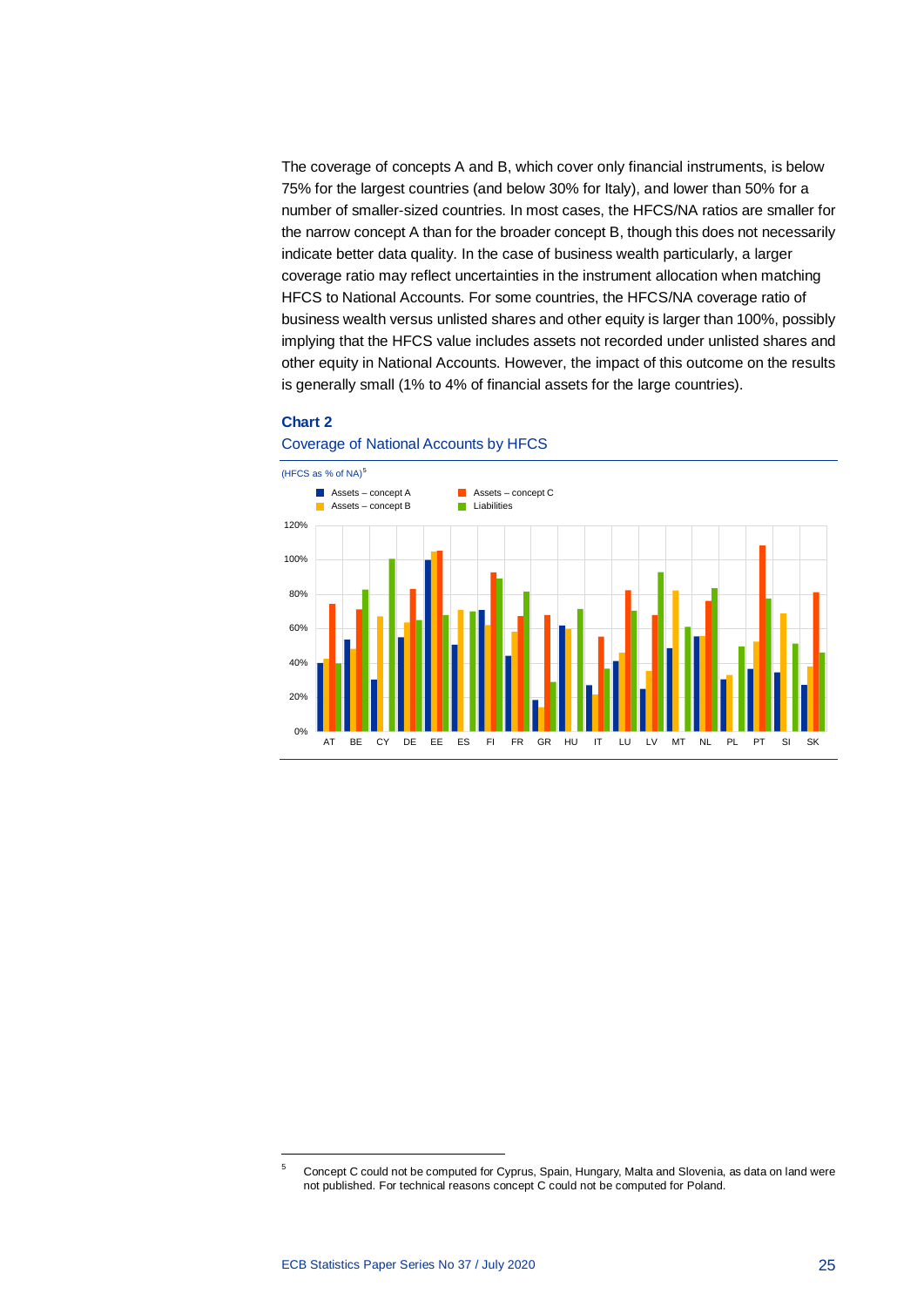## <span id="page-26-0"></span>4 Methodology for bridging the gap

## 4.1 Methods for integrating macro and micro sources: a review of the relevant literature

<span id="page-26-1"></span>This section provides an overview of the methods that could be used to adjust survey data for differential non-response at the top of wealth distribution and for under-reporting behaviour. The final adjusted dataset produces estimates that are in line with the National Accounts totals. In all cases it is assumed that the methods are employed after all possible statistical adjustments have been applied – i.e. after the best possible alignment of definitions and categories in the HFCS and Financial Accounts has been achieved.

Let  $t_v$  be the population total for variable of interest  $y = (y_1, ..., y_N)$  to be estimated using survey data of  $N$  participants. A classical estimator is the Horvitz-Thompson one:

$$
t_{y}^{HT} = \sum_{i=1}^{N} w_{i} y_{i}
$$

where  $w_i$  is the sampling weight for the i–th household.

If both micro and macro data were perfect,  $t^{HT}_y$  should be equal to  $t_y$ , the corresponding macro aggregate. In practice, however, this is seldom the case. In fact, because of non-response and under-reporting, the value of the aggregated micro data is generally below the macro aggregates. The methods that can be used to adjust survey data to fill such a gap can be grouped into two broad categories.

The first one is the design-based approach, which is aimed at correcting survey data by modifying the sampling weights  $w_i$  through reweighting methods while keeping the individual responses  $y_i$  unchanged (Deville and Särndal, 1992; Särndal, 2007). In the literature, this approach is mainly used: (i) to force consistency of certain survey estimates to known population quantities, (ii) to reduce non-sampling errors such as non-response errors and coverage errors; and (iii) to improve the precision of estimates (Haziza and Beaumont, 2017). To address the problem of non-response, the sample selection is implemented as a two-phase process. In the first phase, a "theoretical" sample is selected. In the subsequent phase, the sample of respondents actually interviewed is treated as the result of a second stage of sampling. Each unit in the population has a certain probability of participating in this second phase, which can be estimated in various ways and then used to adjust the sampling weights and construct estimators with better asymptotic properties.

The second, model-based approach is aimed at adjusting the individual responses collected through the survey  $y_i$  while sampling weights  $w_i$  are left unchanged. It requires a model for the distribution of the measurement error and auxiliary information to estimate the parameters of the model. Among the several models available in the literature, those most suitable for our purposes are imputation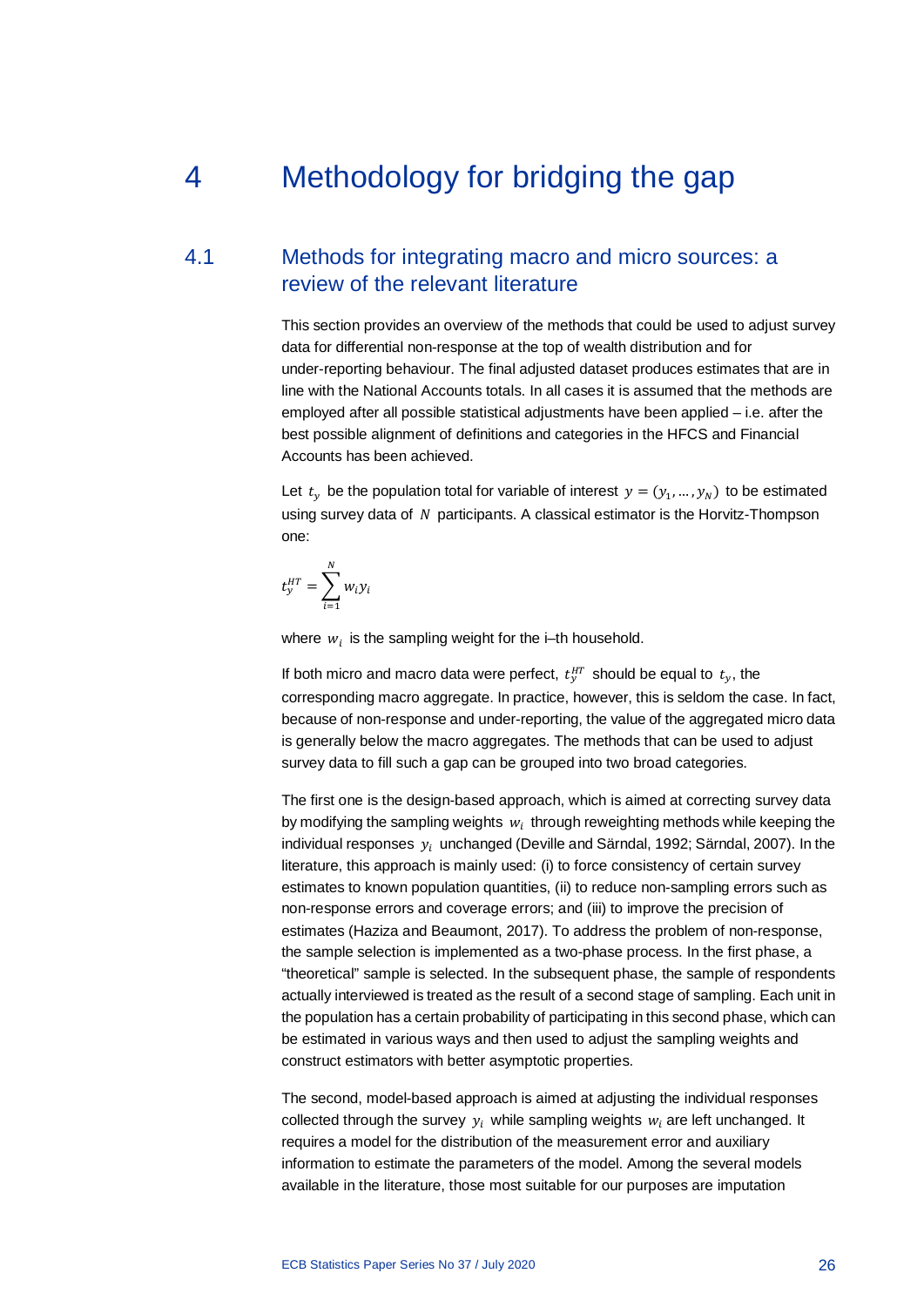methods. For a general description, see the seminal work of Rubin (1978, 1987). These methods can be used both for the problem of under-reporting and for the problem of non-response (a relevant example is the use of the Pareto distribution; see Vermeulen, 2018).

The two approaches have some shared traits, so that the distinction is not always clear-cut. For example, the weighting adjustment can also be seen as a method of imputation consisting in compensating for the missing responses by using the respondents with the most similar characteristics; in the same way, the imputation of plausible estimates in lieu of respondents' claimed values can be thought of as a reweighting method.

However, it should be borne in mind that the choice of the method of adjustment is basically driven by three factors. First, it depends on the estimator of interest. For example, if the interest is to estimate the share of total wealth held by rich households, the use of the Pareto method could be sufficient. Second, the choice depends on the magnitude of the gap to fill. If the gap is considerable, it may be desirable to combine different methods. Finally, the choice depends on the information that is available. If, for example, the only available auxiliary information is in the form of population totals, the design-based approach might be the only one feasible; but if auxiliary data are available at the individual level, then the model-based methods may represent the most effective solution.

## 4.2 Reweighting methods

<span id="page-27-0"></span>In the design-based approach, the calibration method for estimating the population total  $t_\mathsf{y}^\mathit{REW}$  is computed as follows:

$$
t_{y}^{REW} = \sum_{i=1}^{N} w_{i}^{*} y_{i} \qquad \quad w_{i}^{*} = w_{i} a_{i}
$$

The adjustment factor  $a_i$  is a function of the variables used in calibration of the constraints  $z_i = (z_{i1},..., z_{ik})$  and it is computed so that final weights meet benchmark constraints,

$$
\sum_{i=1}^N w_i^* z_i = \boldsymbol{t}_z
$$

while, at the same time, being kept as close as possible to the initial ones. Benchmark constraints are defined with respect to  $t_z = (t_{z1},..., t_{zk})$ , that is the known vector of population totals or counts of the calibration variables. The final output is a single new set of weights to be used for all variables. The magnitude of the adjustment factors and, therefore, the variability of the final set of weights is a function of the number of constraints (dimension of the vector  $z_i$ ) and the imbalance (difference between the Horvitz-Thompson estimate and the population total). A high variability of weights hinder the quality of final estimates for sub-populations and for variables not involved in the calibration procedure. For these reasons, weights are usually required to meet range restrictions such as to be positive and/or within a chosen range.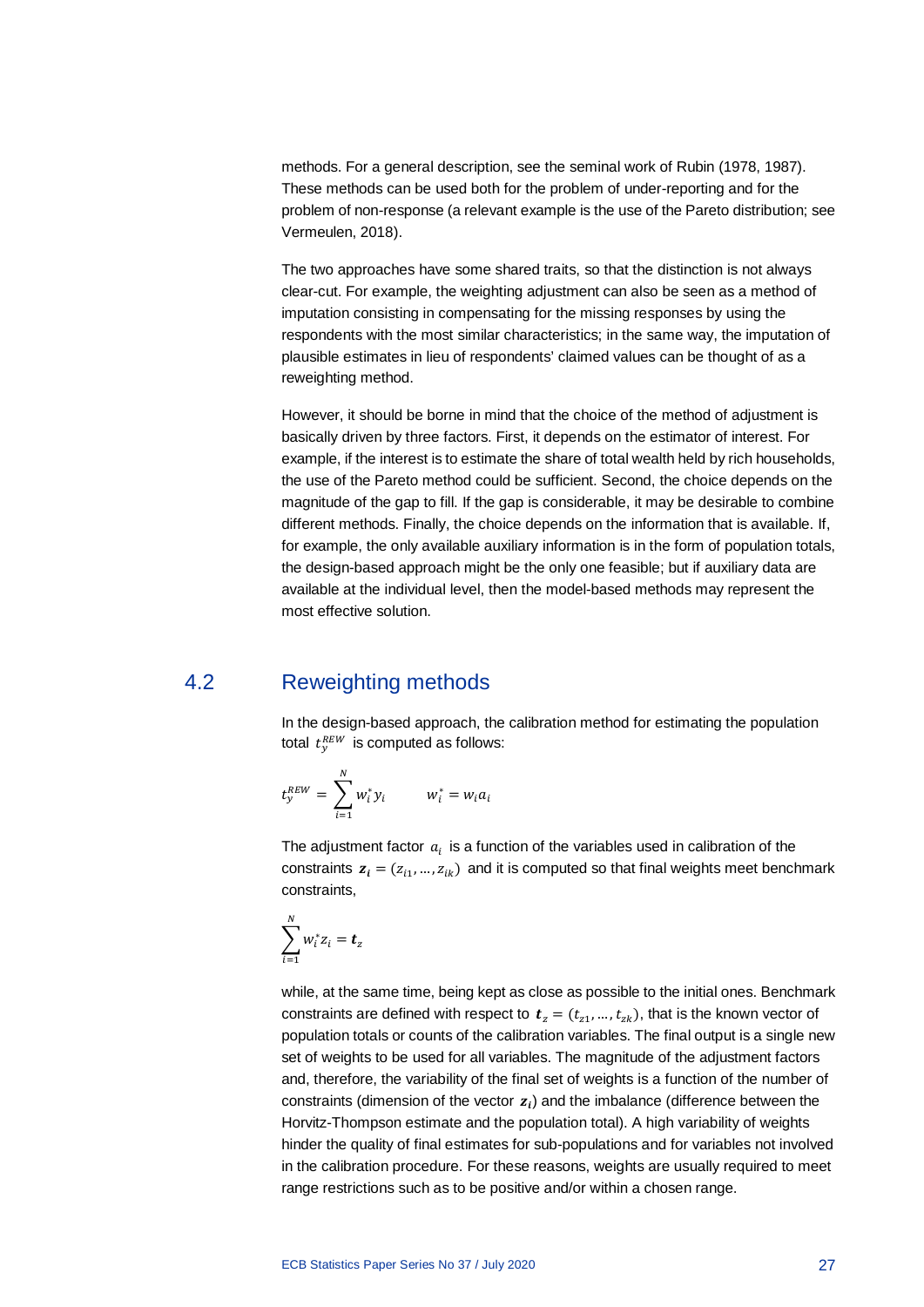The method was originally developed to improve the efficiency of the estimators and to ensure coherence with population information, but then it was also largely applied to adjust for non-response (Särndal and Lundström, 2005). For example, Little and Vartivarian (2005) show that if the variables used to construct the weights are associated both with non-participation and with the variable of interest, the bias and the variance of the estimator are reduced.

Calibration is a model-assisted procedure, and the model implicitly assumed by the procedure is essentially a linear regression between  $z$  and  $y$ . The procedure does not require an explicit modelling of non-response or measurement error: this is implied by the choice of the calibration variables and the functional form chosen for the adjustment factor  $a_i$ . The latter can be interpreted as an estimate of the inverse of the response probability of unit  $i$ . The vector of auxiliary variables used in calibration usually refers to socio-demographic characteristics but could also include variables relating to households' income or wealth such as the amount of deposits or housing wealth. When using auxiliary information on household wealth, the implicit adjustment model tends to increase the weight of richer households since this is the most effective way to meet benchmark constraints without modifying the initial weights too much. So, in a sense, the gap, when positive, is allocated more than proportionally to rich households. A negative gap would be allocated more to poor households.

The main problem with the use of household balance sheet data in reweighting methods is that wealth is generally very skewed and concentrated in the hands of a small group of the population that has both low propensity to participate in the survey and different socio-demographic characteristics from the average population. As a consequence, calibration may produce a very variable final set of weights or, in some instances, may fail to find a set of weights that meets all the constraints (benchmarks and range restrictions). One interesting generalisation of the method that addresses this issue is ridge calibration (Rao and Singh, 1997; Beaumont and Bocci, 2008; Montanari and Ranalli, 2009).

In classical calibration, benchmark constraints are met exactly, that is

$$
\left(\sum_{i=1}^N w_i^* z_i\right) - \boldsymbol{t}_z = 0
$$

<span id="page-28-0"></span> $\overline{a}$ 

In ridge calibration, by contrast, constraints are relaxed in order to reduce weight variability and/or meet range restrictions. In particular,

$$
\left|\left(\sum_{i=1}^N w_i^* z_i\right) - \mathbf{t}_z\right| \leq \text{diag}(\boldsymbol{\tau}) \mathbf{t}_z
$$

where  $\boldsymbol{\tau} = (\tau_1, ..., \tau_k)^T$  is a vector of tolerances<sup>[6](#page-28-0)</sup>, one for each benchmark constraint. Tolerances can take positive or negative values. Clearly, the benchmark is met exactly if the corresponding value of the tolerance is equal to 0. This method could be used to

The tolerance is the remaining gap between micro and macro estimates resulting after the adjustment process is carried out. A value of the tolerance equal to 0 means that the adjusted survey-based estimate should be exactly equal to the macro estimate. The higher the tolerance, the higher the discrepancy that one is willing to accept. The use of a positive tolerance could be useful when there are significant conceptual differences between the two sources and/or in case of a low reliability of the benchmark.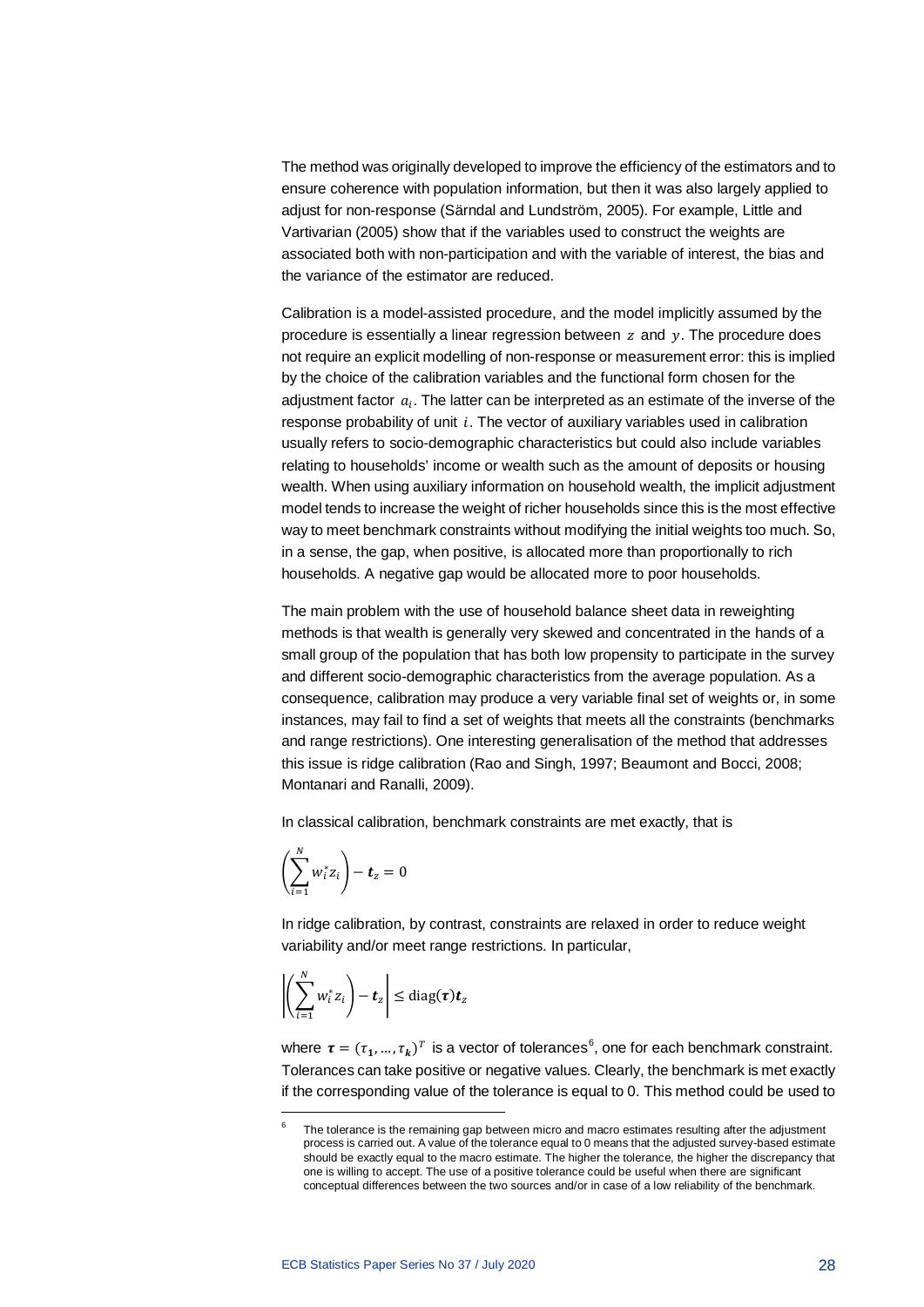accept a discrepancy between micro and macro estimates that is due to conceptual differences and/or to a lower reliability of the benchmark.

In the case of weights adjustments, the internal consistencies between the variables are preserved by definition. This represents a definite advantage, especially for micro analysis. At the same time, a modification of the weights results in a modification of the final estimates for all surveyed variables and should therefore be carefully monitored.

### 4.3 Imputation methods

<span id="page-29-0"></span>Imputation models have been widely used in the literature to adjust for non-response and measurement errors.

These methods, working at the level of the single observation, generally yield estimates with smaller variance than would be obtained by modifying the weights. Consider, for example, financial assets, which are heavily concentrated in the hands of a limited number of households and subject to significant under-reporting. This means that a part of the sample could be subject to very substantial weight adjustment, which could increase overall variability. Furthermore, in these cases it is not uncommon for weight calibration not to converge, as it fails to align the sample with both financial and socio-demographic external information. In addition, imputation models are more flexible than reweighting since they can be tailored on the basis of the variable to correct (and of the information available).

In this section, we describe three possible methods that could be used to deal with under-reporting: (i) the proportional adjustment method, (ii) the difference-type adjustment methods and (iii) the hurdle models.

The proportional adjustment procedure modifies sample values  $y_i$  by multiplying them by the inverse of the coverage ratio  $CR = \frac{t_y^{HT}}{t_w}$  $\frac{y}{t_y}$ , that is the ratio of the known macro aggregate to the total sample estimate.

$$
t_{y} = \sum_{i=1}^{N} w_{i} y_{i}^{*} \qquad y_{i}^{*} = \frac{t_{y}}{t_{y}^{HT}} y_{i}
$$

The adjustment procedure can be summarised in the following steps.

First, select the figures from National Accounts to be used as benchmark. One option is to limit the choice to the most comparable items (deposits, bonds, shares, mutual funds, financial debts and housing wealth). Second, compute coverage ratios for each of the chosen items. Third, compute an average coverage ratio (weighted average across instruments using the portfolio composition as weights). Fourth, use the coverage ratios for adjusting the amounts collected in the survey  $(y_i)$ . Fifth, adjust income flows accordingly, in order to allocate households over the adjusted income classes.

This method is based on the assumption that under-reporting only depends on the type of instrument  $(y_i)$  but not on respondents' characteristics. Indeed, for all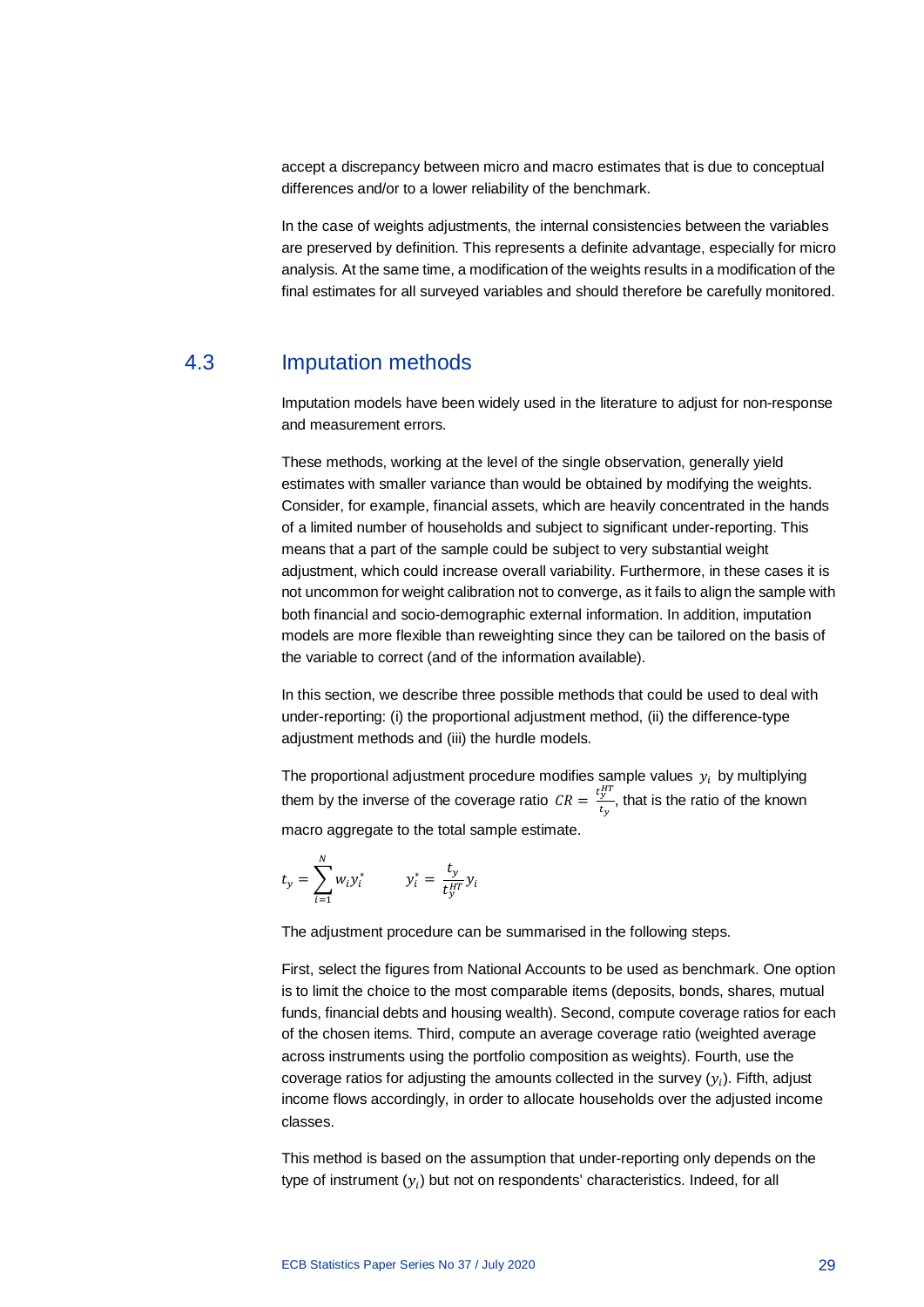households the under-reporting is assumed to be equal to a constant fraction of the true amount. In addition, the method does not allow adjustments to be made for non-reporting, i.e. failure to report the ownership of an asset held by the household, as only the positive amounts are inflated.

This method has two main advantages: (i) it is easy to implement and (ii) it minimises the variance of estimators since it preserves the univariate distribution of the adjusted variables. However, when multiple wealth components are involved in the adjustment, the distribution of total wealth changes in a way that is difficult to predict ex ante.

The difference-type adjustment method modifies the amounts collected in the survey using the following model:

$$
y_i^* = y_i + b_i(t_y - t_y^{\text{HT}})
$$

The difference with respect to proportional allocation is that the method allocates the difference between macro and micro estimate instead of the ratio  $\frac{t_{\mathcal{Y}}}{t_{\mathcal{Y}}^{HT}}$ . The  $\,b_i\,$  are

households' specific parameters that may, for instance, reflect their propensity to provide reliable answers.

This method has two main advantages over proportional allocation. First, it allows differentiated allocation of under-reporting to households, whereas in the proportional adjustment the under-reporting is assumed to be equal across household groups. Second, this method allows non-reporting to be addressed. Even if the household reports a zero value ( $y_i = 0$ ), as long as the coefficient  $b_i$  is different from zero, the household will be assigned part of the "missing wealth".

A third imputation approach that could be used is based on hurdle models. These models are founded on the idea that, for given instruments, some "zeros" are unreliable (non-reporting). The models therefore impute the assumed "true values" using the information provided by other similar respondents. The adjustment is based on the following steps.

- First, for each instrument, estimate the probability the  $i$ -th household owns it on the basis of some observable characteristics. Binomial models can be used to estimate this probability, and the covariate set can vary across countries, depending on the determinants of non-reporting behaviour.
- Second, for some "zeros", impute the ownership by a random experiment, i.e. where the reported zero is detected as unreliable, given the predicted probability of reporting for the individual household. If some external information such as the number of households holding a given financial instrument is available, this can be used in the imputation process.
- Third, once new ownerships are created, impute the value of the amount held.
- Finally, compute the new sample estimate of the total and redistribute the (eventual) remaining gap using, for instance, the proportional adjustment method or calibration.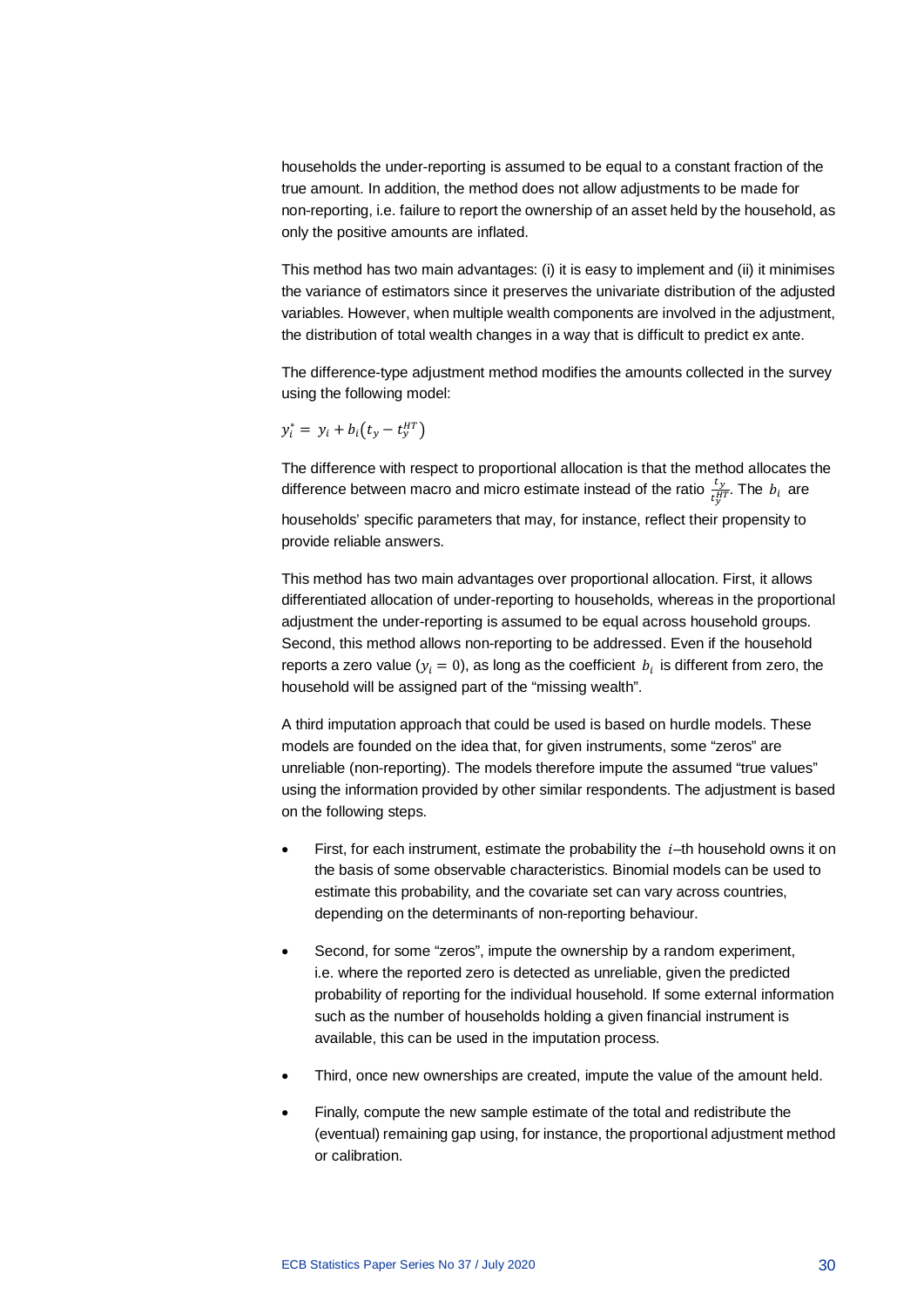<span id="page-31-0"></span>Imputation methods may be very useful when auxiliary data at the individual level are available. They allow for explicit modelling, for both non-reporting and under-reporting behaviours.

## 4.4 Top tail adjustments of survey-implied wealth distributions: Pareto models

In this section, we provide an overview of adjustments to compensate for the fact that surveys may under-represent very rich households (those at the top tail of the wealth distribution) and discuss ways these methods can be used to improve survey data from the HFCS.

A relatively small number of missing billionaires can seriously affect distributional aspects of a wealth survey. Wealth distributions have always been characterised by their skewness, with few individuals at the top of the distribution holding most of the fortunes of an economy: most often, the sampling process is unable to capture those individuals whose wealth exceeds a certain threshold.

This could happen for a variety of reasons, including non-reporting, under-reporting or simply the low number of these households. What matters is that, when a survey is unable to record these observations in the tail, the entire distribution is affected. The HFCS, like many other wealth surveys, is not immune to this.

It is well known that these issues emerge when computing the Horvitz-Thompson estimator  $\sum_{i=1}^N p_i w_i$ (the summation of the product of weight  $\,p_i\,$  and wealth  $\,w_i\,$  for each individual household i) from the HFCS: indeed, the estimator will only cover a fraction of the total reflected in the Financial Accounts. Any attempt, however, to correct for these mismatches between the Financial Accounts and survey data without accounting for the missing top wealth is bound to generate biased figures.

Many researchers have focused on finding the "missing wealthy"<sup>[7](#page-31-1)</sup>, and most have relied on the Pareto distribution to do so. The Pareto distribution is a probability distribution based on power law. It was first created by the Italian economist Vilfredo Pareto in his studies on wealth distributions.

An overview of the literature making use of the Pareto is provided in Box 1. Essentially, these approaches assume that, over a certain wealth threshold  $(w_0)$ , the empirical cumulative distribution of wealth is approximated by a power law, which can be expressed as:

 $P(W \leq w_i) = 1 - \left(\frac{w_0}{w_i}\right)$  $\frac{w_0}{w_i}$ , for  $w_i \geq w_0$ 

 $\overline{a}$ 

where the parameter  $\alpha \in \mathbb{R}_{\geq 0}$  indicates the shape of the tail. The rationale for this approximation by a power law is that wealth accumulation is thought to follow a random multiplicative process, leading to a "fat-tailed" distribution of wealth.

<span id="page-31-1"></span>See e.g. Vermeulen (2016), and Chakraborty and Waltl (2018).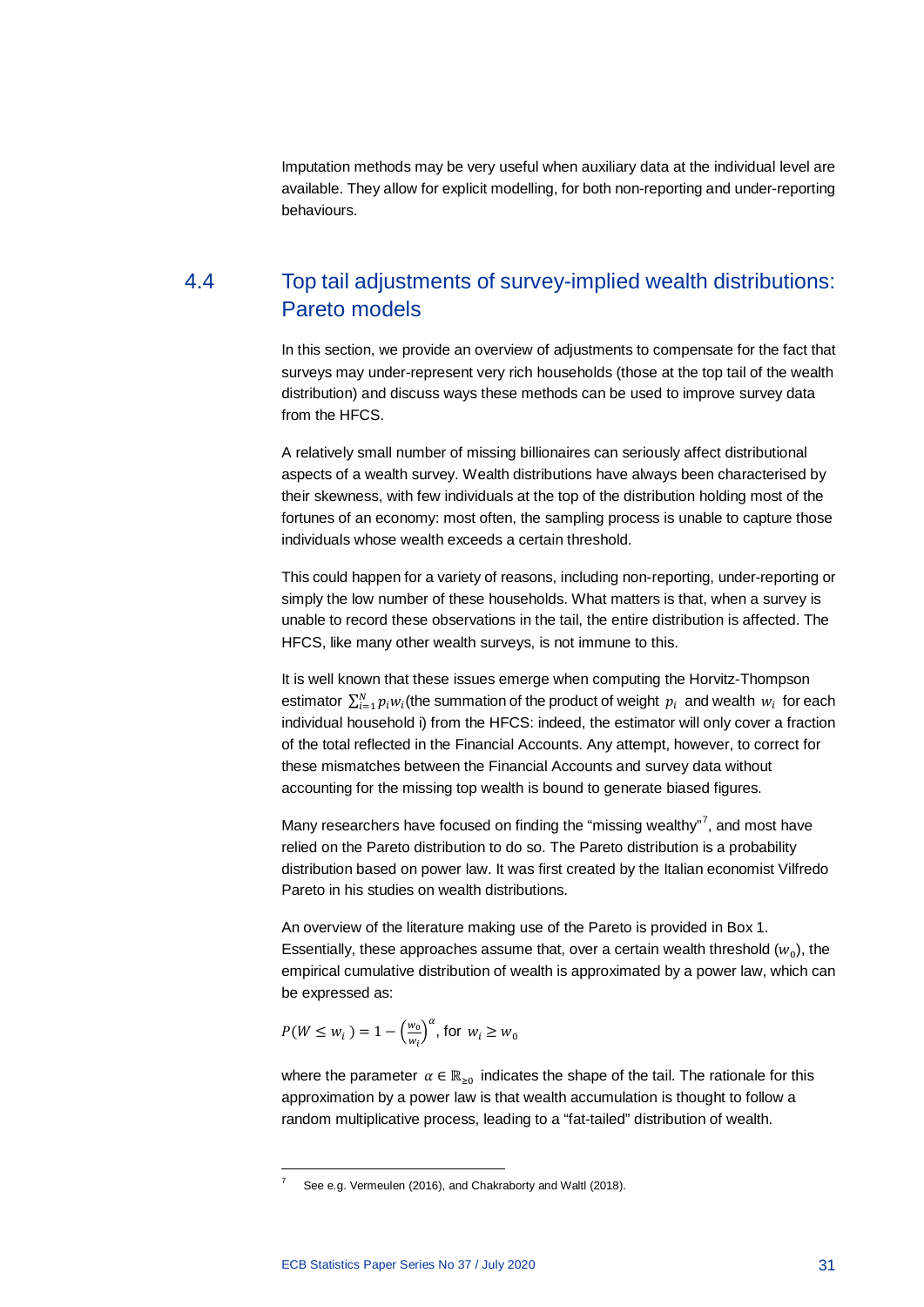With regard to the HFCS survey, the Pareto distribution has notably been used to produce figures for total wealth above the threshold  $(w_0)$ , replacing the empirical tail. Vermeulen (2016) tested a number of methods for estimating the parameter  $\alpha$ empirically, finding his "regression approach" to yield the most consistent results. He also found, along with many others, that the estimation process was more precise if some sort of upper bound was defined: the solution was to integrate information from the Forbes – or similar – "rich list" to anchor the very top of the distribution.

After a reliable approximation of the shape parameter  $\alpha$  has been obtained, total wealth in the top tail of the survey can be re-estimated. This adjustment is usually performed by multiplying the sum of survey weights after the threshold  $w_0$  by the mean of the Pareto distribution: the resulting figure gives the total amount of wealth for all households whose wealth exceeds  $w_0$ , and the new survey total is obtained by summing this value with the wealth at the bottom of the survey.

While yielding promising increases in the coverage between the HFCS survey and the Financial Accounts, these methods alone are unable to fill the remaining gap. These contributions rely on the implicit assumption that the HFCS adequately samples household wealth for the range of wealth before the distribution starts according to the Pareto power law. It may be recalled that, if observations are ranked in order of wealth, an unbiased estimate of the wealth of the lower part of the distribution will be provided by the Horvitz-Thompson estimator:

$$
t_{W_b}^{HT} = \sum_{i=1}^{n} p_i w_i \quad \forall \ i = (1, ..., n, w_0, ..., N)
$$

However, these approaches also assume that the sum of the weights of the top tail adequately estimates the number of households in the top tail. Should this be the case, top tail adjustments should only involve re-estimating the total amount of wealth at the top of the Pareto distribution, as e.g. Vermeulen (2018) and Chakraborty and Waltl (2018) have done. There are, however, reasons to move beyond this assumption, as survey weights are rarely calibrated on the basis of household wealth, and these approaches still leave a sizeable gap in the coverage between the HFCS and the Financial Accounts. For these reasons, top tail adjustments should focus not only at estimating top tail wealth, but also the number of households at the very top.

Furthermore, the integration of rich lists in household surveys has generated a number of concerns regarding the reliability of such a source of information. The methodology behind the compilation of said lists is often obscure, and often only net worth is provided, with no instrument breakdown being given. In contrast, generalised Pareto adjustments (recommended by Blanchet et al., 2017 and implemented in Chakraborty and Waltl, 2018; see explanations in Box 2) provide the advantage of relying on percentile totals obtained from external sources (administrative records such as tax data, as in the case of France), rather than relying on rich lists.

However, this is only possible when such information exists and is accessible for national central banks (NCBs) and national statistical institutes (NSIs), which is often not the case at present (see Chapter 5, Administrative sources).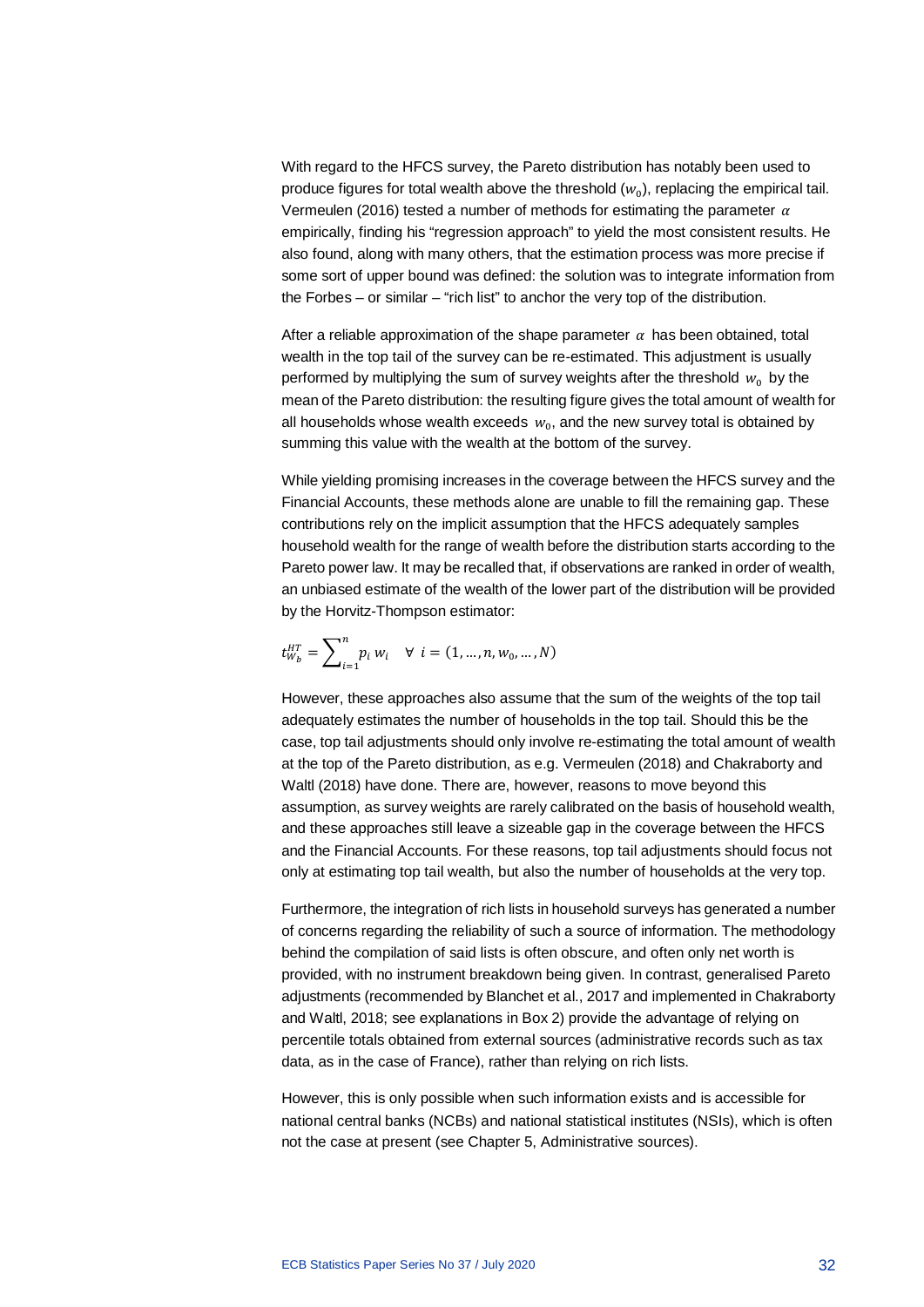## <span id="page-33-0"></span>**Box 2** Pareto models and the HFCS: an overview

Measuring wealth distributions from survey data has two major advantages compared with the use of tax and register data. First, wealth surveys are specifically designed to capture all relevant components of wealth, including those not producing income flows or for which current market values are not readily available. In addition, the sampling strategy is designed to generate a weighting scheme that yields results representative of the (target) population.

Despite these advantages, the inability of voluntary wealth surveys to accurately capture the top of the distribution challenges the exclusive use of survey data (Vermeulen, 2016). There are two main reasons for this: first, the large concentration of wealth among just a few households and, second, the decreasing likelihood of rich households to participate in surveys.

The first of these two reasons is statistical: a strong concentration within a small sub-population requires a large number of observations from this part of the distribution to achieve a satisfactory degree of precision. Strategically oversampling rich households in a survey is well suited to addressing this issue. Indeed, most HFCS countries apply oversampling strategies, although these differ strongly in their implementation and effectiveness (HFCN, 2016a). As certain asset classes – in particular risky financial assets and non-owner-occupied properties – are heavily concentrated at the very top, reliable measurement of these components requires strategic sampling approaches. For instance, Kennickell (2008) reports that in the US Survey of Consumer Finances, roughly 90% of the households were captured by means of oversampling.

The second reason is related to differential response rates: even when a rich household is sampled, it is still less likely to be interviewed and hence to be included in the survey results (see Kennickell and Woodburn, 1999). This differential non-response introduces bias in both aggregate and distributional results. Increasing the sample size – the overall sample size or the specific sample size among the rich – does not correct this bias. Reweighting survey responses can adjust for the bias only if detailed information on the characteristics of non-responding households (and particularly some information on their wealth) is available.

Both issues, precision and bias, can be addressed by applying ex post adjustments to the survey, making use of additional auxiliary data describing the wealth or the share of total wealth held by the very rich.

Recently, several authors addressed this topic. All of them use Pareto adjustments to approximate the top tail of the wealth distribution, following Davies and Shorrocks (1999), who describe "two enduring features of the shape of the distribution of wealth. First, it is positively skewed […]. Second, the top tail is well approximated by a Pareto distribution".

Vermeulen (2018) uses observations from the Forbes World's Billionaires list, which he combines with top survey observations for nine HFCS countries (first wave), along with the United States and the United Kingdom, to estimate a Pareto model. The top of the empirical distribution implied by the survey is subsequently replaced by the estimated Pareto model. He points out that estimating a Pareto model from survey data alone is not suited to adjusting for the missing wealthy, but when including additional observations from rich lists, such an approach is able to address both issues, namely low precision and non-response bias.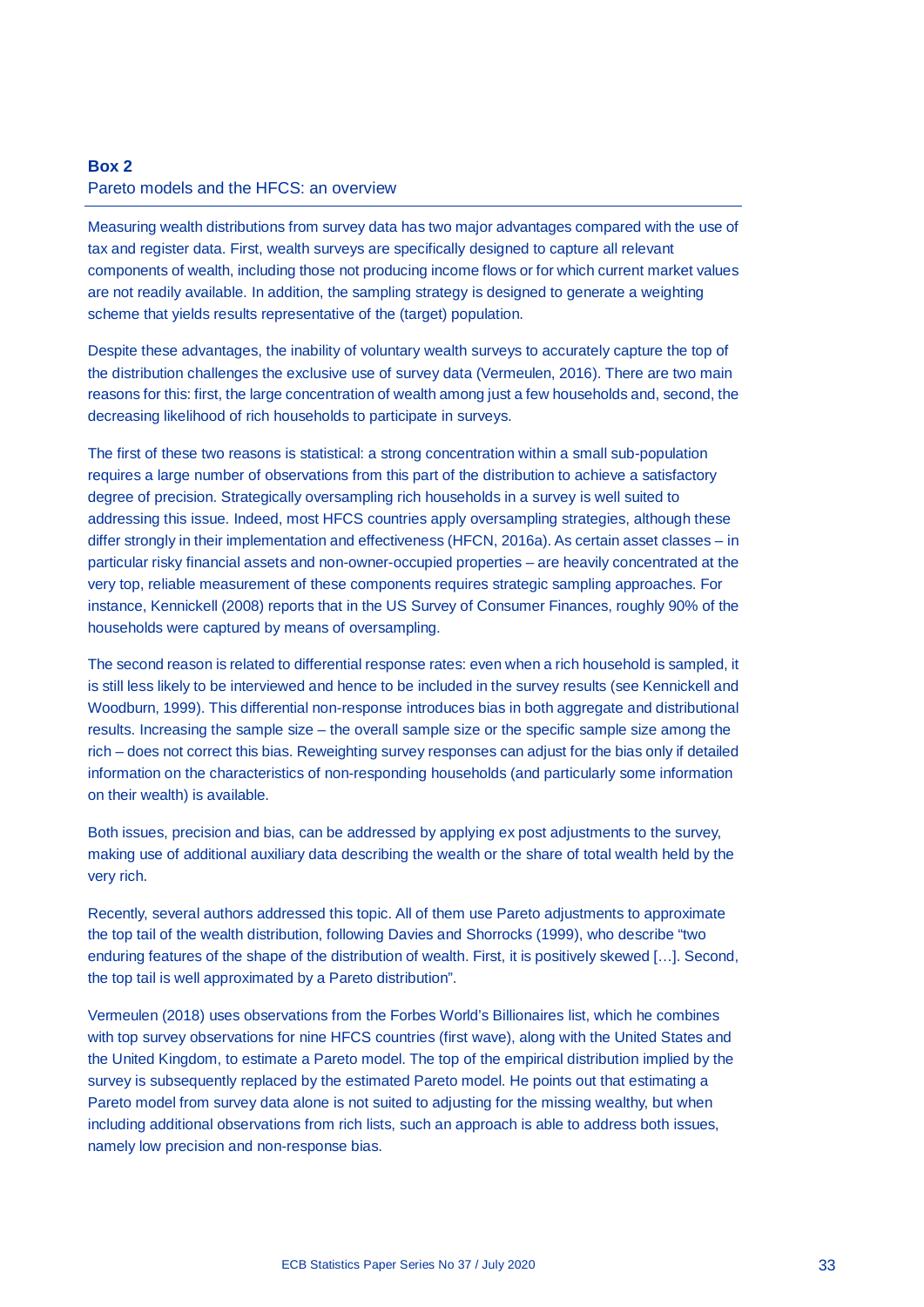Bach et al. (2018) follow Vermeulen's Pareto approach but use more comprehensive national rich lists for France, Germany and Spain to analyse the importance of the missing rich in the first and second wave of the HFCS. They find large changes in aggregates and the distribution, measured by wealth shares and standard inequality indicators.

While Bach et al. (2018) focus on micro data only, Vermeulen (2016), Chakraborty et al. (2018), Chakraborty and Waltl (2018) and Waltl (2019) benchmark survey results to the National Accounts. For most asset classes, the amounts reported in the National Accounts are (substantially) larger than the amounts reported in the survey. More specifically, Chakraborty et al. (2018) discuss conceptual and generic differences between survey and Financial Accounts data, based on the work of the EG-LMM. Additionally, they empirically compare Pareto-adjusted (making use of the Forbes list) and unadjusted survey-implied totals to macro aggregates. They do not consider a comprehensive measure of wealth but rely on several truncated definitions of financial wealth. They use the first wave of the HFCS and study Austria, Germany, France, Spain and Finland.

Chakraborty and Waltl (2018) use national rich lists together with the Pareto approach to adjust the second wave of the HFCS for Austria and Germany. Taking into account typical portfolio structures for wealthy households (which differ strongly from portfolio structures of households belonging to other parts of the distribution), they quantify the importance of the missing wealthy households for several components of wealth. Their study shows that the largest adjustments are for equity and mutual funds, while changes to deposits, liabilities and bonds are quite low. They demonstrate how such adjustments can be used to compile Distributional National Accounts.

Waltl (2019) uses data from the second wave of the HFCS for Austria, Finland, France, Germany and Spain, together with national rich lists. She analyses the impact of different oversampling techniques on the magnitude of changes in total wealth when applying top tail adjustments. She finds a large negative correlation between the quality of the oversampling strategy applied and the impact of top tail adjustment, and hence confirms concerns regarding cross-country comparability of HFCS data. Furthermore, she demonstrates how to extend the Pareto approach to include a generalised Pareto adjustment. Finally, she compares adjustments based on rich lists with those based on top wealth shares estimated from tax/register data, as well as leaked data from wealth stored in offshore tax havens as reported by Alstadsæter et al. (2018). Not surprisingly, she finds that using tax/register data yields lower adjustments than when additionally taking into account hidden wealth stored in offshore tax havens. Rich list adjustments lead to strikingly similar results as the top share adjustments including hidden wealth for Spain and France, the two countries for which such data are available. Finally, she compiles distributional accounts from top tail-adjusted HFCS data: adjusted wealth at the top is broken down to identify contributions from each wealth component; these contributions are then redistributed to the different "vertical groups", including wealth groups, income groups and different functions of wealth.

There are two important conclusions to be drawn from this stream of literature: first, the amount of missing wealth in surveys attributable to the top is large. Second, the distributional impact of the missing wealthy differs strongly across HFCS countries. The first observation implies that the degree of measured wealth inequality from the HFCS only constitutes a lower bound and that true wealth inequality is very probably higher in all countries. The second conclusion is that cross-country comparisons relying on unadjusted statistics are very likely to be hampered by differences in the survey implementation and, in particular, differences in applied oversampling strategies. A top tail adjustment is hence not only important to approximate the true distribution of wealth, but also for the sake of internationally comparable results.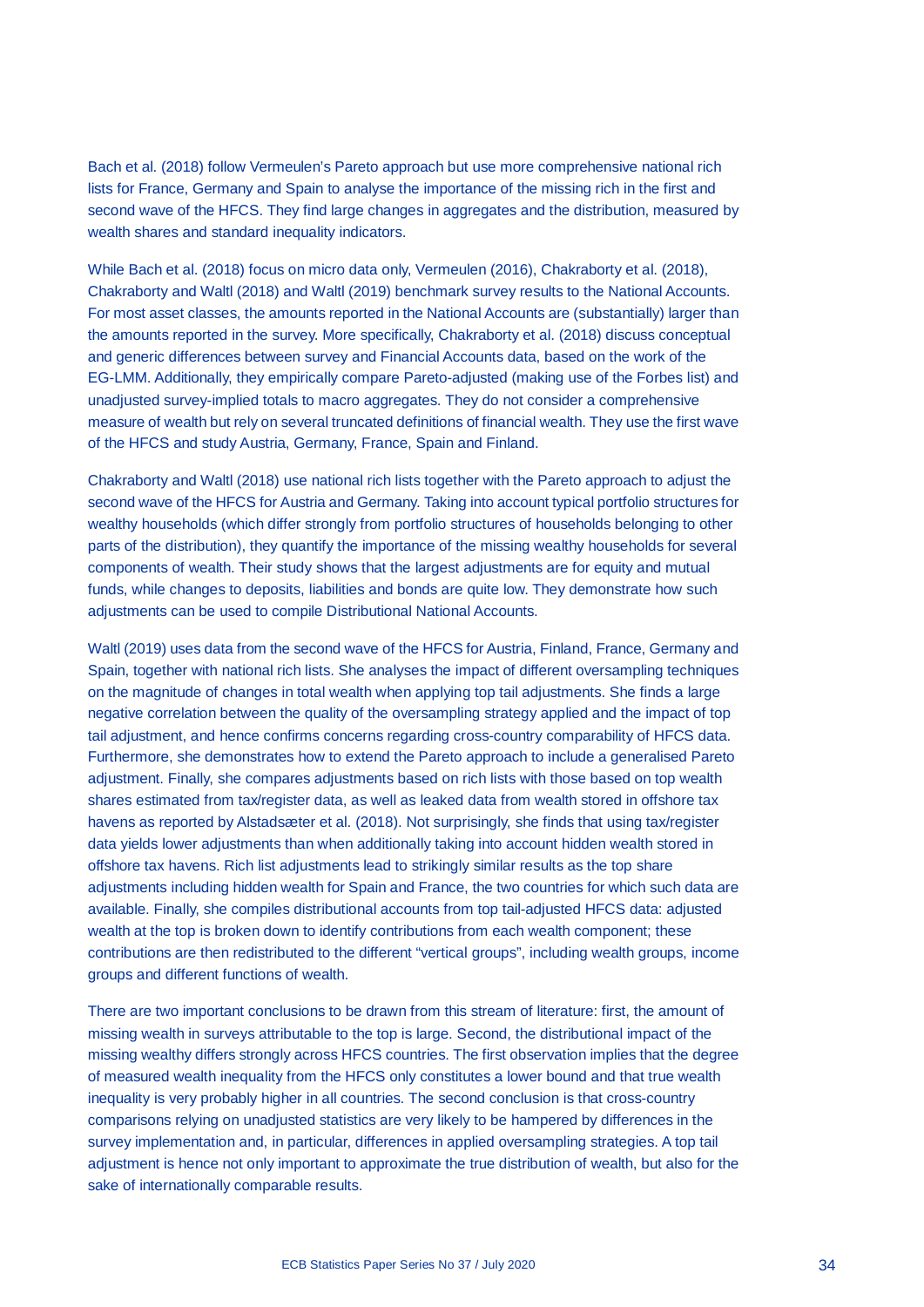Notwithstanding technical difficulties (broadly discussed in Bach et al., 2018, and Chakraborty and Waltl, 2018) and issues regarding the reliability of auxiliary data (particularly in the case of rich lists), the importance of the wealthiest of the wealthy for any overall measure of wealth, together with the substantial differences in their coverage across countries, undoubtedly calls for a top tail adjustment of survey-implied wealth distributions. Assessing and collecting auxiliary data that can be used to perform such an adjustment and developing objective decision criteria for the methodological implementation must therefore be prioritised in future work towards compiling distributional accounts. [8](#page-35-1)

## 4.5 Towards a unified approach

<span id="page-35-0"></span>Undersampling of the rich is generally the most tangible issue that wealth surveys suffer from. However, all surveys are also affected (albeit to varying degrees) by under-reporting and differential non-response at the tail of the wealth distribution. These considerations suggest that the use of a single adjustment may not be enough, and that, instead, several adjustments should be performed iteratively.

For the Pareto tail estimation, the threshold where the tail starts needs to be chosen, and the share of the population above that threshold needs to be estimated. If there were no under-reporting, this information could be based on the unadjusted survey data. Since this is not always the case, a preliminary adjustment for under-reporting may be necessary before applying the Pareto method. At the same time, in order to correct for the under-reporting behaviour in the rest of the wealth distribution, it is necessary to adjust the estimate of the share of total wealth held by the rich households.

To address these issues, it is also necessary to supply the Pareto model with external information in order to adjust the estimate for the share of total wealth held by the rich households. The estimated shape parameter of a Pareto curve is unaffected by the underlying number of observations constituting its empirical counterpart: if information on the number of households after the threshold is available, then the whole distribution can be corrected accordingly; otherwise, it can be estimated using survey weights and the Pareto shape parameter.

This leads to a methodology which iteratively estimates the Pareto while adjusting for measurement error across the wealth distribution. In its current form, this method relies on Financial Accounts totals and rich list imputation to iteratively reconstruct the missing wealth from the top. To achieve the best conceptual comparability, following on from the previous work of the EG-LMM, we adopt the wealth concept C, although the procedure can account for different instrument compositions.

The envisaged procedure, involving a simultaneous Pareto-calibration allocation, consists of the following steps.

 $\overline{a}$ 

<span id="page-35-1"></span><sup>8</sup> For example, some EG-LMM members have suggested using income as an auxiliary variable.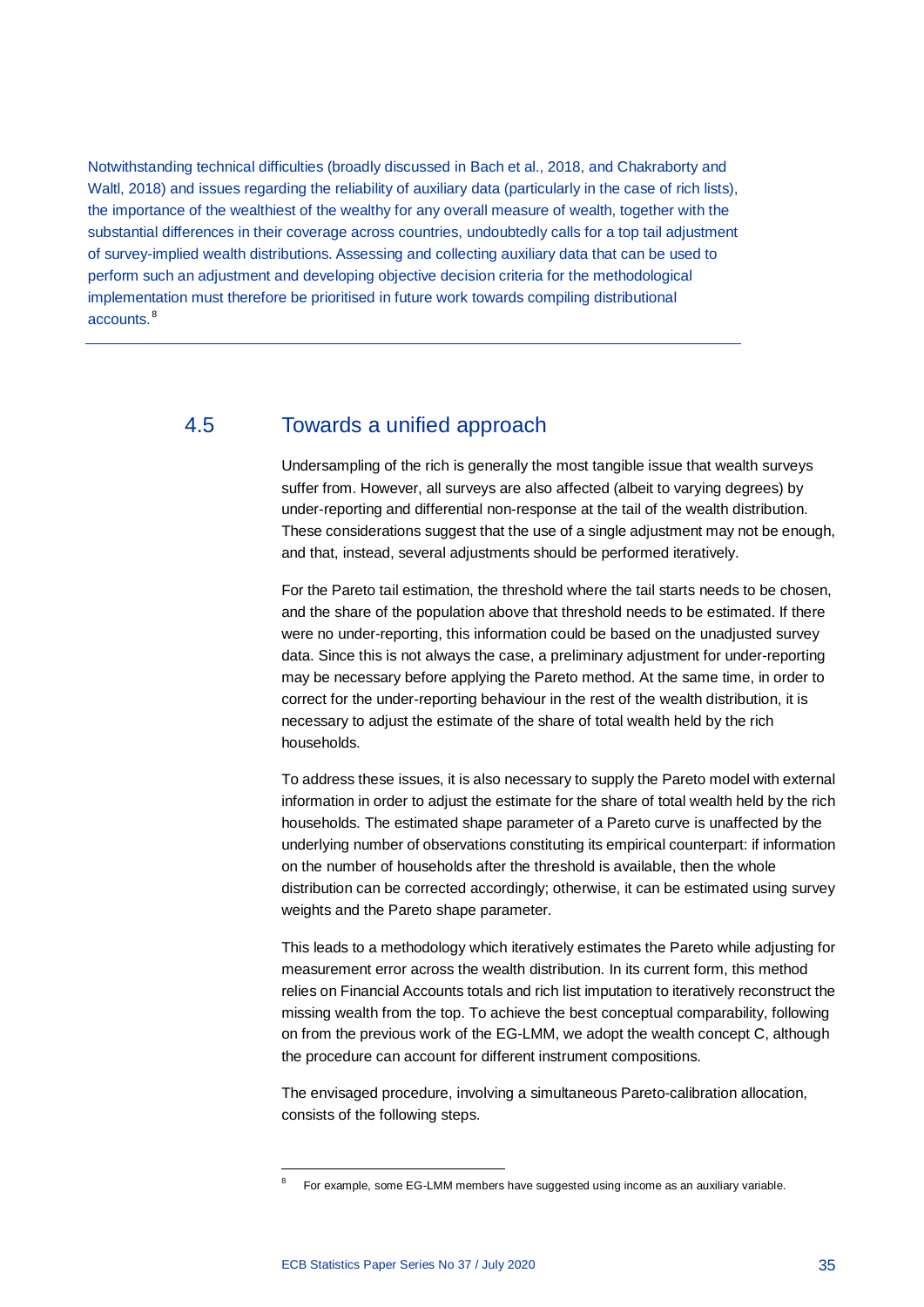Step (1): Select instrument benchmarks from the National Accounts. Generally, the wealth concept C has been used, but other approaches may be tested.

Step (2): Taking the size of the gap into account, as well as any other available information on the quality of the HFCS and National Accounts data, perform an adjustment for under-reporting using hurdle methods. Conversely, if no under-reporting is assumed, skip to step (3).

Step (3): Choose the threshold where the tail starts  $(w_0)$ , i.e. the segment of the distribution of (unknown) population whose wealth distribution is assumed to be Pareto distributed. This choice is discretionary. In their study, Vermeulen (2018) and Waltl (2018) set this threshold at  $\epsilon$ 1 million, but a number of alternative approaches can be considered. Automatic threshold selection can be achieved by finding the lowest threshold  $w_0^*$  above which the Mean Excess Function  $E[w_i - w_0 | w_i > w_0]$ increases linearly with  $w_0$ .

Step (4): Estimate the shape parameter of Pareto distribution for the richest households. To obtain a more precise estimate of the shape of the tail, extreme wealth observations from an external source (such as the Forbes World's Billionaires list), where available, are pooled with the survey data.

Step (5): Estimate the density of households with wealth above the threshold and rescale survey weights based on this information. This information could be available from an external source or could be estimated from the survey and rich lists. In the latter case, for any given value of  $w_i$ , compute the ratio between the Pareto density functions estimated with and without the rich list, and multiply survey weights by the resulting parameter; this process will achieve reweighting and ensure the conformity of the survey wealth distribution with the true wealth distribution.

Step (6): To obtain the true total number of rich households, divide the sum of survey weights at the top by the value of the Pareto cumulative distribution relative to the maximum recorded value of wealth in the survey  $w_{max}$ . The resulting parameter gives the implied number of households at the top (which we will call HHT), given the Financial Accounts total, to which top survey weights can again be rescaled. The weights of the bottom part of the distribution should be adjusted accordingly.

Step (7): To ensure consistency with demographic parameters, use calibration to readjust survey weights. Repeat steps 5 to 7 until the sum of the survey weights at the top equals the implied number of households estimated through the Pareto CDF (HHST) or until the differences between Pareto density functions estimated with and without the rich are minimised. Convergence is usually achieved in few iterations.

Step (8): Estimate for each financial asset and for liabilities the total amount held by rich households. This can be done using the ratio of real assets to gross wealth, the ratio of financial asset to wealth, and the ratio of liabilities to gross wealth computed in the adjusted survey data.

Step (9): For each asset and for liabilities, subtract the total amount held by rich households from the benchmark. This total is obtained by multiplying the Pareto mean by HHT and by the resulting Pareto-adjusted coverage ratio. This new benchmark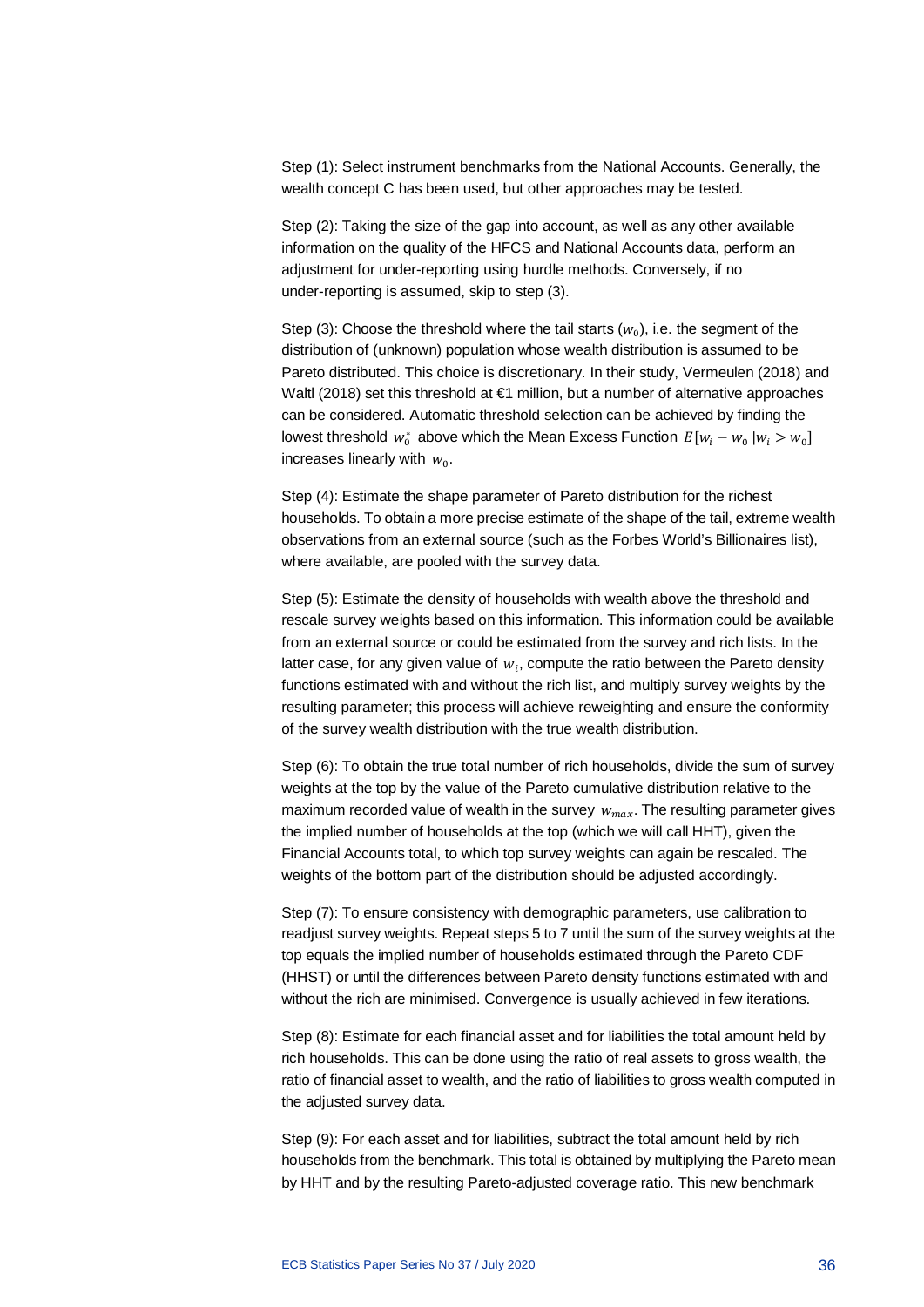should then be used to allocate reported values relating to households below and above the threshold separately. This adjustment, which essentially aims to reflect (further) under-reporting by households while maintaining the distributional information from the Pareto, should be performed via one (or more) of the imputation or reweighting methods described in the previous sections (according to the information available); the standard approach involves the calibration method. If the calibration approach is selected, instruments with similar comparability should be calibrated together.

As a result of this process, the estimated total assets and liabilities will closely approximate the totals from the National Accounts. A measure of the adequacy of the adjustment will then be given by other indicators, such as the share of wealth of households in the top percentiles, or by instrument-specific coverage ratios (which can be estimated through bootstrapping). At the same time, the sum of weights is not increased, and all amendments are made on the original micro data observations, so that micro-level analysis can still be accomplished.

## 4.6 Preliminary results

<span id="page-37-0"></span>Initial results have been produced for the first three methods, reflecting three scenarios:

- pure HFCS data;
- proportional allocation, which assumes under-reporting by all surveyed households to the HFCS and does not make any correction for very rich households;
- simultaneous Pareto-calibration allocation.

The last two methods lead to full allocation of National Accounts wealth to the households surveyed. In other words, they allow the gap between HFCS and National Accounts to be fully bridged, so that the resulting distributional data cover exactly the National Accounts (adjusted) wealth concepts chosen.

The estimates have been implemented on an experimental basis for four countries, namely France, Italy, Germany and Finland, as summarised in Table 5. Given that, owing to both reweighting and imputation, both methods affect the number of wealthy households, Table 5 also presents the number of households whose wealth exceeds the threshold of €1 million. In addition, estimates have been produced for the wealth of the top decile, which can be compared with World Wealth and Income Database (WID) estimates or administrative sources for some countries. To further assess the differences between the results produced by these methods, a comparison has been performed on: (i) key indicators such as the debt-to-asset ratio for the highest quintile and the Gini coefficient; and (ii) the overall wealth distribution (the latter is shown in Charts 3 and 4).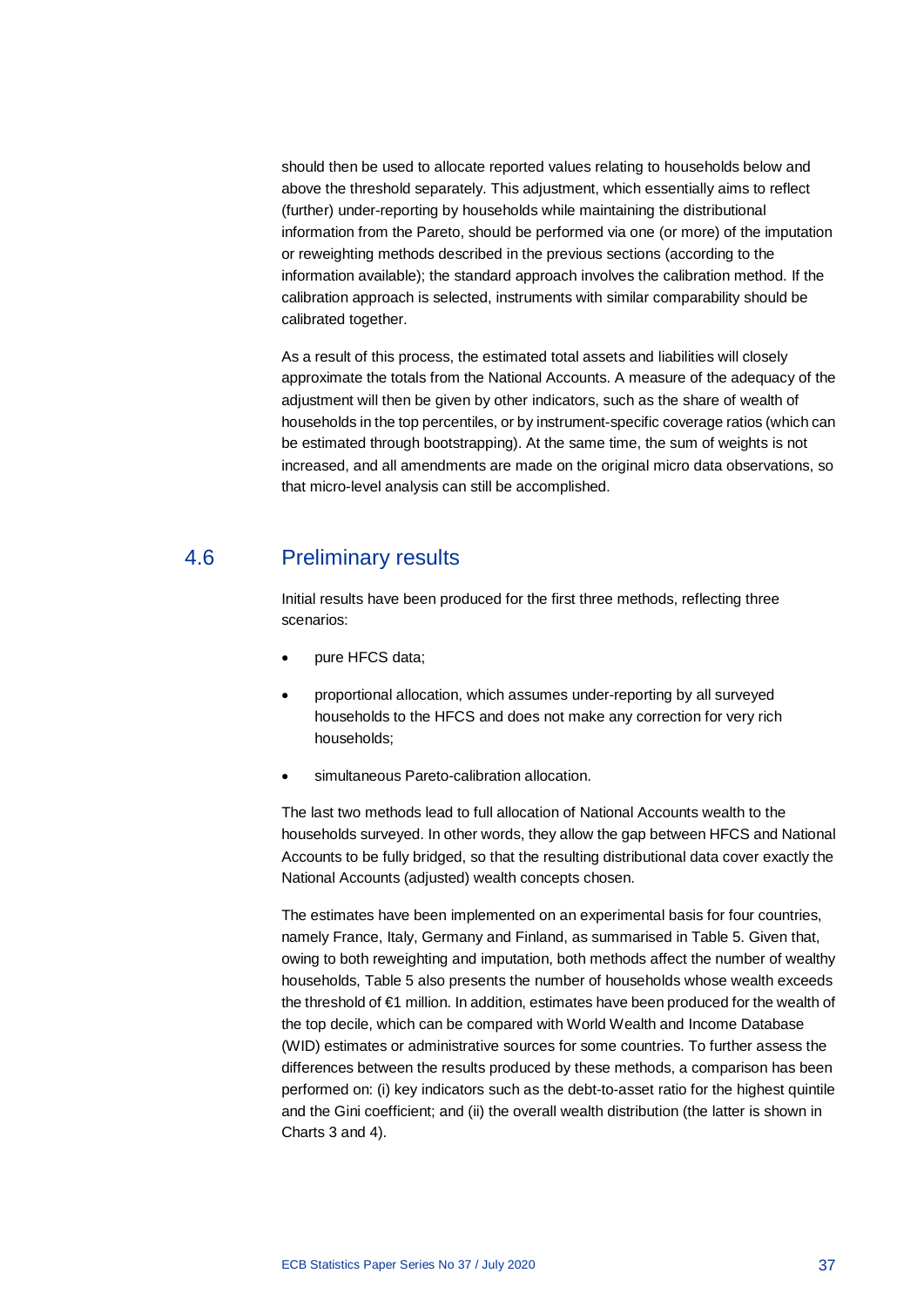The table shows that, while the magnitude of the adjustment varies between countries, the proportional allocation method and the simultaneous Pareto-calibration allocation tend, as expected, to increase the number of wealthy households by comparable margins. The proportional allocation, however, tends to underestimate the top tail distributional implications of wealth owing to its lack of information on the top tail of the distribution. This implies that the more information on the top tail of the distribution is missing from the base survey, the more Gini coefficients and top 10% shares will increase after performing the simultaneous Pareto-calibration allocation.

In the case of France, findings from the World Inequality Database show results similar to our preliminary estimates: indeed, Garbinti, Goupille-Lebret and Piketty (2016) estimated that, in 2014, the top 10% of French households held 54.9% of the country's wealth, a figure not too distant from the estimates that we obtain after our process has reached convergence (58.0%). Finland's case is also particularly interesting: since, here, most information on wealth is sourced from tax and other income registers (which are also used for stratification during survey sampling), the base HFCS distribution should not suffer from under-reporting and non-reporting in the same way as other surveys: indeed, after reweighting the distribution with information on the missing wealth from the Pareto, the coverage ratio for Finland's assets comes close to 100%, so that no further calibration needs to be implemented on the asset side.

The results for Germany are strongly influenced by the fact that the housing wealth data collected in the HFCS covers 95% of the corresponding aggregates in the National Accounts, thus leading to a much higher coverage ratio for concept C than for A and B, as shown in Section 3.5. In this context, the Gini coefficient and – to a lesser extent – the number of rich households in Germany are only marginally affected by the adjustment, though the share of the top 10% of households increases from 57.5% to 61.4%.

In other cases, where under-reporting is assessed to play a significant role  $-$  as might be argued to be the case for Italy – proportional methods are bound to overestimate the number of wealthy households in the economy, overcompensating for the lower wealth indicated by respondents, indicating that adjustments such as simultaneous Pareto-calibration allocation are more appropriate. In these cases, marked increases in Gini coefficients (rising to 0.74 in Italy) and top 10% shares (now 62.6%) can be expected. The Italian survey is also characterised by its lack of oversampling for rich households. In such a situation, it could be advisable to use a fixed parameter for the share of rich households for more consistency in the results.

In any case, it is worth highlighting that the proposed methodology can be amended at each step: better precision can be obtained e.g. by refining the reweighting from Step 5 in cases where further information is available on that parameter, or by imposing more restrictive assumptions on the under-reporting behaviour of households. Automated selection of the threshold can also improve the estimates, even though our results are relatively robust to different threshold choices (within the €1 million to €2 million interval). Most importantly, access to administrative data can help bring about significant improvements: such data may assist in improving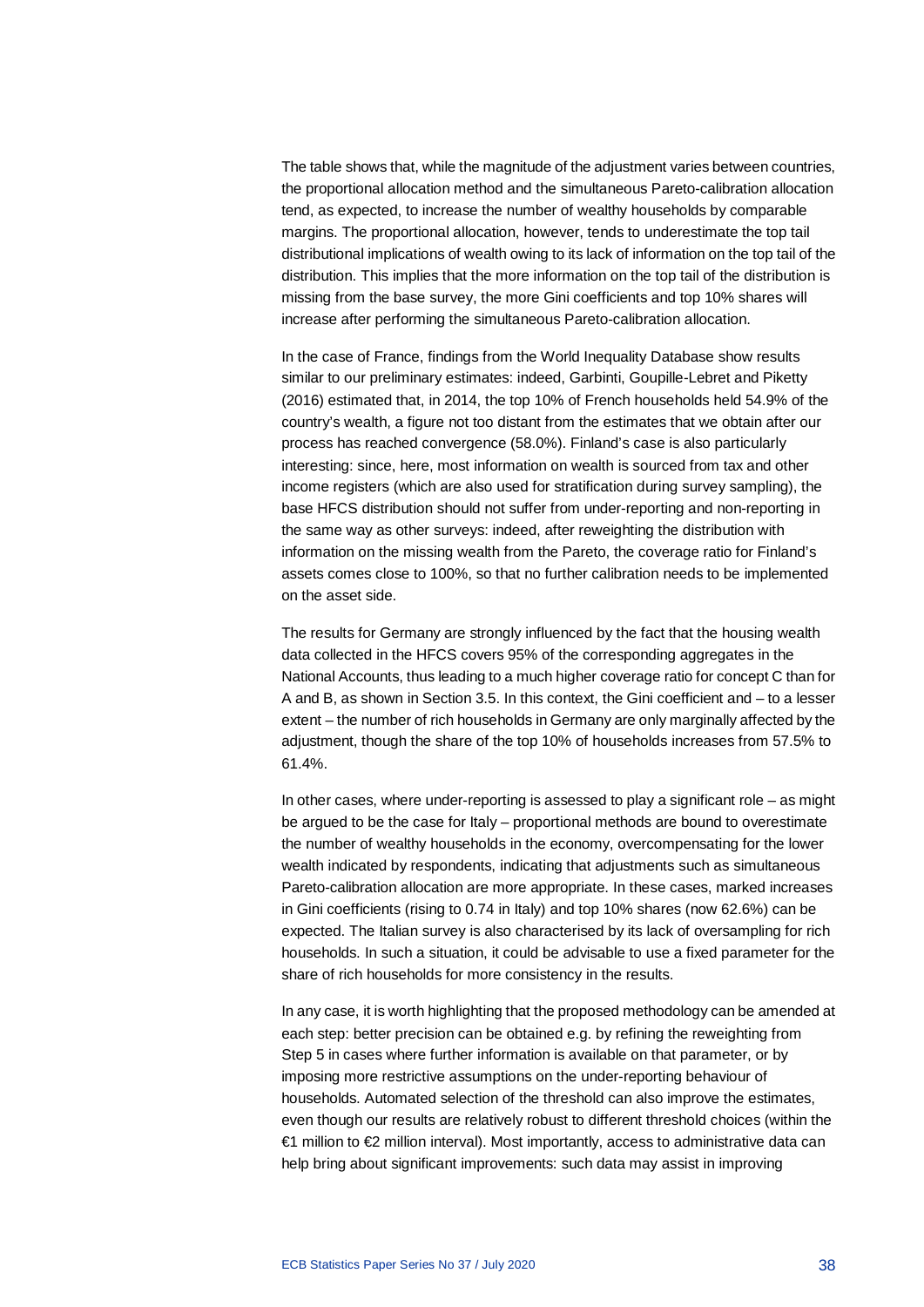estimates by providing a benchmark for specific parts of the distribution, or by providing a fixed parameter for the share of top households.

#### **Table 5**

#### Comparison of the results of alternative estimation methods

|                                                  |                                       | <b>France</b> | Italy     | Germany   | <b>Finland</b> |
|--------------------------------------------------|---------------------------------------|---------------|-----------|-----------|----------------|
| <b>HFCS</b>                                      | Households above<br>$W_0(1)$          | 1,001,778     | 681,305   | 1,350,286 | 60,794         |
|                                                  | Top 10% (2)                           | 49.4%         | 42.3%     | 57.5%     | 41.6%          |
|                                                  | Debt to fin. assets<br>(top quintile) | 0.99          | 0.29      | 0.62      | 0.80           |
|                                                  | Gini index                            | 0.66          | 0.60      | 0.74      | 0.60           |
| <b>Proportional method</b>                       | Households above<br>$W_0(1)$          | 2,179,070     | 1,961,780 | 1,888,289 | 86,400         |
|                                                  | Top 10% (2)                           | 50.9%         | 49.6%     | 55.9%     | 52.2%          |
|                                                  | Debt to fin. assets<br>(top quintile) | 0.49          | 0.19      | 0.44      | 0.58           |
|                                                  | Gini index                            | 0.67          | 0.64      | 0.73      | 0.67           |
| <b>Simultaneous</b><br><b>Pareto-calibration</b> | Households above<br>$W_0(1)$          | 2,186,614     | 1,437,417 | 1,995,667 | 59,024         |
| allocation                                       | Top 10% (2)                           | 58.0%         | 62.6%     | 61.4%     | 46.0%          |
|                                                  | Debt to fin. assets<br>(top quintile) | 0.50          | 0.21      | 0.42      | 0.54           |
|                                                  | Gini index                            | 0.71          | 0.74      | 0.78      | 0.63           |

Notes: (1) Estimated number of households above the wealth threshold, based on gross wealth. Pareto wealth threshold  $w_0$  set at EUR

1 million.<br>(2) Wealth share of the top 10% of households. Top % shares are computed with the HFCS total as the reference (which, in the<br>Pareto-adjusted survey, is very close to the Financial Accounts total). Calculated onl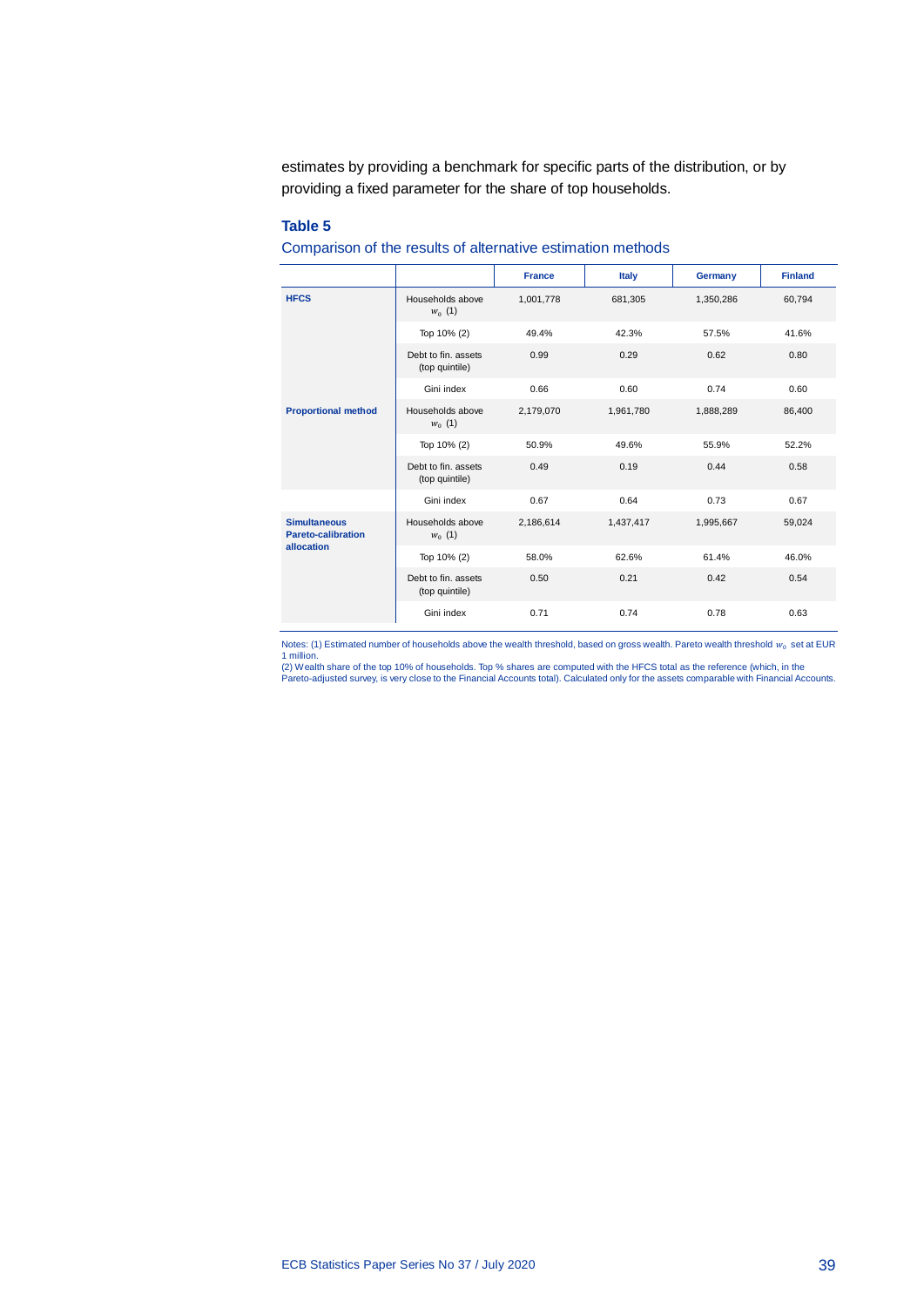#### **Chart 3**

#### Assets distribution by quintile and method

(EUR billions)  $\overline{0}$ 1,000 2,000 3,000 4,000 5,000 6,000 7,000 8,000 9,000 Q1 Q2 Q3 Q4 Q5 **France**  $\overline{0}$ 1,000 2,000 3,000 4,000 5,000 6,000 7,000 8,000 Q1 Q2 Q3 Q4 Q5 **Italy**  $\mathbf{0}$ 1,000 2,000 3,000 4,000 5,000 6,000 7,000 8,000 9,000 DE Q1 Q2 Q3 Q4 Q5 **Germany** 0 100 200 300 400 500 Q1 Q2 Q3 Q4 Q5 **Finland HFCS** Pareto-calibration **Proportional**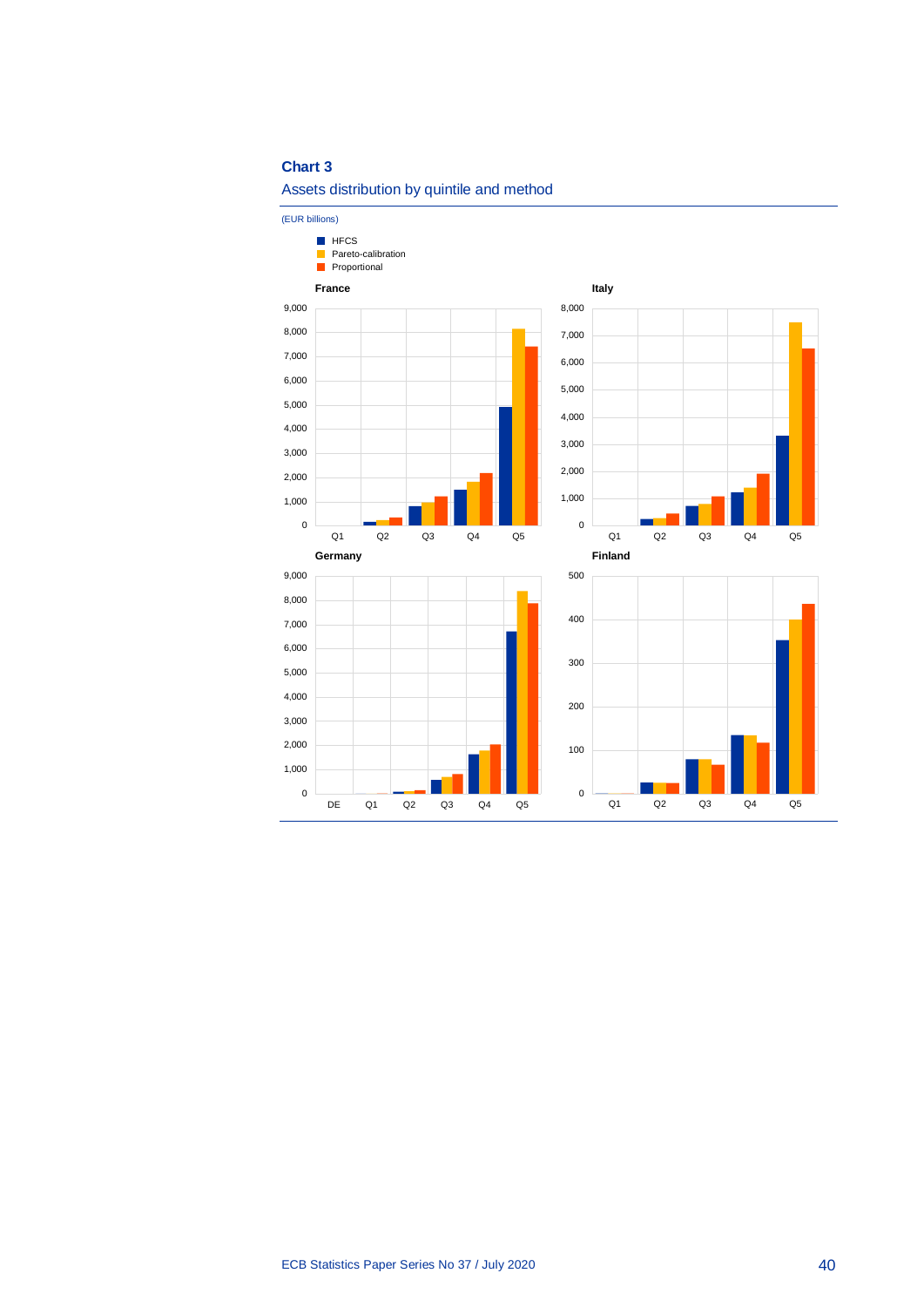#### **Chart 4**



(EUR billions) **HFCS** Pareto-calibration  $\blacksquare$ Proportional**France Italy** 700 400 350  $600$ 300 500 250 400 200 300 150 200 100  $100$ 50 0 0 Q1 Q2 Q3 Q4 Q5 Q1 Q2 Q3 Q4 Q5 **Germany Finland** 1,000 60 900 50 800 700 40 600 500 30 400 20 300 200 10 100 0 0 Q1 Q2 Q3 Q4 Q5 Q1 Q2 Q3 Q4 Q5

## 4.7 Methods for assessing the estimations

<span id="page-41-0"></span>Obviously, as for any macroeconomic aggregates, no full certainty can be reached on the accuracy of the results compiled. However, various methods can be followed to assess the likelihood of the estimates produced. At this stage, four main approaches can be used: (i) robustness; (ii) conformity with economic developments; (iii) comparison with other available data; and (iv) use of National Accounts identities. However, further work needs to be carried out to further expand the scope of the assessment of the estimates.

1. Robustness

It is useful to assess the sensitivity of estimates with regard to changes in relevant parameters. However, where there is a large range of possible values to be estimated,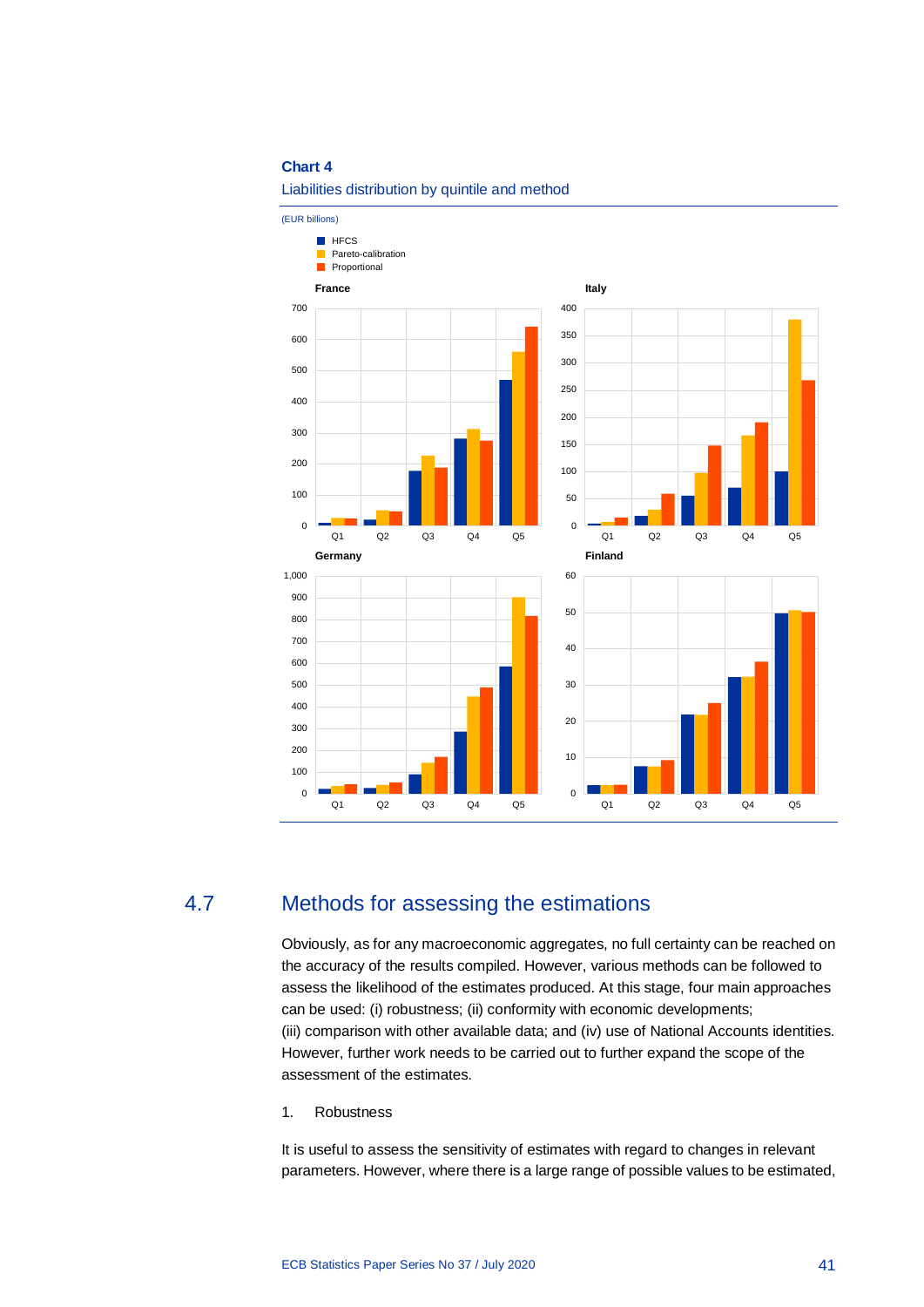it is likely that the estimates will vary significantly depending on the assumptions performed.

2. Conformity with economic developments

In some cases, the use of additional information on economic developments can help. For example, in countries where economic policies have aimed to limit inequality in the last few decades and high taxes on the richest households have been imposed, or where the population generally thinks that inequality is low, one might not be easily convinced by estimates showing very high inequality.

3. Comparison with other available data

In a number of cases, administrative data allow at least some parts of the wealth distribution to be assessed, as described in Chapter 5. Even where this does not allow for an assessment of the full distributional data, it may allow some parts of the data to be checked, e.g. the most indebted quintile.

Similarly, new sources have emerged, such as the World Inequality Database, where academics have managed to design useful estimates of income and wealth for many countries. The data produced often reflect extensive efforts using public sources (e.g. in some cases inheritance tax data are used, while in income data are capitalised over a long period). Estimates of Distributional Financial Accounts (DFA) can be compared with such results in some cases.

Furthermore, as with other euro area statistics, the comparison of results, or of the differences between the HFCS and the DFA estimates, across countries can provide meaningful information for assessing the results for individual countries.

4. Use of National Accounts identities

A further proposal is making use of National Accounts identities to assess the estimated data. In particular, the sum of financial transactions (namely purchases and sales of financial instruments, such as quoted shares, or increases/decreases in instruments such as deposits) carried out by a given sub-group of households has to be equal to the balance of their non-financial transactions, i.e. their income, savings and other similar transactions (forming the "net lending/net borrowing" aggregate in the National Accounts). On the financial side, few data are available that enable estimates of financial transactions to be made, but as transactions are equal to differences in outstanding amounts, adjusted for price, foreign exchange and "other" changes (e.g. changes in entities' activities, resulting in the need to allocate their activities to a different economic sector), it may be feasible to compile reasonable estimates of these transactions based on Distributional National Accounts data and estimates of price changes for each asset type. Taking into account the work performed by the Expert Group on Disparities in a National Accounts framework (EG DNA) on non-financial transactions, it may be possible to put together distributional non-financial accounts data with financial transactions, and thus to assess the consistency of both sources.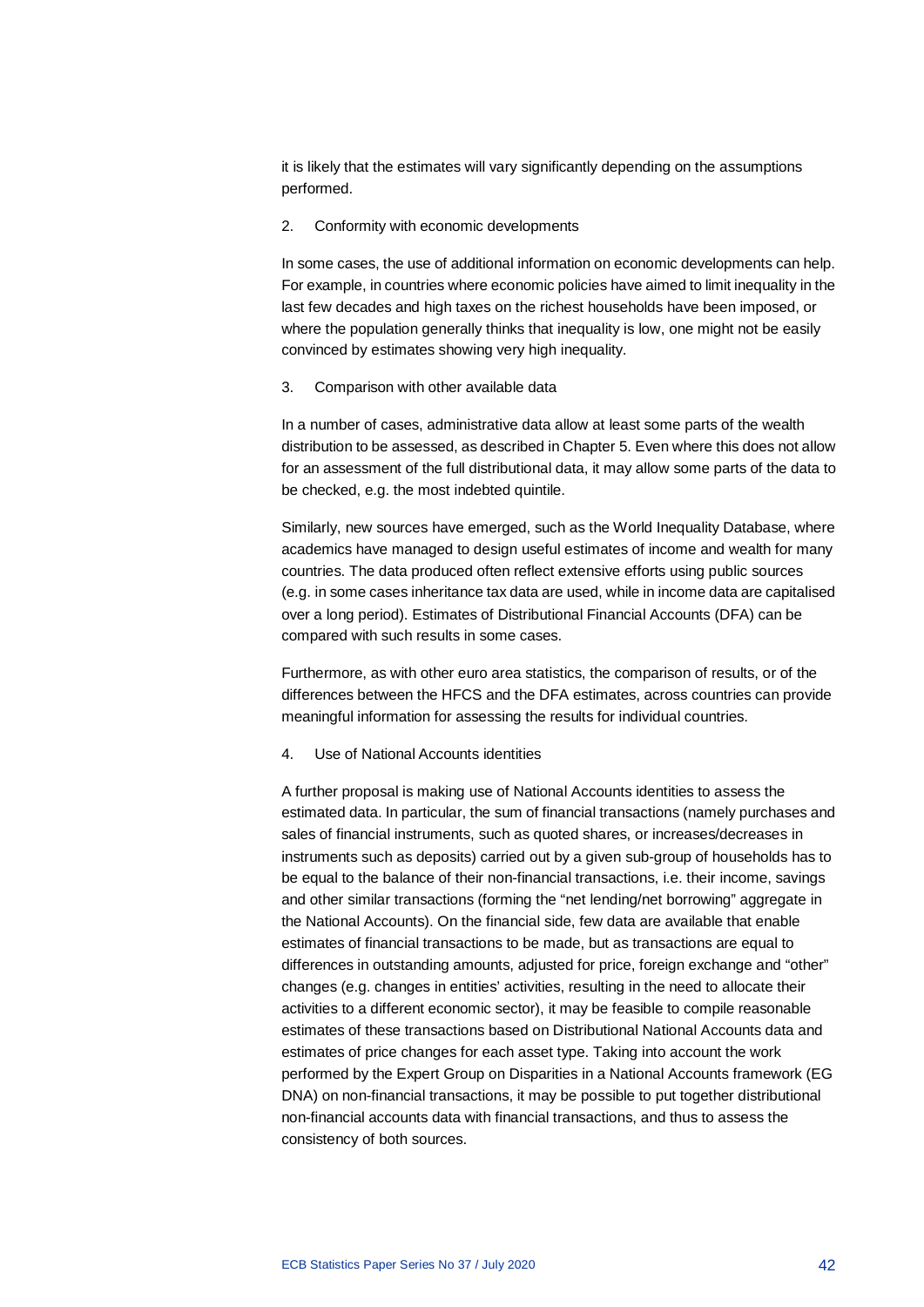## <span id="page-43-0"></span>5 Administrative sources

Administrative data can be used to improve macro-micro comparisons in various ways, depending on the kind of data available. Even if register data are available only at the aggregate level, the aggregates can be compared with both Financial Accounts and HFCS data to assess the overall quality and coverage of both data sets. In cases where register data can be disaggregated into different household groups with classifications available in the HFCS data, the degree of reporting bias across various household groups can be assessed. Both aggregate and sub-group-level data can also be helpful in the estimation of the wealth shares of the top tail. In the most favourable scenario, granular administrative data can be linked with HFCS individuals. This allows the distributional results of the survey, as well as the sampling bias, to be assessed in great detail.

<span id="page-43-1"></span>Section 5.1 gives an overview of the available data sources, Section 5.2 provides two examples of the potential benefits of administrative data for DFA purposes.

## 5.1 Availability of administrative data

The EG-LMM has collected information with the purpose of assessing the availability of administrative data on household income, wealth and liabilities. A summary of this assessment is presented in Table 6. for 18 EU countries that responded to the questionnaire. The table shows large cross-country differences in the availability of administrative data, particularly concerning data on individuals that can be linked to the HFCS data with personal identifiers. In Estonia, Finland and Denmark administrative data on income, most financial wealth items and debt can be used as such to produce HFCS variables. Administrative data that relate to income and are linkable at the individual level are also available in Ireland, France and Lithuania. Income data are in most cases derived directly from tax registers. Data on financial assets are taken either from tax registers (Finland, Denmark) or are reported by banks (Estonia). In most other countries, relevant administrative data are available only at the aggregated level, if at all.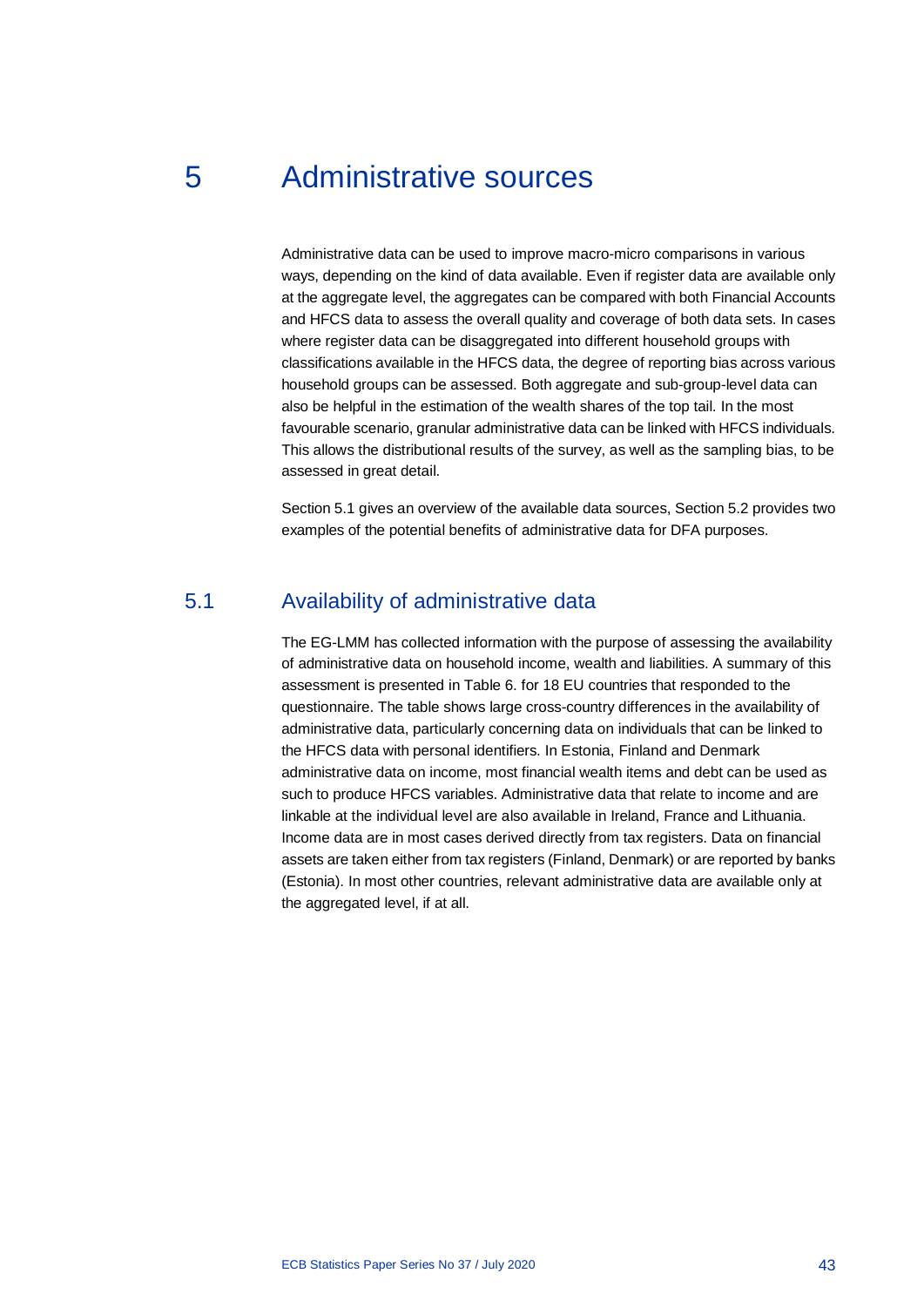#### **Table 6**

**Income Deposits Listed shares Investment fund shares Land and dwellings Loan liabilities CZ** | B - - - - - - - B -**DE | B - C C - - -DK** A A A A A A **EE** A A A A C A **IE** A C - - - C **ES** B B C C B A **GR** | - - - - - - - - - - A -**FR** A C B B - C **IT** B C A - C A **LV** B - - - B B **LT** - - C C - - **LU** B - C C C - **HU** B C C C - B **NL** B B C C B B **AT** C C - - B C **PT** C - C C - B **SK** B C C C - C **FI** A - A A A A

Availability<sup>[9](#page-44-0)</sup> of administrative sources on income, wealth and liabilities

Source: EG-LMM.

Notes: A = Available at granular level, can be linked to HFCS individuals B = Available at granular level, cannot be linked to HFCS individuals C = Available at aggregated level

- = Not available

<span id="page-44-0"></span>1

Several countries reported that granular-level administrative data are in principle available but said that the data cannot be accessed by the NCBs due to legal constraints (limiting the access to such sources, with the aim to protect their confidentiality). For example, several NCBs reported that individual level credit registers existed, but that only a few countries were able to use it in their data production or analysis of macro statistics.

The experiences of NCBs with access to personal level data have revealed several ways to overcome legal constraints. Cooperation among central banks and statistical institutes has proven to be useful, since national statistical institutes (NSIs) more frequently have access to administrative registers. Some NCBs and NSIs mentioned in response to the questionnaire that conferring the status of "official statistics" on the wealth statistics produced by the HFCS has enabled access to register data. The criteria for statistics to be classified as "official" vary from one country to the next. Some countries have indicated that the existence of EU legislation is a prerequisite. NCBs that have access to administrative data emphasised the importance of negotiations with register authorities and legal assistance in the interpretation of national legislation. Sharing best practices among countries could facilitate such negotiations.

Availability means that either the national central bank or the national statistical institute has access to the data source mentioned.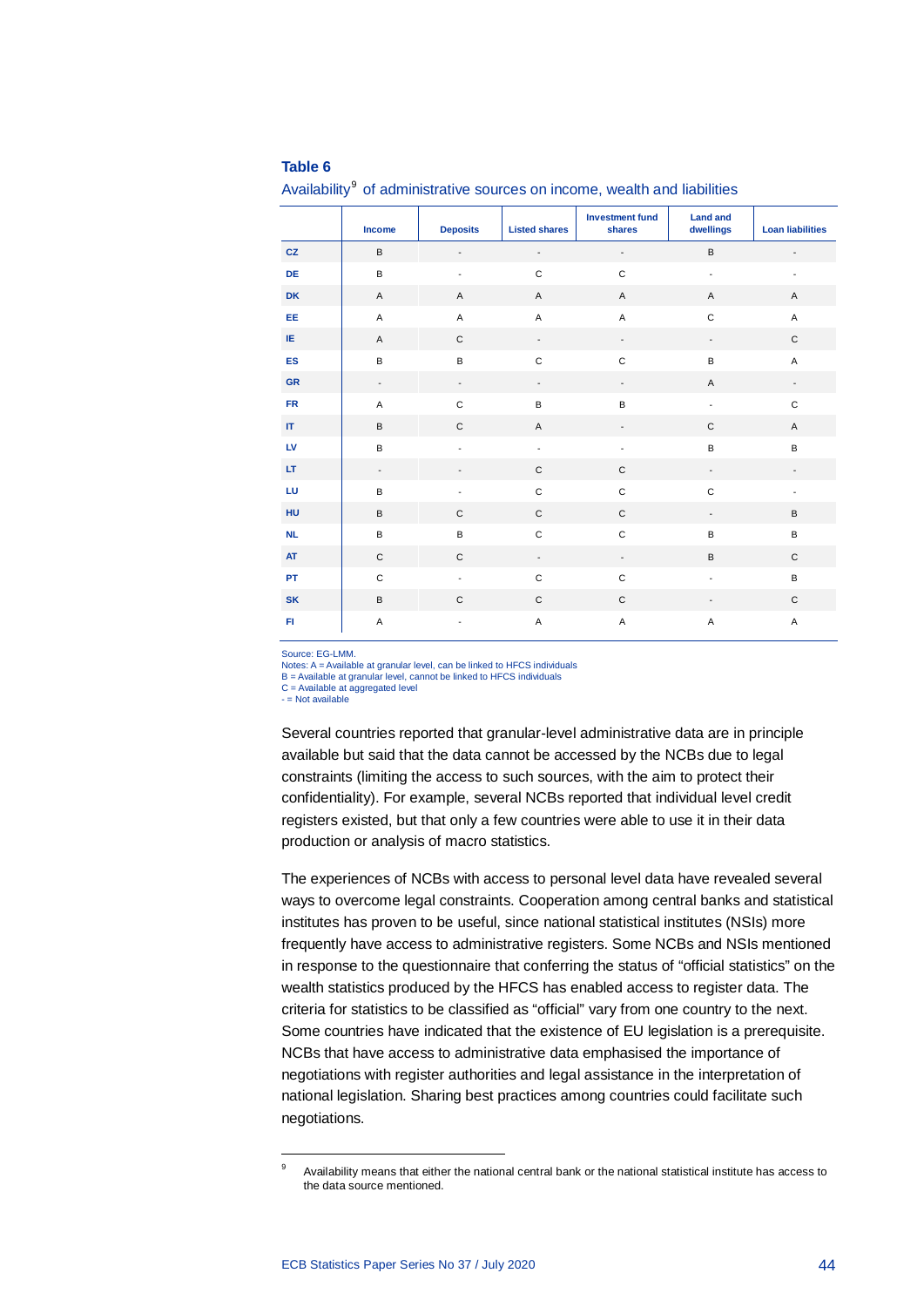Even if access to micro-level administrative data is not possible, information at the meso level (i.e. at a low level of aggregation) can be useful for the macro-micro comparison. Examples of such information might be the share of assets owned by household groups (e.g. by age, wealth deciles or of the richest 1%) derived from administrative data, or the number of households or individuals above a predefined wealth threshold. The use of such information was described in Chapter 4. Information of this kind is available in most of the responding countries, at least for some instruments. A detailed assessment of its usefulness for DFA purposes will require an in-depth, country-by-country investigation to be carried out in the future.

## <span id="page-45-0"></span>5.2 Case studies on the use of administrative data: Finland and Ireland

Two countries presented their experiences with the use of administrative data in the EG-LMM.

Finland presented a comparison between HFCS data and register data on listed shares and investment funds. Register data can be linked to the HFCS data via personal identifiers, and observations from administrative sources are used instead of interview data as HFCS output variables. This makes it possible to carry out an assessment of the reasons behind the differences between Financial Accounts and HFCS data, namely population coverage and sampling bias. Since no interview data were collected, the assessment does not cover reporting bias.

The HFCS/FA coverage of both listed shares and investment funds per capita is almost 90% in Finland, which is exceptionally high compared with other euro area countries. By comparison, in more than half of the HFCS countries, the survey per capita totals are less than 50% of corresponding Financial Accounts totals.

A decomposition of register data on these two items shows that the difference between Financial Accounts and HFCS totals is mainly down to different household definitions. The impact of the sampling bias is much lower than for the aggregate difference between Financial Accounts and HFCS. The Financial Accounts total for listed shares is very close to the register total (including non-residents and institutional households). On the other hand, the register total for mutual funds is 6% lower than the Financial Accounts total. After adjusting the register data for the differences in the Financial Accounts and survey household definitions, the remaining bias of the HFCS data is minor. A comparison between the share of assets held by the top 10% and that held by the top 1% implies that the small difference between register and survey totals is mainly caused by the survey not covering households at the very top of the distribution.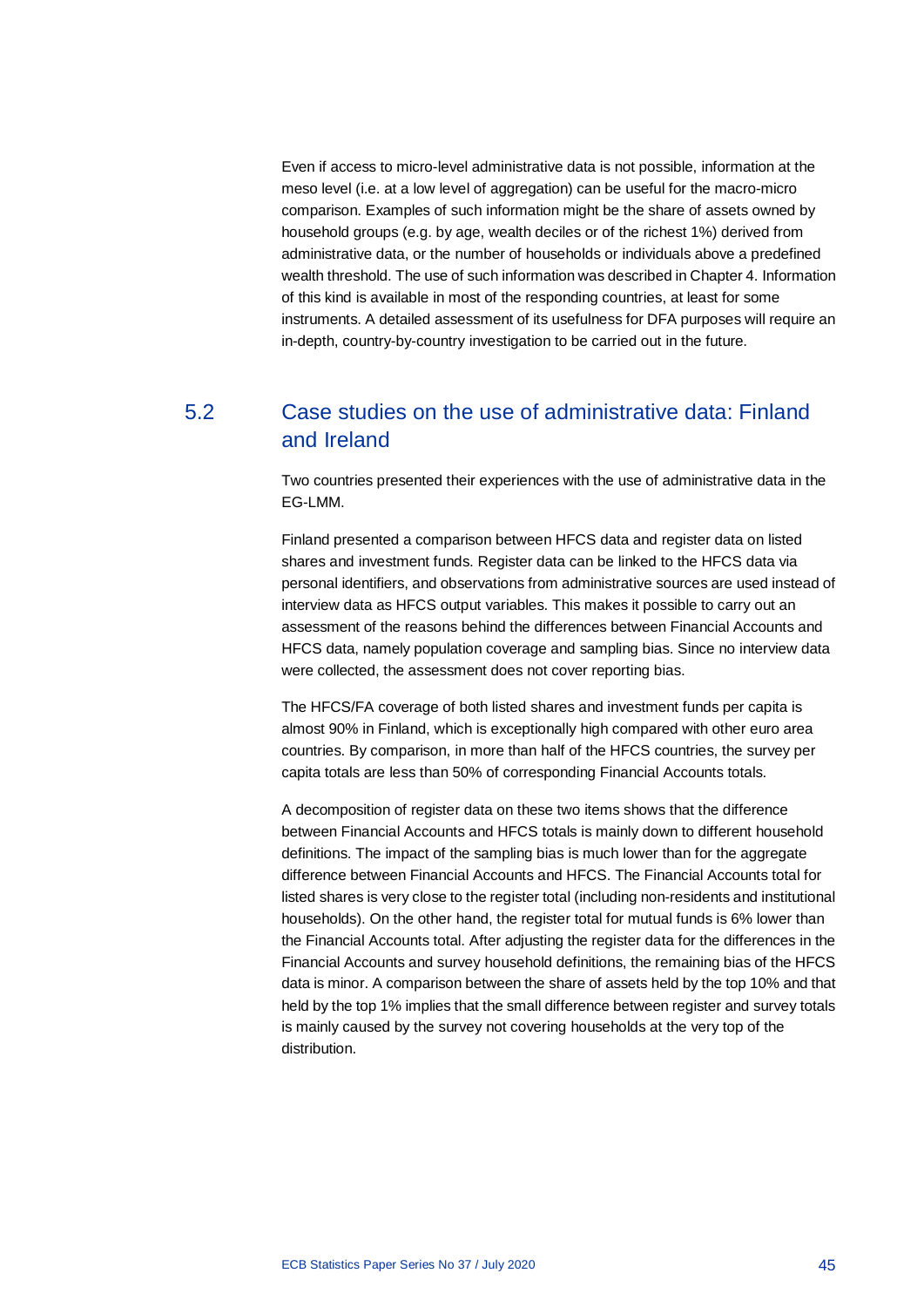#### **Table 7**

Comparison between register, Financial Accounts and HFCS data in Finland

|                                                | <b>Listed shares</b> |               | <b>Investment funds</b> |               |
|------------------------------------------------|----------------------|---------------|-------------------------|---------------|
| <b>Total value</b>                             |                      |               |                         |               |
|                                                | <b>EUR millions</b>  | $\frac{9}{6}$ | <b>EUR millions</b>     | $\frac{9}{6}$ |
| <b>Financial Accounts</b>                      | 29,389               | 100           | 16,424                  | 100           |
| <b>Register data</b>                           |                      |               |                         |               |
| - Total                                        | 28,979               | 99            | 15,446                  | 94            |
| - Resident population                          | 26,965               | 92            | 14,901                  | 91            |
| - Private households                           | 26,805               | 91            | 14.789                  | 90            |
| - HFCS sample (weighted)                       | 26,903               | 89            | 14,691                  | 89            |
| Top 10% share (of households owning the asset) |                      |               |                         |               |
| <b>Register data</b>                           | 80.2%                |               | 70.4%                   |               |
| <b>HFCS</b> sample (weighted)                  | 79.8%                |               | 68.7%                   |               |
| Top 1% share (of households owning the asset)  |                      |               |                         |               |
| <b>Register data</b>                           | 45.3%                |               | 33.6%                   |               |
| <b>HFCS</b> sample (weighted)                  | 43.5%                |               | 32.0%                   |               |

Source: Statistics Finland.

In Ireland, the HFCS/FA coverage ratio for deposits was only 29%. Consequently, the Central Bank of Ireland compared the HFCS data with the granular deposit-level dataset to assess distributional information and to identify potential areas of under-reporting by different parts of the population. These data were collected temporarily in the year 2014 for analytical purposes. The dataset could not be matched with HFCS identifiers, as the basic unit in the dataset is an individual bank customer and their deposit with one bank, instead of a household and the total deposits held by the household across all banks. However, the exercise provided some important insight into the under-reporting patterns in Ireland.

The Irish case study concluded that while the distributional information from the HFCS cannot be invalidated by the comparison with administrative data, some possible caveats were recognised. Under-reporting of larger deposits was observed to be higher than under-reporting of lower value deposits. The coverage rate for deposits is lowest for the top decile, but only a few percentage points lower than the total coverage rate. Higher under-reporting among older age groups was observed, but the results are not significant enough to be a key explanatory factor. Regional differences in under-reporting behaviour were detected.

## 5.3 Administrative data: the way forward

<span id="page-46-0"></span>While the above examples are country-specific, they demonstrate the potential usefulness of administrative or other granular data sources. Even if they are not available on a regular basis, they make it possible to assess potential sources of gaps in the micro-macro comparisons. They can therefore give useful guidance on possible additional adjustments to be made so that distributional results can be compiled which are closer to the National Accounts totals. In an ideal case, administrative data make it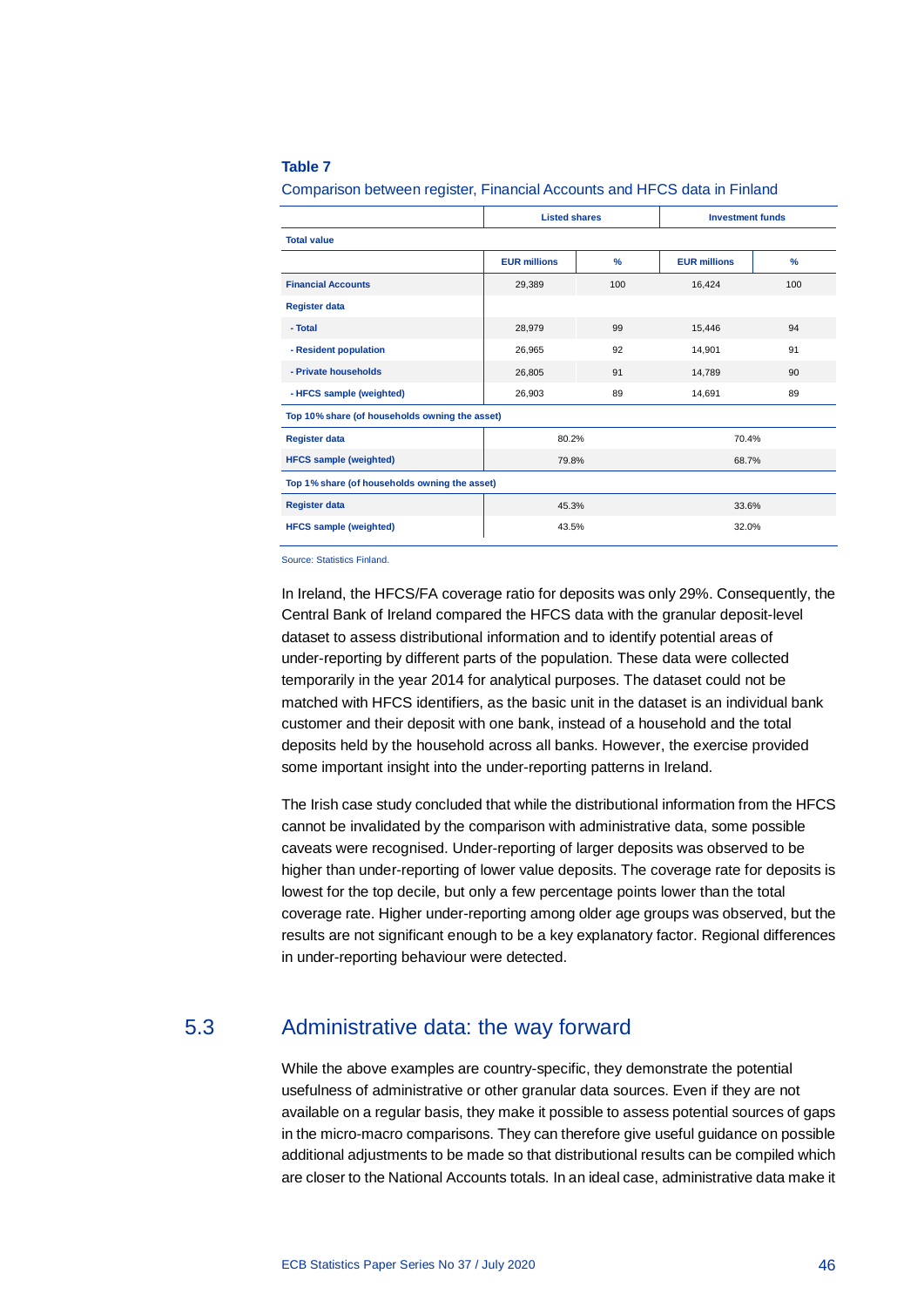possible to assess the distributional information from the survey data, under-reporting patterns by household groups and sampling bias.

Furthermore, even if such data are available for single instruments only or, conversely, if they are not available at micro level but at a more aggregated level, the data can be used to improve the micro-macro linkage or provide input into adjustment methods such as the Pareto estimation described in Chapter 4. Examples of more aggregated indicators derived from administrative data sources to improve the accuracy of estimation models include the share of wealth held by the top percentiles and the share of individuals/households with wealth holdings above a certain threshold. Such indicators could be accessible from granular level data sources which, as such, cannot be accessed by NCBs or NSIs.

Finally, the EG-LMM also discussed a presentation by experts from the World Inequality Database (WID) project<sup>10</sup>. This project generally places high importance on the use of administrative sources, in particular tax data sources, which are considered to be more reliable than survey data and the Pareto adjustments using rich list information. However, the discussions also made it clear that the use of administrative data, which is generally uneasy due to confidentiality constraints, is even more demanding for wealth studies than it is for income studies (given the lack of wealth tax data in many countries) and requires various assumptions and estimations (e.g. when applying the so-called income capitalisation and estate multiplier methods). Nevertheless, the EG-LMM concluded that the work of the ESCB may certainly benefit from the work and experiences of the WID team. The EG-LMM therefore considers this to be an area of future collaboration.

Overall, the quality of DFA estimates can be validated and improved by making use of administrative data, even if it is not at granular level. The data availability in countries is broader than expected, and some countries have made considerable progress in this field in the last few years. The options available and actions required are country-specific, and national experts are best placed to carry out this work. The work at country level should be supported by overall coordination of the efforts at ESCB level.

 $\overline{a}$ 

<span id="page-47-0"></span><sup>10</sup> [World Inequality Database.](https://wid.world/)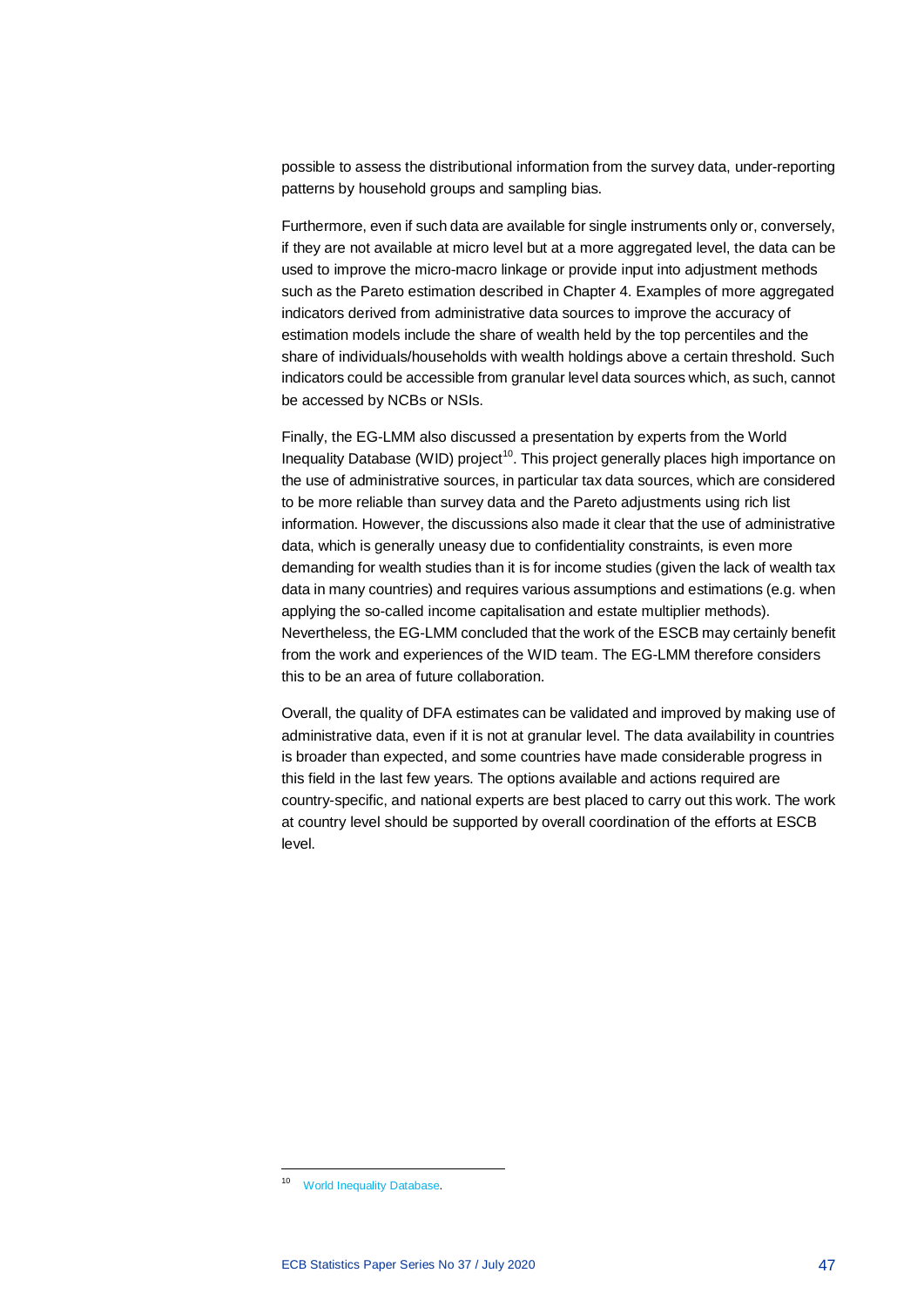# <span id="page-48-0"></span>6 User demands and distributional indicators

On the basis of a literature and publication review looking at uses of distributional results, a consultation was conducted by the EG-LMM in April 2018. It was carried out among 12 selected users in the economics and financial stability departments of the ECB (five users), the European Commission (four), the OECD (one) and Banco de Portugal (two). Although a consultation among only 12 users does not provide a representative picture of all potential future user areas, the selected expert users were able to share their specific experience in using distributional and macro-financial economic statistics in their work. Some users stressed that the distributional indicators would make it considerably easier to estimate the impact of monetary policy on households' investment behaviour and wealth across income and wealth groups. The indicators would also provide a clearer and possibly more timely picture of the distribution of debt across households – and thus of risks to debt sustainability and financial stability. The results, underlying framework and data could potentially also be used to conduct different types of macro-financial scenarios for monetary policy and financial stability purposes.

The main results of the consultation can be summarised as follows.

- Almost all respondents consider DFA potentially highly useful in their own business area. Most of these users have experience in using HFCS results, and about half of them also use results from the EU Statistics on Income and Living Conditions (EU-SILC) survey. Interest in using DFA on the monetary policy and financial stability side was slightly higher than interest in using it for other economic analysis.
- Most of the users interviewed would welcome DFA figures on an annual frequency. Three-yearly DFA results (i.e. results at the same intervals as the HFCS) would not provide significant added value. At the same time, only one of the users said they would need quarterly results.
- Most users would require DFA country data in combination with euro area aggregates. Euro area aggregates alone would not meet the needs.
- All users would require DFA stock data. The demand for flow data varies, with about half of the users considering flow data as essential. While financial stability users give priority to stock data, the monetary and economic policy users who responded to the consultation would generally prefer to obtain flow data in addition.
- Groupings of households by income quintiles and wealth quintiles are considered as especially relevant. This was followed by breakdowns by work status, housing status and age.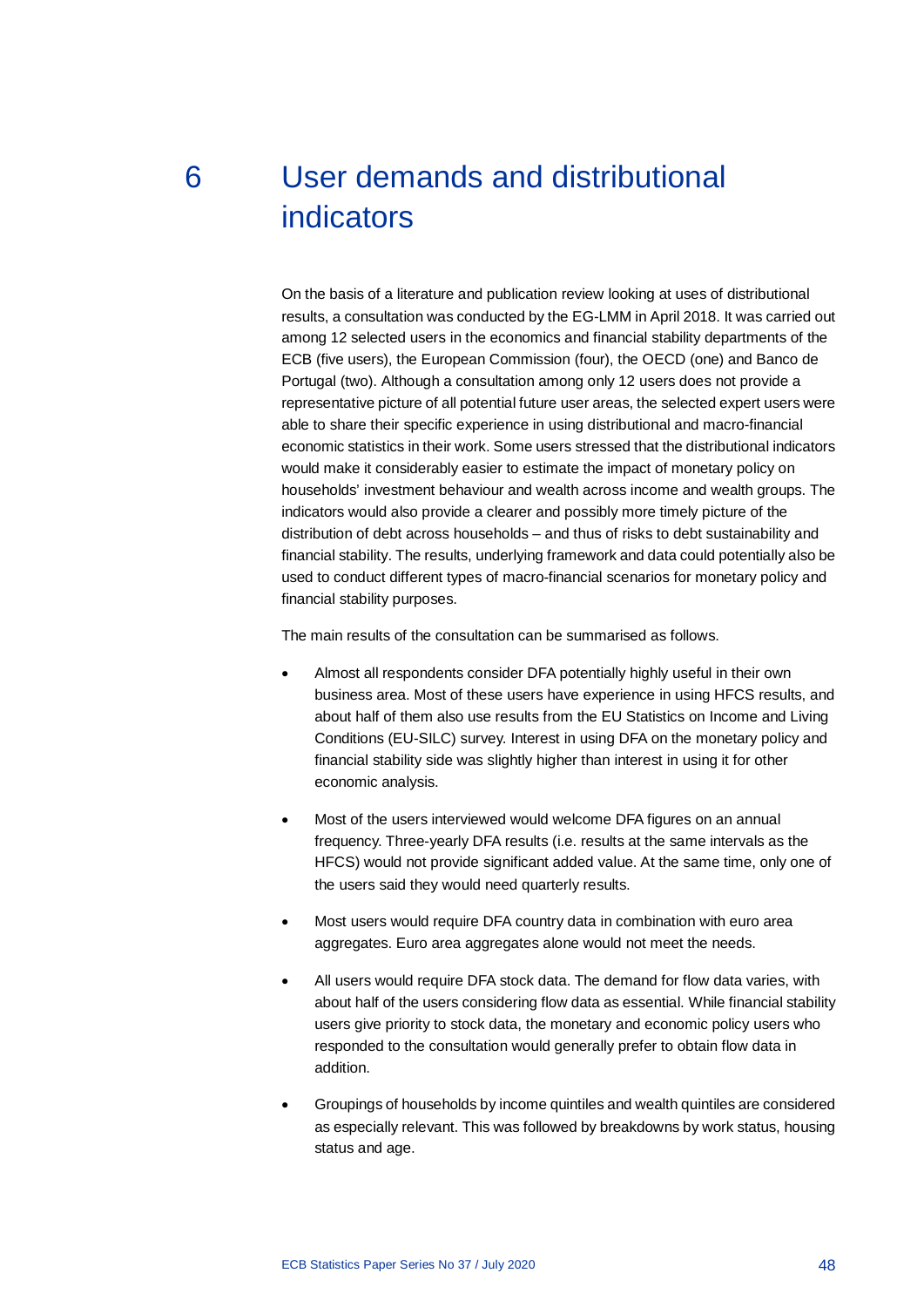- Users were asked to list and rank the five most important possible DFA indicators (out of a list of 15). The results showed a clear preference for well-known concepts such as indebtedness ratios, the debt-to-asset ratio and net financial wealth measures. On the other hand, concepts that are often used in distributional analysis, such as the Lorenz, Gini and medians concepts, were not ranked highly.
- Users taking part in the consultation gave priority to broad coverage of wealth components and results for wealth and debt aggregates over results for single financial instruments. This feedback highlighted that there is a trade-off here. On the one hand, there is evidently demand among users for wealth concepts that match the broad NA concepts of wealth (total financial wealth and net worth). On the other hand, purely from a data availability and quality point of view, the DFA results focusing on a narrower concept excluding components such as non-life insurance, pensions and other accounts receivable might be preferable, as it is hardly possible to link HFCS and Financial Accounts for these components.

The following table summarises the conclusions to be taken on board in the further work on DFA.

#### **Table 8**

#### Summary of the results of the DFA user consultation

| <b>Topic</b>                   | <b>Highest demand/use</b>                                                             |
|--------------------------------|---------------------------------------------------------------------------------------|
| <b>Main users</b>              | Financial stability and monetary policy analysis, followed by other economic analysis |
| <b>Frequency</b>               | Annual                                                                                |
| Geographic coverage            | Countries and euro area aggregate                                                     |
| Stock/flow                     | Stocks essential, flows desirable                                                     |
| <b>Household groupings</b>     | Income and wealth quintiles, followed by work and housing status, age                 |
| <b>DFA</b> indicators          | Indebtedness, gross and net wealth                                                    |
| <b>Coverage of instruments</b> | Broad, as close as possible to Financial Accounts total assets and debt               |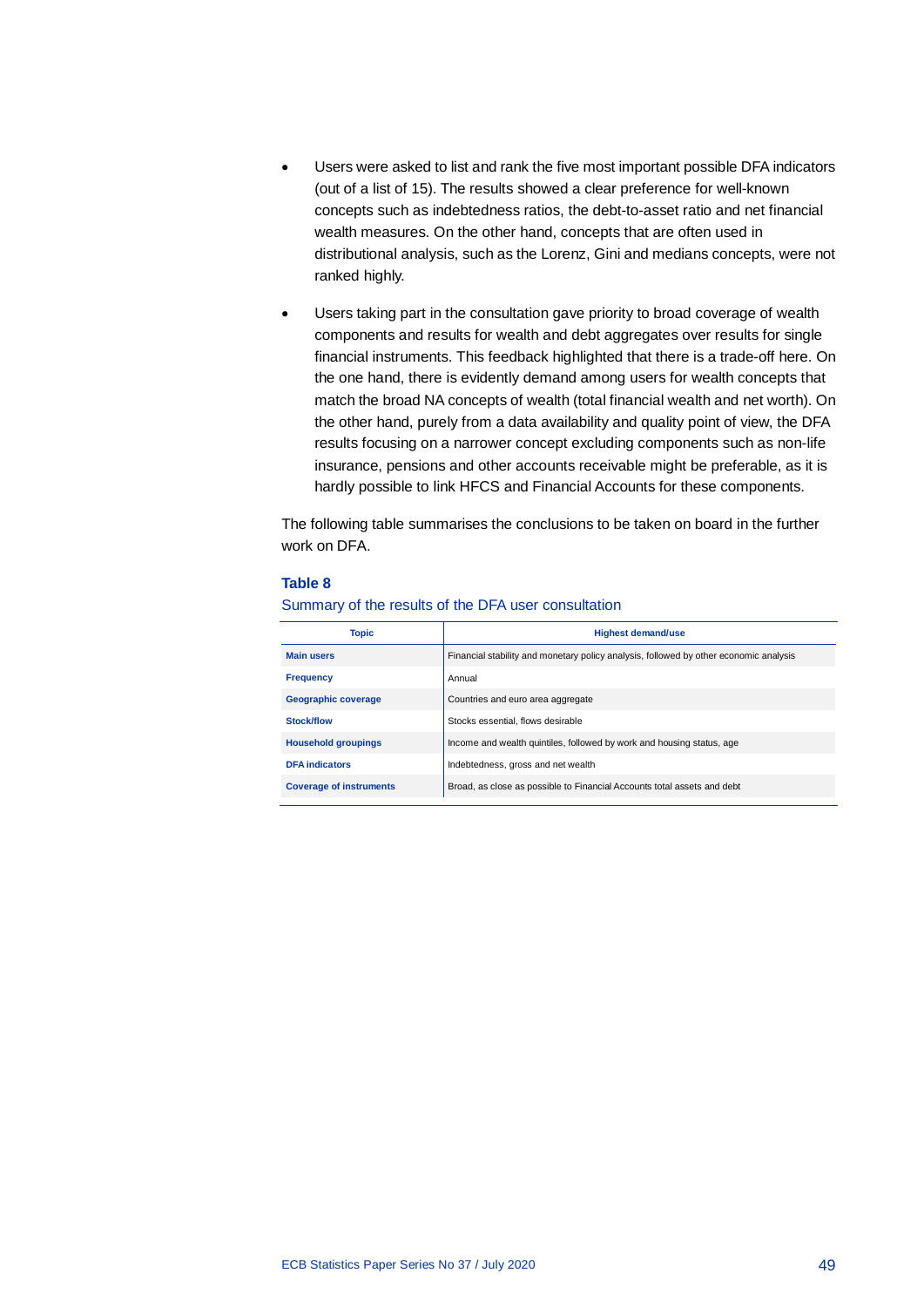## <span id="page-50-0"></span>7 Conclusions and way forward

## 7.1 Main conclusions

<span id="page-50-1"></span>In view of the potential role that distributional data can play in explaining macroeconomic developments, the Expert Group on Linking Macro and Micro Data for the household sector (EG-LMM), consisting of Household Finance and Consumption Survey (HFCS) and Financial Accounts experts from European Union countries along with experts from Eurostat and the OECD, was set up within the Eurosystem in December 2015.

The EG-LMM's mandate was twofold. As a first step, its purpose was to understand, quantify and explain the main differences between the HFCS and the Financial Accounts. A second step involved developing distributional information within the household Financial Accounts.

In the systematic comparison of the two sources carried out in this report, a distinction has been made between two main sets of factors explaining differences.

- The first set of factors concerns generic differences that potentially affect all or various components of wealth. These include differences that can be relatively easily identified (definition of population and household sector, reference periods), along with some issues that are more substantial and difficult to quantify and adjust for, such as different valuation concepts (self-assessment versus valuation defined by statistical standards), the effect of non-response or wrong responses in the survey, and the accuracy of some Financial Accounts asset categories for which statistical sources are weak. It has also proved difficult to determine the extent to which the surveys provide effective coverage of the households among which wealth appears to be substantially concentrated. In addition, the survey leaves scope for aligning its implementation to national circumstances, which results in some heterogeneity across countries. Finally, macroeconomic Financial Accounts, while more standardised across countries, are only available at a fairly high level of aggregation, which limits the scope for improving the quality of the linking by matching the sub-categories that can best be compared.
- The second set of factors concerns detailed instrument-specific definitions. The EG-LMM has developed alternative concepts of adjusted wealth (as opposed to concepts covering all instruments) which cover items that have medium or high comparability in the two sources. Items which are covered in only one of the two sources (notably currency holdings and non-life insurance reserves, which are covered only by the Financial Accounts) or which have low comparability (occupational pensions, financial derivatives, other accounts receivable/payable) are excluded from adjusted wealth. The EG-LMM produced an overall comparison covering items with high or medium comparability. This showed that, at euro area level, these items account for more than 90% of households' financial and non-financial assets together with liabilities (see also Table 9).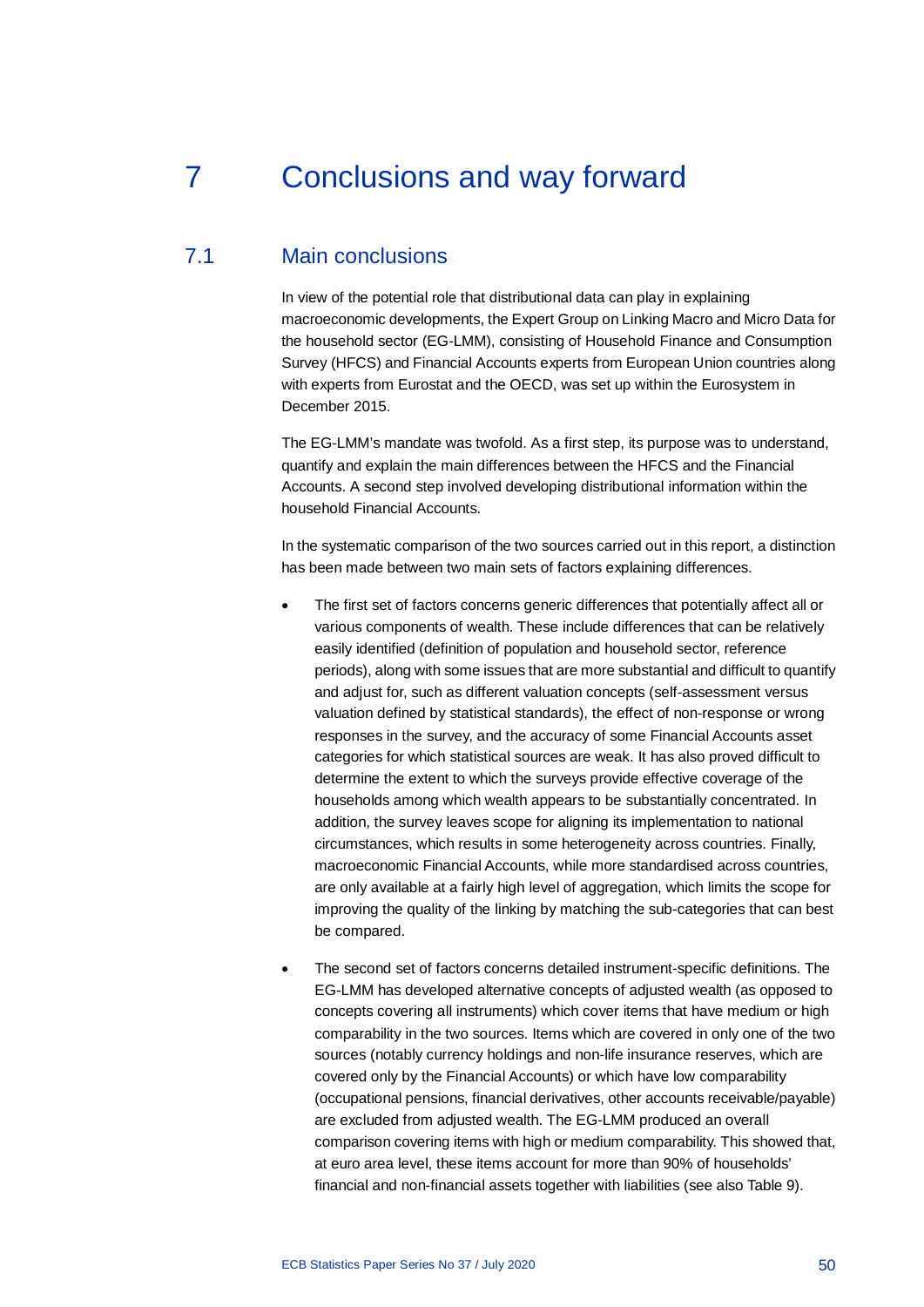#### **Table 9**

**ESA 2010 code National Accounts instrument Relative size Assets Items with high or medium comparability % of total financial assets % of total financial and non-financial assets F.22 and F.29** Deposits 30% 14% **F.3** Debt securities 4% 2% **F.4** Loans 0% 0% **F.511** Listed shares 4% 2% **F.52** Investment fund shares **8%** 8% 4% **F.512 + F.519** Unlisted shares + Other equity 15% 15% 15% **F.62** Life insurance and annuity entitlements 18% 18% 8% **AN.211+AN.11+AN.12** Land + Fixed assets (including dwellings) + Inventories 55% Total financial assets 79% Total financial and non-financial assets 91% Items excluded from the comparison **F.21** Currency 2% 1% **F.61+F.66** Non-life insurance technical reserves + Provisions for calls under standardised guarantees 3% 1% **F.63+F.64+F.65** Pension entitlements + Claims of pension funds on pension managers + Entitlements to non-pension benefits 13% 6% **F.7** Financial derivatives 0% 0% **F.8** Other accounts receivable 3% 3% 1% **Liabilities % of liabilities F.4** Loans 91%

Proportion of National Accounts items with high or medium comparability to HFCS

In addition, estimation methods have been developed to close the remaining gaps between HFCS and National Accounts. These methods address the main potential reasons for differences between National Accounts and household survey data and experimental calculations for four countries have shown their impact on the distributional accounts. These methods would benefit from refinement at national level.

The EG-LMM has also recognised the need to collect administrative data to complement survey data in the production of Distributional National Accounts indicators.

- Administrative data should ideally be available at granular level, or at least at household group level. However, for the methodologies presented in Section 4.3, less detailed administrative information can also be useful, e.g. information on the number of households with wealth holdings over specific thresholds.
- Given the evident legal constraints in getting access to several administrative data sources, related with the high confidentiality of this information, the EG-LMM encourages assessments of the availability of such data at the national level. In addition, it believes that cooperation between National Central Banks (NCBs) and National Statistical Institutes (NSIs) would be useful, given that NSIs frequently have access to administrative data sources not accessible by NCBs.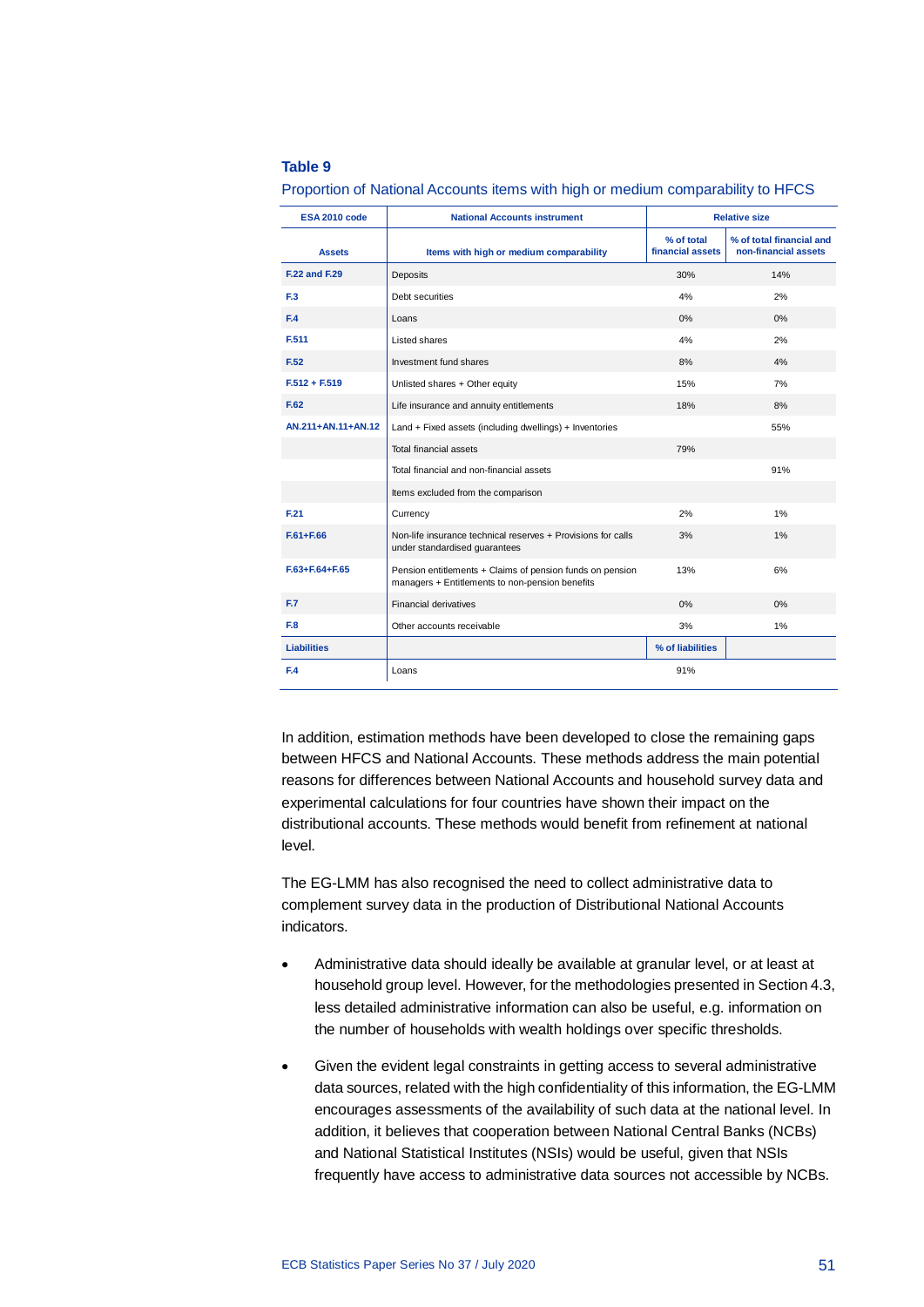As described in Chapter 6, a user consultation was conducted to find out which breakdowns and indicators users would like to have, and to establish when and how often they would like this information. A demand for annual time series data and for a broad coverage of household wealth components was commonly put forward.

## 7.2 Way forward

<span id="page-52-0"></span>This Section outlines a possible plan for implementing estimates of Distributional Financial Accounts (DFA) in euro area countries, including non-financial assets, on an experimental basis over the next three years. To provide a better overview, the plan is divided into four workstreams.

### Workstream A: Finalise the fine-tuned linking of the HFCS

The work performed has shed light on certain weaknesses in both datasets. Further efforts will be needed to overcome these weaknesses.

As regards the Financial Accounts, the following limitations should be addressed further.

- Estimates of unlisted shares and other equity in the Financial Accounts are lower than the HFCS results for some countries. It is questionable whether the current Financial Accounts totals can be considered a reliable benchmark for the micro-macro linking for all countries. Investigations into ways of improving data sources and harmonising valuations have already been launched by the  $\mathsf{ESCB}^{\mathsf{11}}$  $\mathsf{ESCB}^{\mathsf{11}}$  $\mathsf{ESCB}^{\mathsf{11}}$ Working Group on Financial Accounts (WG FA). The EG-LMM also regards these investigations as an important part of the efforts to improve comparability between HFCS and Financial Accounts statistics. Further relevant aspects are the coverage, the valuation and the recording of dwellings held abroad as "other equity" in the Financial Accounts.
- Similarly, improving coverage of assets held abroad and estimates of the "missing" assets abroad is important for distributional accounts, as these are highly concentrated in the higher quintiles.

As regards National Accounts/non-financial assets, further work is needed in the following areas – which are the responsibility of Eurostat and the European Statistical System – to help ensure progress in compiling distributional accounts of households' wealth.

• National data on non-financial assets, including dwellings and land, are incomplete in many countries. Derogations expire by 2020 at the latest, so it is hoped that by then the mandatory requirements of the  $ESA^{12}$  $ESA^{12}$  $ESA^{12}$  transmission programme will have been met by all countries.

 $\overline{a}$ 

<sup>&</sup>lt;sup>11</sup> European System of Central Banks

<span id="page-52-2"></span><span id="page-52-1"></span><sup>&</sup>lt;sup>12</sup> European System of Accounts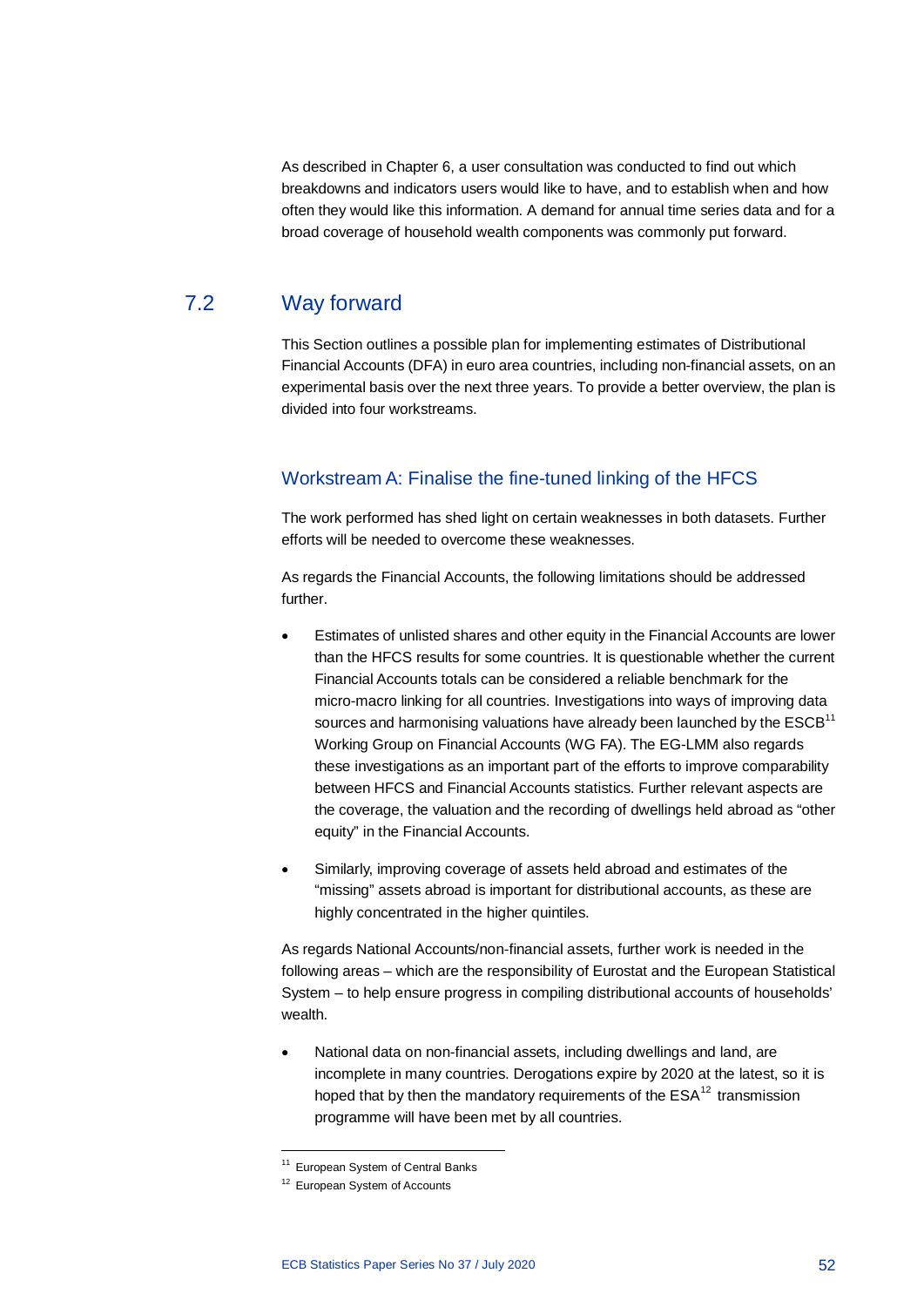• The data in the ESA transmission programme have two main weaknesses regarding their use for DFA purposes: (i) the category "land" covers "all land", while separate data on land underlying dwellings are not available, implying that housing wealth and a separation of this wealth from business wealth can only be roughly estimated; and (ii) data for non-profit institutions serving households (NPISHs) are not separated from those for households. The review of the ESA transmission programme envisaged in the coming years could be an opportunity to consider such changes.

On the HFCS side, potential improvements have been identified in the following areas.

- Work is under way within the ESCB Household Finance and Consumption Network (HFCN) to obtain a clearer picture of the collection of data on assets related to business activities, the aim being to make sure all of these data are recorded once and are identified as business wealth.
- In addition, collecting data on the business wealth of sole proprietors and partnerships in gross terms (i.e. recording assets separately from liabilities), identifying the main assets held and classifying these assets under the heading of "business wealth", would significantly improve the bridge between HFCS and National Accounts.
- It is understood that in the 2020 wave, the HFCS will modify the definition of sole proprietorship in such a way that incorporated businesses can be separated from unincorporated businesses. This change is very welcome from the perspective of the link between HFCS and National Accounts.
- Enhancing oversampling or developing/identifying specific sources from which to collect more information on the wealthiest households would further improve the consistency between HFCS and National Accounts results.

In many cases, the link between HFCS and National Accounts is now as best as can be, taking into account the general limitations described above – essentially that the survey reflects households' understanding and valuation of wealth rather than statistical definitions and valuation methods.

Nevertheless, potential for further improvements has been identified in a few areas. These are as follows.

- Data collected as part of Monetary Financial Institutions balance sheet statistics can be used to distinguish mortgage loans from other loans in Financial Accounts data (see Section 3.4) and on this basis improve the comparison with the HFCS, which makes a distinction between these components. The EG-LMM agreed to implement this in compiling the DFA.
- For sole proprietors and partnerships in the HFCS, a distinction should be made between producer households and quasi-corporations until improved information becomes available from the HFCS. The plan is to make this information available as of 2020. The underlying assumption is that sole proprietorships and partnerships which are unincorporated belong to the household sector and the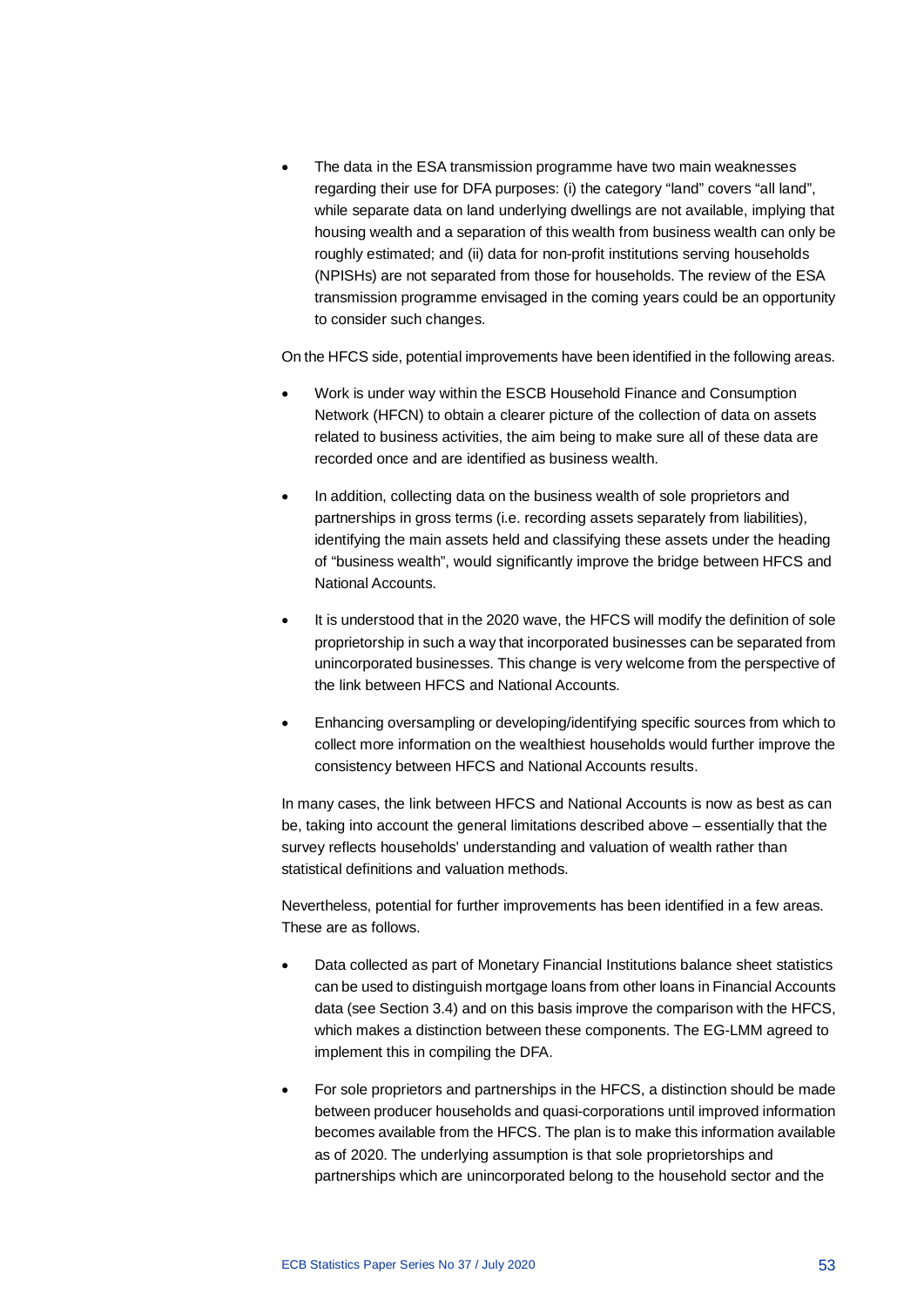rest to the corporation sector. It was agreed that this approach would be implemented in compiling the DFA.

- Within non-financial assets, dwellings and land underlying dwellings should be distinguished as much as possible from: (i) other non-financial assets; and (ii) land not underlying dwellings. In addition, the focus should be only on those assets held by households, while those of NPISHs should be excluded. These breakdowns are not part of the ESA transmission programme (see Section 3.3). However, including these breakdowns in the compilation of the DFA at national level would be very useful as a means of improving DFA estimates.
- Leasing is generally recorded as loans in the Financial Accounts, while it is measured as separate flows in the HFCS. Investigations should be carried out to ascertain whether HFCS flow data on leasing payments can be used to derive a proxy for the outstanding loans in order to make totals more comparable.
- The distribution of holdings of currency, i.e. banknotes and coins, currently not covered in the HFCS, could be estimated in Distributional Financial Accounts for instance as being proportional to consumption or to income.
- The possibility of estimating not only the distribution of Financial Accounts positions, but also that of flows, namely transactions, other changes and revaluations, should be further considered.
- Finally, there should be further investigations into the possibility of using information available in MFI balance sheet statistics regarding loans to (and in some countries deposits by) sole proprietors. This would help to better distinguish corresponding amounts in the Financial Accounts, thus improving the link with the HFCS.

## Workstream B: Fully implement, apply and improve estimation methods

The remaining gap between HFCS and the National Accounts is thought to be mainly attributable to: (i) under-reporting by the households participating in the survey; and (ii) insufficient coverage of the wealthiest households. Beyond the above-mentioned recommendations to the HFCN for improving these elements where possible, the EG-LMM recommends estimating this remaining gap in order to produce DFA consistent with the (adjusted) National Accounts wealth concept. An R-package has been developed to run these estimates at country level. The package has been designed to allow for the flexible incorporation of additional information at national level (including in particular administrative sources), where feasible. The application of the package is expected to deliver useful information where further development of the method is needed. In particular, a process table should be produced, showing the effect of each step of the estimation process on the final result, as suggested in Roymans (2016).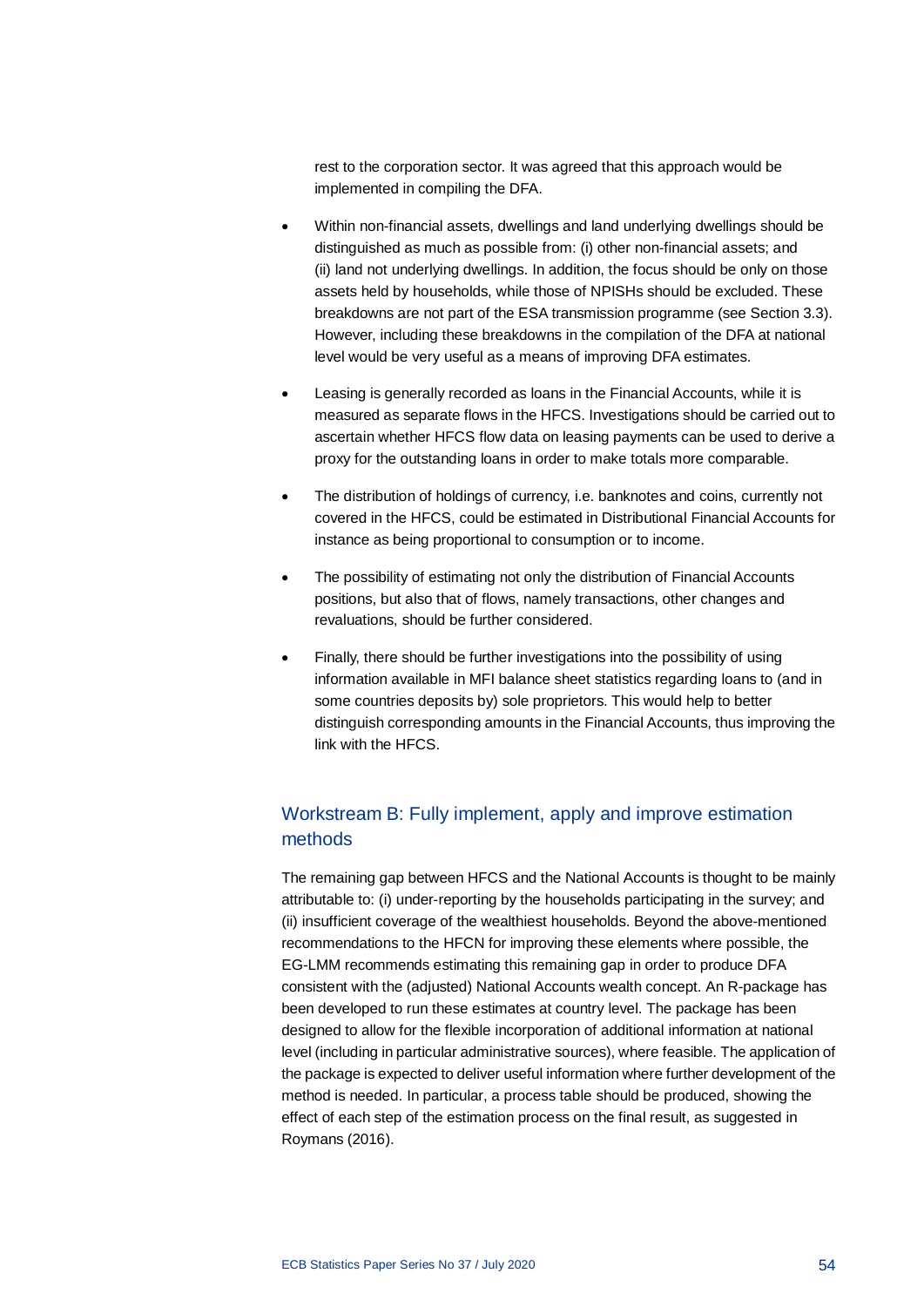### Workstream C: Towards experimental annual results

Within the scope of the work presented in this report, the EG-LMM was not able to devote time to developing and establishing a method for interpolating and, if possible, extrapolating DFA results outside those years which are also HFCS survey years. Obviously, this issue needs to be addressed as soon as possible, and the further work will benefit from the ongoing releases of the third wave of the HFCS.

A consultation among users has highlighted the need for DFA, focusing in particular on a list of specific indicators. In addition, the widespread interest in this information among research groups and the public has led to a situation whereby the public only has access to data estimated by academics, such as the data from the World Inequality Database. Although it is recognised that the publication by the Eurosystem of DFA results requires adequate communication to make clear the current caveats regarding data quality, the EG-LMM recommends considering at some stage publishing the results for the euro area and individual countries, with these results labelled as experimental statistics. The data would first be disseminated only within the ESCB in order to collect user feedback on the results. The feasibility of publishing these experimental statistics should be assessed on the basis of that feedback.

The ultimate aim of this workstream would be to obtain experimental annual statistics for the years from about 2010 onwards.

## Workstream D: Research into consistency with estimates of distributional income accounts

As both the ESCB's work on distributional wealth accounts and the OECD's/Eurostat's work on distributional income accounts are progressing, active steps should be made to coordinate the compilation approaches and to benefit from closer cooperation. In particular, one possible area of improvement for these estimates would be to explore the feasibility of comparing results obtained by the Expert Group on Disparities in a National Accounts framework (EG DNA) on gross savings and net lending/borrowing by quintile with estimates of financial transactions by quintile. This workstream will deliver results only in the longer term, but it is important to coordinate the development of methods to minimise "reconciliation work" further down the line. In addition, some EG-LMM members should cooperate with the EG DNA in their efforts to make progress on distributional wealth.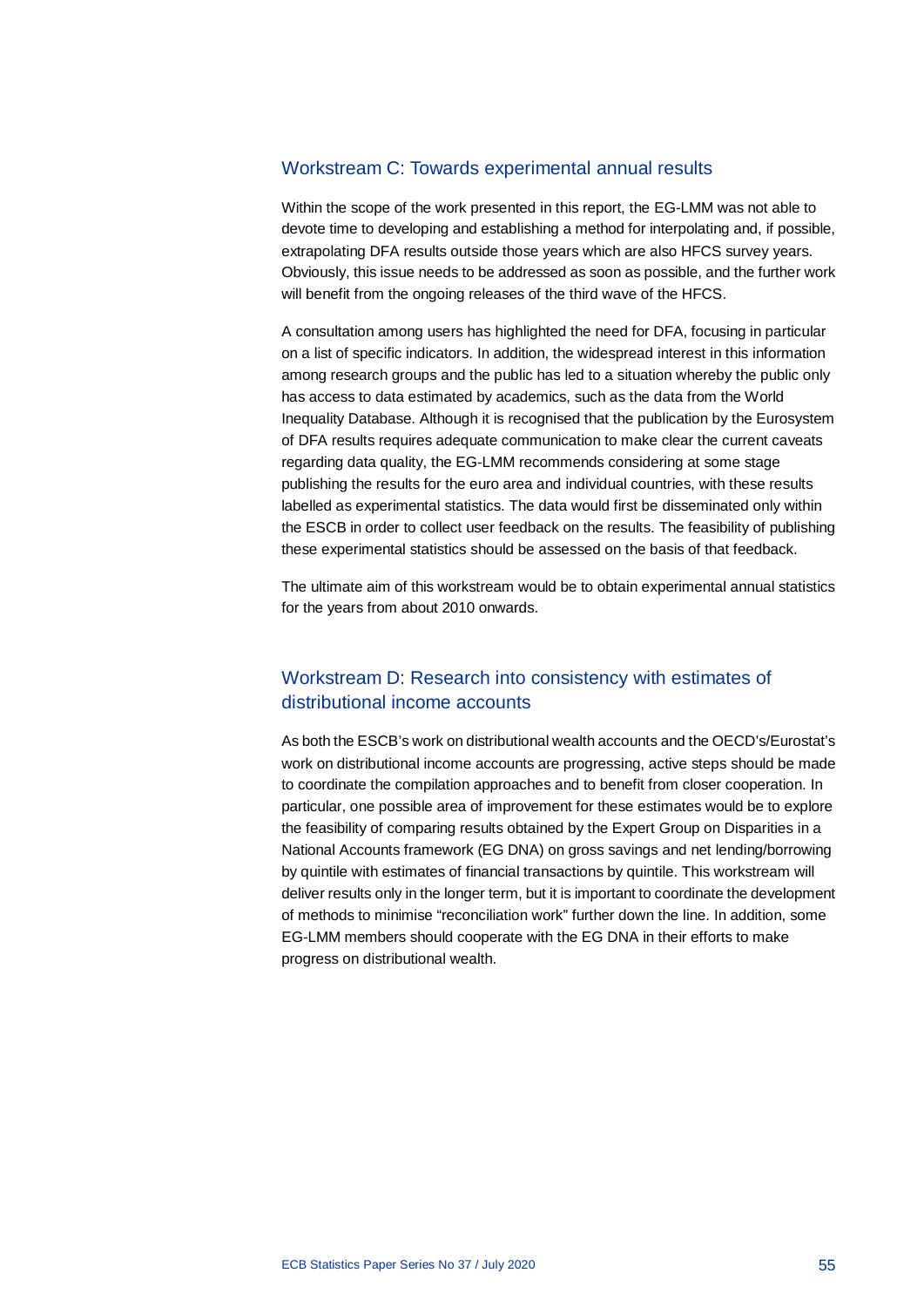## <span id="page-56-0"></span>References

## <span id="page-56-1"></span>**Reports**

European System of Accounts (ESA2010), Eurostat/European Commission, Publications Office of the European Union, Luxembourg 2013.

Financial Stability Board (FSB) and International Monetary Fund (IMF) (2018), "Second Phase of the G-20 Data Gaps Initiative (DGI-2)", Third Progress Report, September.

Household Finance and Consumption Network (HFCN) (2016a), "The Household Finance and Consumption Survey: methodological report of the second wave", Statistics Paper, No 17, European Central Bank, December.

Household Finance and Consumption Network (HFCN) (2016b), "The Household Finance and Consumption Survey: results from the second wave", Statistics Paper, No 18, European Central Bank, December.

Household Sector Report, latest edition, European Central Bank [\(https://sdw.ecb.europa.eu/reports.do?node=1000004952\)](https://sdw.ecb.europa.eu/reports.do?node=1000004952)

van de Ven, P. and D. Fano (eds.) (2017), Understanding Financial Accounts, OECD Publishing, Paris, [https://doi.org/10.1787/9789264281288-en.](https://doi.org/10.1787/9789264281288-en)

## <span id="page-56-2"></span>Research papers

Angel, S., Heuberger, R. and Lamei, N. (2018), "Differences between household income from surveys and registers and how these affect the poverty headcount: evidence from the Austrian SILC", Social Indicators Research, Vol. 138, Issue 2, pp. 575-603.

Alstadsæter, A., Johannesen, N. and Zucman, G. (2018), "Who owns the wealth in tax havens? Macro evidence and implications for global inequality", Journal of Public Economics, Vol. 162, pp. 89-100, part of a special issue "In Honor of Sir Tony Atkinson (1944-2017)".

Alvaredo, F. et al. (2017), "Distributional National Accounts Guidelines: Methods and Concepts used in WID.world", WID.world Working Paper Series, No 2016/2.

Andreasch, M. and Lindner, P. (2014) "Micro and macro data: A comparison of the Household Finance and Consumption Survey with Financial Accounts in Austria", Working Paper Series, No 1673, European Central Bank, May.

Antoniewicz, R., Bonci R., Generale A., Marchese G., Neri A., Maser K. and O'Hagan P. (2005), "Household Wealth: Comparing Micro and Macro Data in Cyprus, Canada,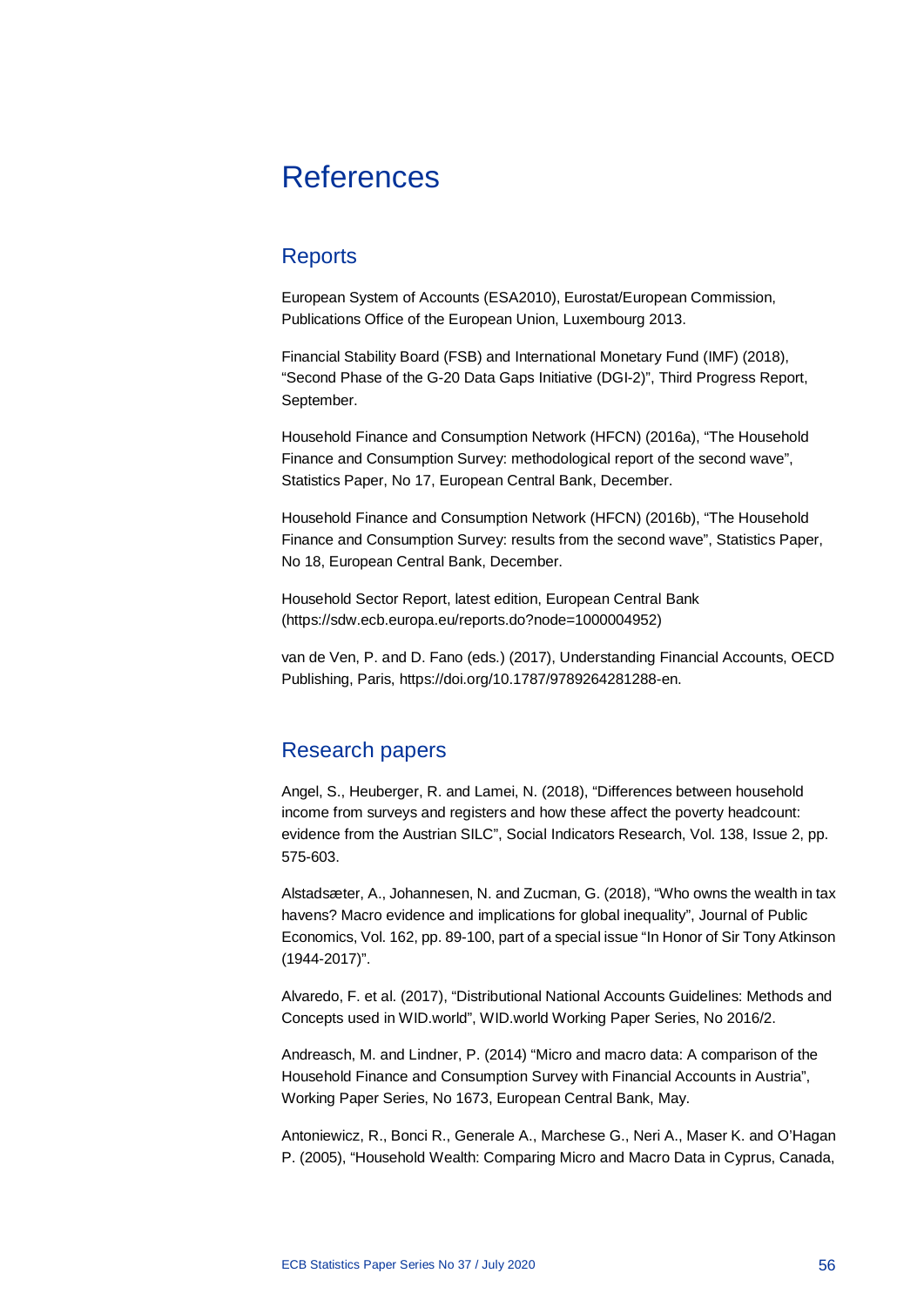Italy and United States", LWS Workshop – Construction and Usage of Comparable Microdata on Wealth: the LWS, Banca d'Italia, Perugia, Italy, 27-29 January.

Andreoli, F. and Peluso, E. (2017), "So close yet so unequal: Reconsidering spatial inequality in US cities", Università Cattolica del Sacro Cuore, Dipartimento di Economia e Finanza Working Paper, No 55.

Bach, S., Thiemann, A. and Zucco, A. (2015), "The top tail of the wealth distribution in Germany, France, Spain, and Greece", DIW Discussion Papers, No 1502

Bach, S., Thiemann, A. and Zucco, A. (2018), "Looking for the missing rich: Tracing the top tail of the wealth distribution", JRC Working Papers on Taxation and Structural Reforms, No 4.

Beaumont, J.-F. and Bocci, C. (2008), "Another look at ridge calibration", Metron – International Journal of Statistics, LXVI, pp. 5-20.

Blanchet, T., Fournier, J. and Piketty, T. (2017), "Generalized Pareto curves: Theory and Applications", WID.world Working Paper Series, No 2017/3.

Chakraborty, R., Kavonius, I. K., Pérez-Duarte, S. and Vermeulen, P. (2019), "Is the top tail of the wealth distribution the missing link between the Household Finance and Consumption Survey and National Accounts?", Journal of Official Statistics, Vol. 35, Issue 1, pp. 31–65.

Chakraborty, R. and Waltl, S. R. (2018), "Missing the wealthy in the HFCS: micro problems with macro implications", Working Paper Series, No 2163, European Central Bank.

Choi, J. H. and Painter, G. (2017), "Self‐Reported vs. Market Estimated House Values: Are Homeowners Misinformed or Are They Purposely Misreporting?", Real Estate Economics.

Davies, J. B. and Shorrocks, A. F. (2000), "The distribution of wealth", Handbook of income distribution, Vol. 1, pp. 605-675.

D'Alessio, G. and Neri, A. (2015), "Income and wealth sample estimates consistent with macro aggregates: some experiments", Occasional Papers, No 272, Banca d'Italia, June.

Deville, J.-C. and Särndal, C.-E. (1992), "Calibration estimators in survey sampling", Journal of the American Statistical Association, Vol. 87, pp. 376-382.

Fesseau, M. and Mattonetti, M.L. (2013), Distributional Measures Across Household Groups in a National Accounts Framework.

Garbinti, B., Goupille-Lebret, J. and Piketty, T. (2016), Accounting for Wealth Inequality Dynamics: methods, estimates and simulations for France (1800-2014).

Gürer, E. and Weichenrieder, A. (2018), "Pro-Rich Inflation in Europe: Implications for the Measurement of Inequality", SAFE Working Paper, No 209.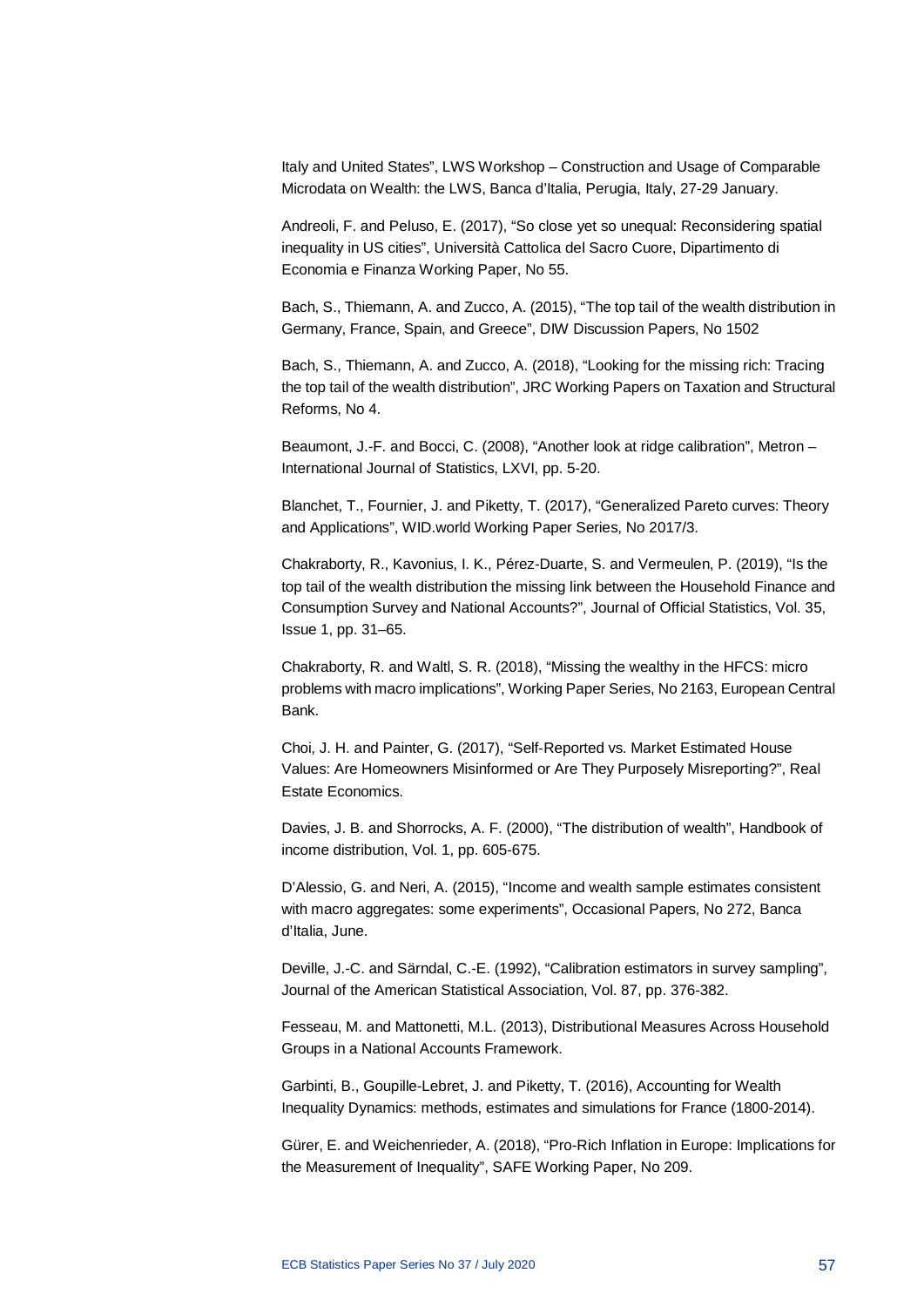Haziza, D.; Beaumont, J.F. (2017), Construction of Weights in Surveys: A Review. Statist. Sci. 32 (2017), no. 2, 206--226

Henriques, A. M. and Hsu, J. W. (2013), "Analysis of Wealth Using Micro and Macro Data: A Comparison of the Survey of Consumer Finances and Flow of Funds Accounts", in Jorgenson, D.W., Landefeld, J. S. and Schreyer. P. (eds), Measuring Economic Sustainability and Progress, Studies in Income and Wealth, Vol. 72, National Bureau of Economic Research, Cambridge, MA.

Honkkila, J. and Kavonius, I. K. (2013), "Micro and Macro Analysis on Household Income, Wealth and Saving in the Euro Area", Working Paper Series, No 1619, European Central Bank, November.

Kavonius, I. K. and Honkkila, J. (2016), "Deriving Household Indebtedness Indicators by Linking Micro and Macro Balance Sheet Data," Statistical Journal of the IAOS, Vol. 32, pp. 693-708.

Kavonius, I. K. and Honkkila, J. (2013), "Reconciling Micro and Macro Data on Household Wealth: A Test Based on Three Euro Area Countries," Journal of Economic and Social Policy, Vol. 15, Issue 2, Article 3.

Kavonius, I. K. and Törmälehto, V-M (2010), "Integrating Micro and Macro Accounts – The Linkages between Euro Area Household Wealth Survey and Aggregate Balance Sheets for Households", IARIW 31st General Conference.

Kennickell (2008), The Role of Over-Sampling of the Wealthy in the Survey of Consumer Finances, Federal Reserve Board.

Kennickell, A. B. and Woodburn, R. L. (1999), "Consistent Weight Design for the 1989, 1992 and 1995 SCFs, and the Distribution of Wealth", Review of Income and Wealth, Vol. 45, Issue 2, pp. 193-215.

Little, R. and Vartivarian, S. (2005), "Does Weighting for Nonresponse Increase the Variance of Survey Means?", Survey Methodology, Vol. 31, No. 2.

Montanari G. E. and Ranalli, M.G. (2009), "Multiple and ridge model calibration", Proceedings of the Workshop on Calibration and Estimation in Surveys, Statistics Canada.

Moser, M. and Schnetzer, M. (2017), "The income–inequality nexus in a developed country: small-scale regional evidence from Austria", Regional Studies, Vol. 51, Issue 3, pp. 454-466.

Rao, J. N. and Singh, A. C. (1997), "A ridge-shrinkage method for range restricted weight calibration in survey sampling", Proceedings of the Section on Survey Research Methods, American Statistical Association, Alexandria, VA, pp. 57-65.

Roymans, I. (2016), "Documenting the statistical editing process with process tables, a case study of the Luxembourg Financial Accounts", Statistical Journal of the IAOS, Vol. 32, pp. 659-665.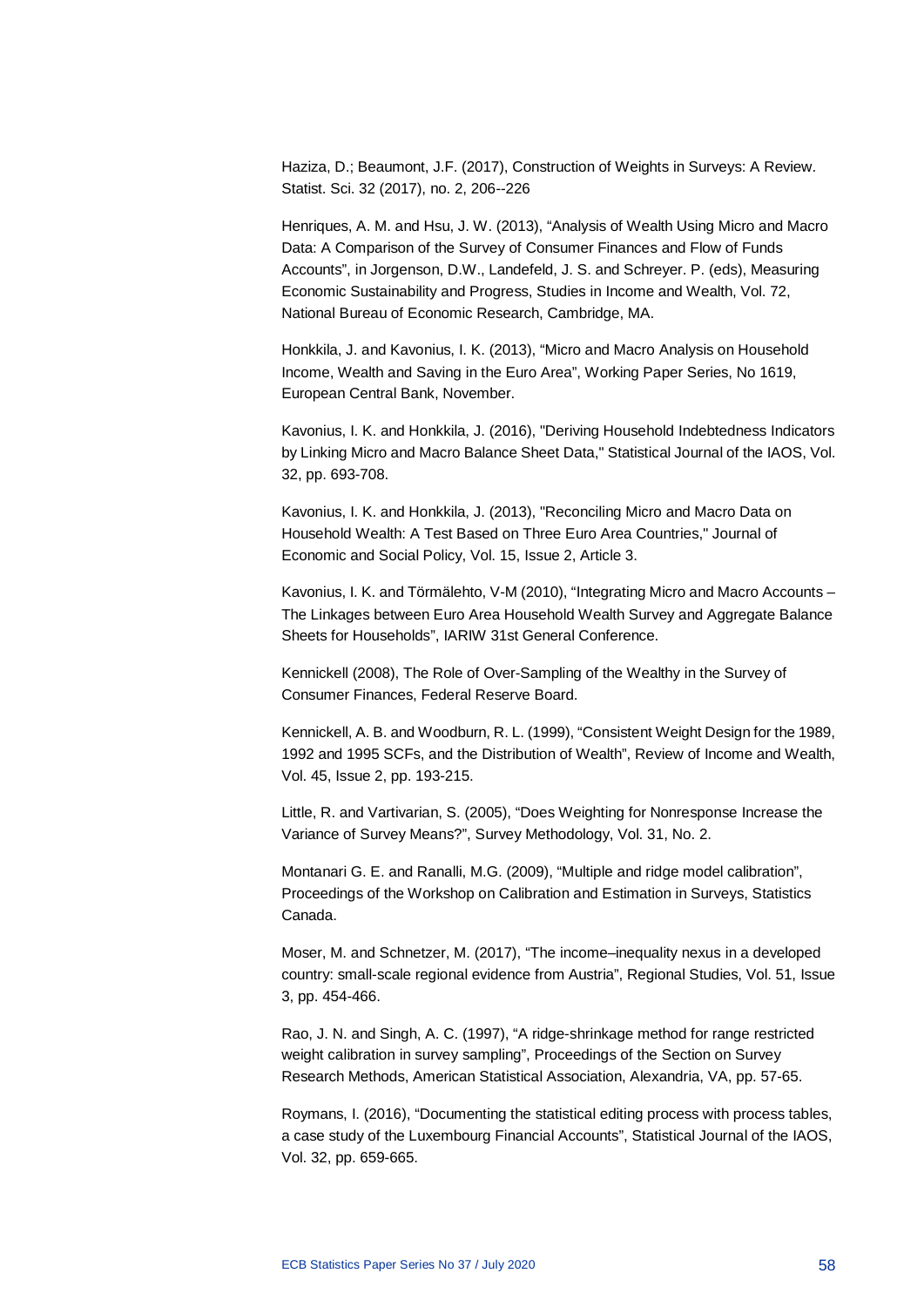Rubin, D.B. (1978), "Multiple imputations in sample surveys: A phenomenological Bayesian approach to nonresponse", ASA Proceedings of the Section on Survey Research Methods, pp. 20-28.

Rubin, D.B. (1987), Multiple Imputation for Nonresponse in Surveys, John Wiley and Sons.

Särndal, C.-E. and Lundström, S. (2005), Estimation in Surveys with Nonresponse, Wiley, New York.

Särndal, C.-E. (2007), "The calibration approach in survey theory and practice", Survey Methodology, Vol. 33, No 2, pp. 99-119.

Vermeulen, P. (2016), "Estimating the top tail of the wealth distribution", American Economic Review: Papers & Proceedings, Vol. 106, No 5, p. 646–650.

Vermeulen, P. (2018), "How fat is the top tail of the wealth distribution?", Review of Income and Wealth, Vol. 64, Issue 2, pp. 357-387.

Waltl, S. R. (2019), "Multidimensional Wealth Inequality: A Hybrid Approach toward Distributional National Accounts in Europe", LISER Working Paper Series.

Zwijnenburg, J. (2016), Further enhancing the work on household distributional data: Techniques for bridging gaps between micro and macro results and nowcasting methodologies for compiling more timely results.

Zwijnenburg, J., Bournot, S. and Giovannelli, F. (2017), "Expert Group on Disparities in a National Accounts Framework: Results from the 2015 Exercise", Statistics Working Paper Series, OECD.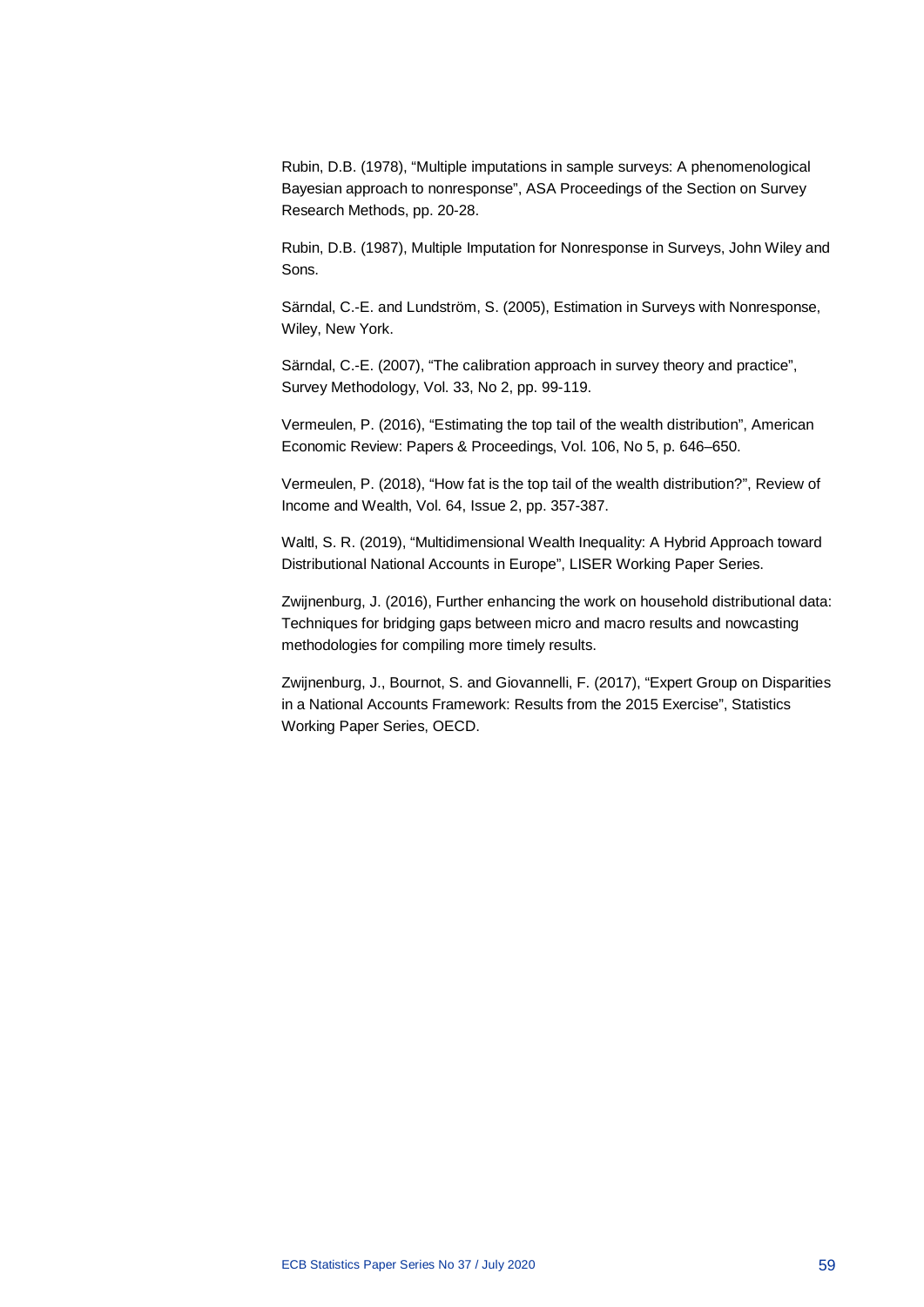# <span id="page-60-0"></span>Annex 1: Second Mandate of the Expert Group on Linking Macro and Micro Data for the household sector

- 1. In December 2015, the ESCB Statistics Committee (STC) mandated the Working Group on Financial Accounts (WG FA) to establish, in cooperation with the Household Finance and Consumption Network (HFCN), a temporary Expert Group on Linking Macro and Micro Data for the household sector (EG-LMM). The EG-LMM's first mandate focused on comparing and bridging macro and micro data. In March 2017, the EG-LMM submitted its first report to the STC. As envisaged at the outset, the STC then gave the EG-LMM a second mandate, this time with the focus on developing distributional results for household macro balance sheets.
- 2. The task of the EG-LMM under this second mandate is to contribute to linking macro and micro statistics for the household sector, i.e. to link the Financial Accounts (FA) and Household Finance and Consumption Survey (HFCS), building on the results of its first mandate. Two workstreams have been defined for that purpose.

The tasks in the first workstream are as follows:

- further assessing the impact of generic and instrument-specific differences on HFCS-FA coverage ratios and their varying impact across instruments and across countries;
- developing recommendations for improving the link between the HFCS and the Financial Accounts and for achieving better coverage ratios for future HFCS waves;
- assessing the availability of administrative sources for improving HFCS-FA linking.

The tasks in the second workstream are as follows:

- defining a set of distributional indicators for the household sector balance sheet, with a focus on items with "medium" and "high" comparability;
- calculating for these indicators experimental results for 2010 and 2014 (or the two periods closest to the HFCS fieldwork) and assessing the feasibility of deriving estimates at annual frequency;
- extending the comparison to non-financial assets, subject to the availability of new National Accounts data on land due at end-2017 under the ESA 2010 transmission programme;
- seeking the views of potential ECB/ESCB users to identify their priorities.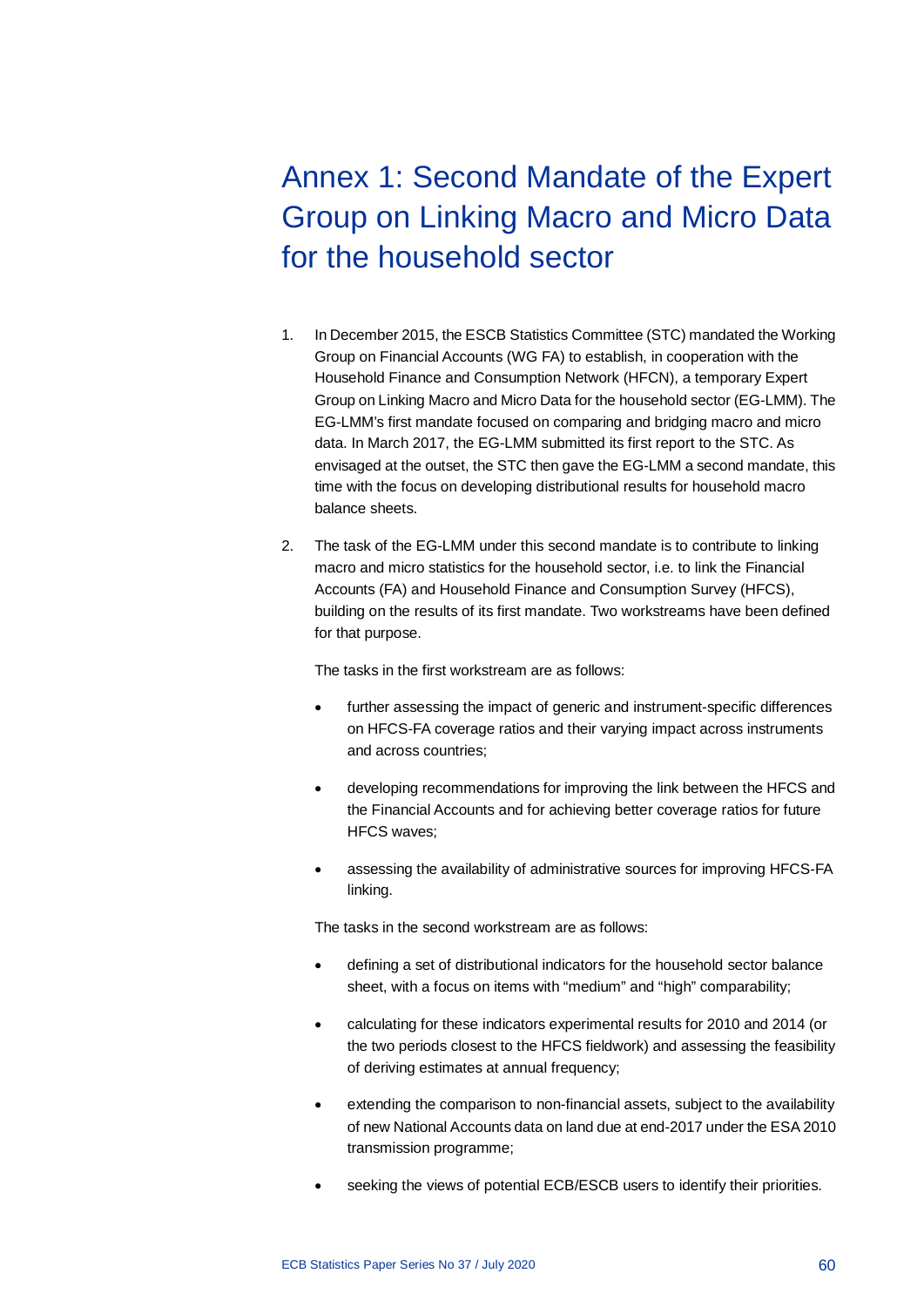3. The EG-LMM should consider the ongoing work of Eurostat and the OECD, and its relevant expert groups, with the objective of contributing to a joint framework for linking National Accounts and household survey data on wealth, income and consumption.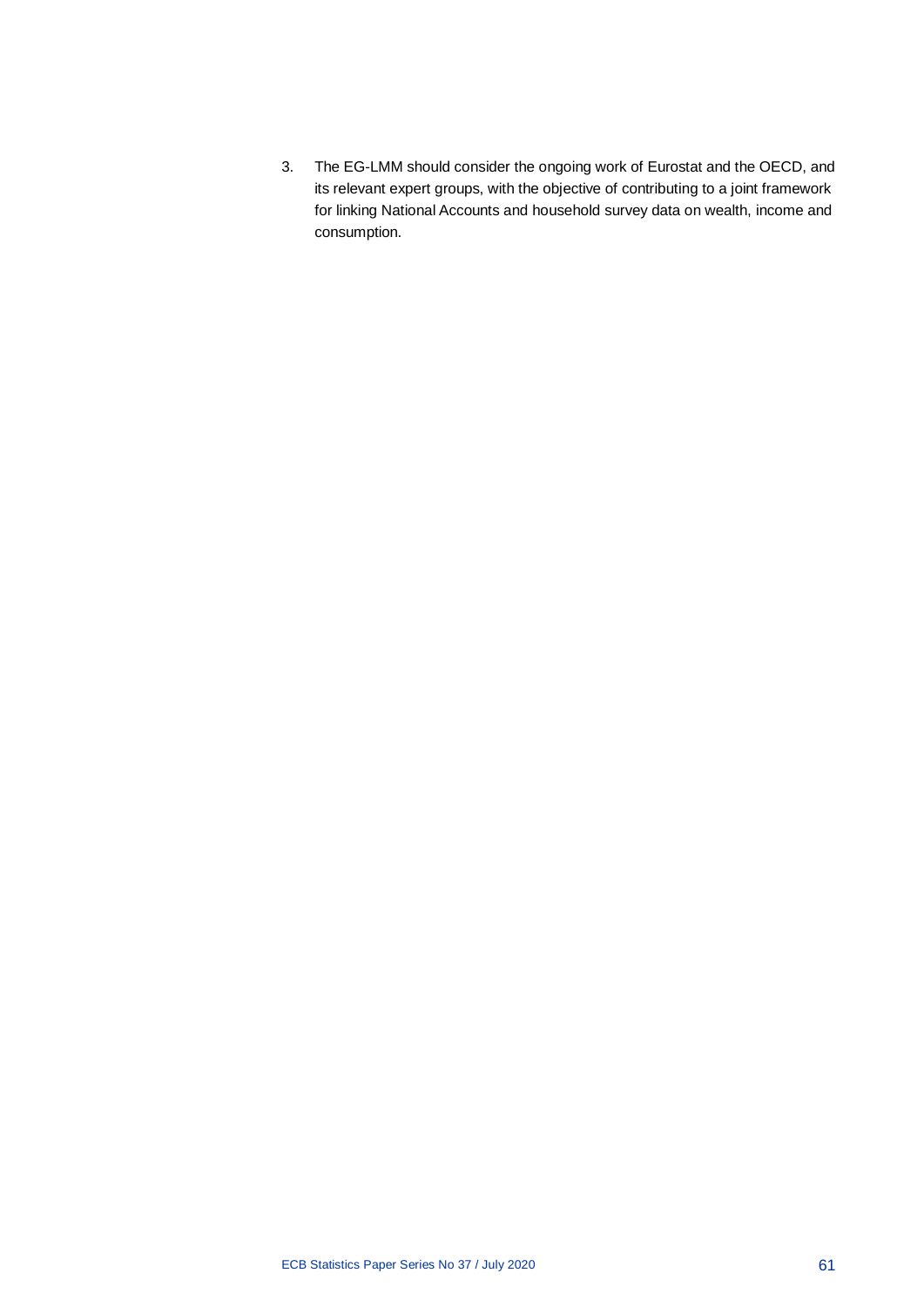# <span id="page-62-0"></span>Annex 2a: Correspondence table between Financial Accounts and HFCS for financial instruments

| <b>ESA 2010</b><br>code | <b>NA instrument</b><br>name            | <b>HFCS</b><br>variable(s) | <b>HFCS variable label</b><br>and/or codes                                                                                     | <b>Conceptual</b><br>comparability                                        | <b>Remarks</b>                                                                                                                                                                              |  |
|-------------------------|-----------------------------------------|----------------------------|--------------------------------------------------------------------------------------------------------------------------------|---------------------------------------------------------------------------|---------------------------------------------------------------------------------------------------------------------------------------------------------------------------------------------|--|
|                         | <b>Assets</b>                           |                            |                                                                                                                                |                                                                           |                                                                                                                                                                                             |  |
| F.2                     | Currency and<br>deposits                |                            |                                                                                                                                |                                                                           |                                                                                                                                                                                             |  |
| F.21                    | Currency                                | N/A                        | N/A                                                                                                                            | N/A                                                                       | NA: holdings of households<br>included but estimated due to the<br>lack of direct sources.<br>HFCS: not collected.                                                                          |  |
| F.22                    | Transferable<br>deposits                | HD1110                     | Sight accounts                                                                                                                 | HIGH                                                                      | Specific conceptual differences<br>exist but are unlikely to be                                                                                                                             |  |
| F.29                    | Other deposits                          | HD1210                     | Savings accounts                                                                                                               | HIGH                                                                      | significant or can be adjusted<br>(deposit-like instruments with<br>non-deposit-taking corporations<br>are included in the HFCS and can<br>be reclassified from short-term<br>loans in FA). |  |
| F.3                     | Debt securities                         | HD1420                     | <b>Bonds</b>                                                                                                                   | HIGH                                                                      | Conceptual differences are not<br>known.                                                                                                                                                    |  |
| F.31/F.32               | Short-term/long-term<br>debt securities |                            | a - State or other general<br>government                                                                                       | N/A                                                                       | Maturity breakdown not covered in<br>the HFCS                                                                                                                                               |  |
|                         |                                         |                            | b - Banks / Other financial<br>intermediaries                                                                                  |                                                                           | Only total market value of all<br>bonds given in HFCS/amount not<br>split into types except in the case                                                                                     |  |
|                         |                                         |                            | c - Non-financial<br>corporation                                                                                               |                                                                           | of Italy.                                                                                                                                                                                   |  |
|                         |                                         |                            | d - Other (specify)                                                                                                            |                                                                           |                                                                                                                                                                                             |  |
| F.4                     | Loans                                   | HD1710                     | Amount owed to household<br><b>HIGH</b>                                                                                        | HFCS has a somewhat broader                                               |                                                                                                                                                                                             |  |
| F.41/.42                | Short-term/long-term                    |                            |                                                                                                                                |                                                                           |                                                                                                                                                                                             |  |
| F.5                     | Equity and<br>investment fund<br>shares |                            |                                                                                                                                |                                                                           |                                                                                                                                                                                             |  |
| F.511                   | Listed shares                           | HD1510                     | Publicly traded shares                                                                                                         | HIGH                                                                      |                                                                                                                                                                                             |  |
| F.512                   | Unlisted shares                         | HD1010                     | Investment in<br>non-self-employment not<br>publicly traded businesses<br>(ownership only as an<br>investor or silent partner) | <b>MEDIUM</b><br>(LOW with<br>regard to the<br>split between<br>"unlisted | - HFCS classification is based on<br>the household's activity in the<br>enterprise.<br>- NA value includes assets that are<br>classified as real wealth in the                              |  |
| F.519                   | Other equity                            | HD0200                     | Investments in<br>self-employment<br>businesses                                                                                | shares" and<br>"other equity")                                            | HFCS (value of self-employment<br>businesses)<br>- The split between "unlisted                                                                                                              |  |
|                         |                                         |                            | 1 - Sole proprietorship /<br>independent professional                                                                          |                                                                           | shares" and "other equity" is not<br>available in the survey.<br>Investments in self-employed                                                                                               |  |
|                         |                                         |                            | 2 - Partnership                                                                                                                |                                                                           | businesses could be included in<br>"unlisted shares" or "other equity".                                                                                                                     |  |
|                         |                                         |                            | 3 - Limited liability<br>companies                                                                                             |                                                                           | - The value of a sole proprietorship<br>or partnership is spread over the                                                                                                                   |  |
|                         |                                         |                            | 4 - Co-operative societies                                                                                                     |                                                                           | different instruments in the NA if it<br>is not considered as a separate                                                                                                                    |  |
|                         |                                         |                            | 5 - Non-profit making<br>bodies                                                                                                |                                                                           | legal entity (quasi-corporation).<br>- HFCS provides the value for the                                                                                                                      |  |
|                         |                                         |                            | 6 - All other forms (Spain)                                                                                                    |                                                                           | different legal status (but legal<br>status is not imputed in all                                                                                                                           |  |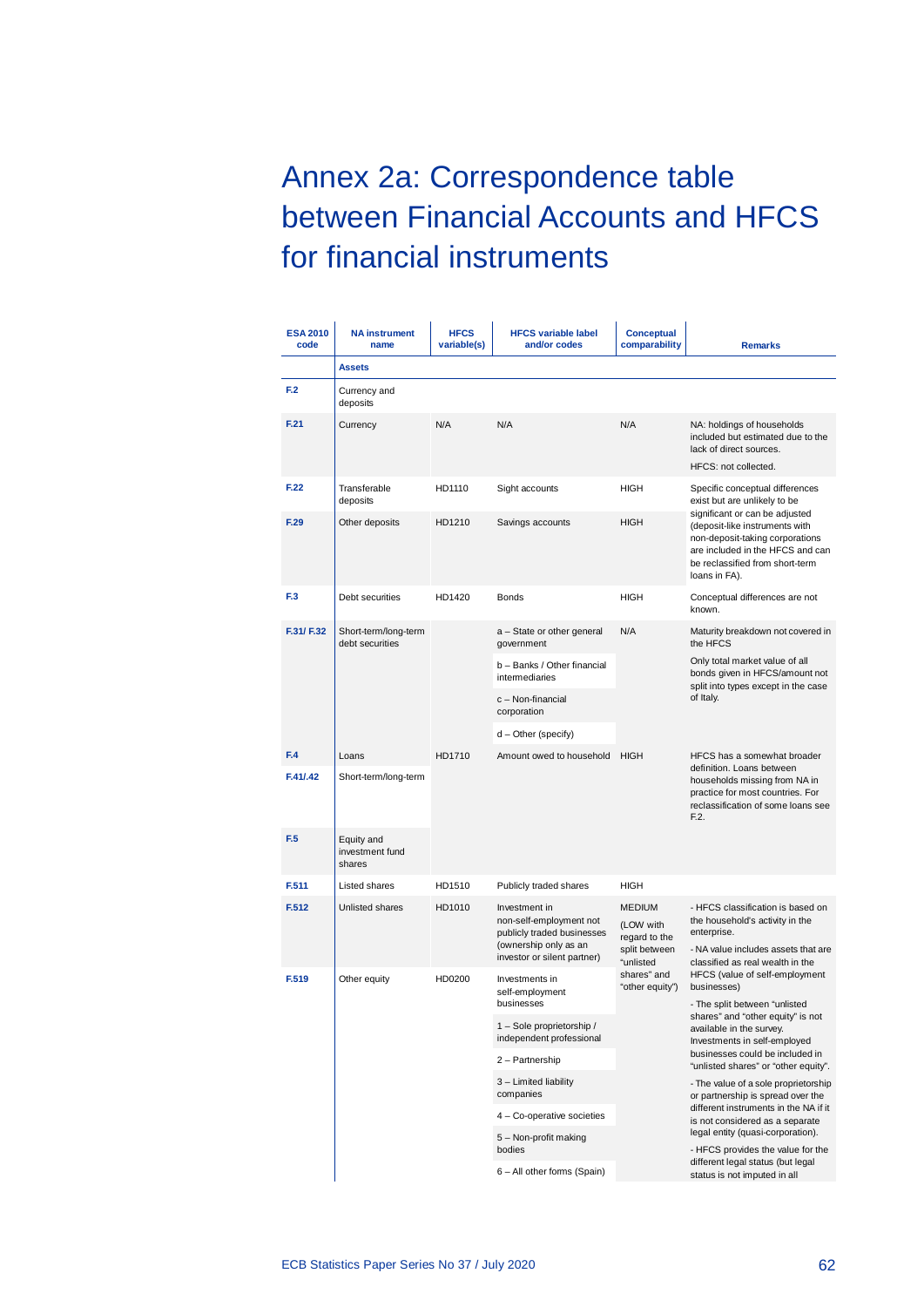|       |                                                              |                                                                  | 7 - Unknown (not imputed)                                                                             |               | countries, so there is an<br>"unknown" category). In addition,<br>in the HFCS the number of<br>employees in self-employed<br>businesses is collected.                                                                     |
|-------|--------------------------------------------------------------|------------------------------------------------------------------|-------------------------------------------------------------------------------------------------------|---------------|---------------------------------------------------------------------------------------------------------------------------------------------------------------------------------------------------------------------------|
| F.521 | Money market fund<br>(MMF) shares or<br>units                | 1320c                                                            | Investments in mutual<br>funds<br>c - Funds predominantly<br>investing in money market<br>instruments | HIGH          | Value dependent on fund type not<br>imputed in every country. The<br>breakdown by type of fund may<br>not be available and only the total<br>HD1330 is imputed in all<br>countries. Hence the distinction                 |
| F.522 | Non-MMF<br>investment fund                                   | HD1320x                                                          | a - Funds predominantly<br>investing in equity                                                        | <b>HIGH</b>   | between MMF and non-MMF<br>funds may not be made in these                                                                                                                                                                 |
|       | shares/units                                                 |                                                                  | b - Funds predominantly<br>investing in bonds                                                         |               | countries.                                                                                                                                                                                                                |
|       |                                                              |                                                                  | d - Funds predominantly<br>investing in real estate                                                   |               |                                                                                                                                                                                                                           |
|       |                                                              |                                                                  | e – Hedge funds                                                                                       |               |                                                                                                                                                                                                                           |
|       |                                                              |                                                                  | f - Other fund types<br>(specify)                                                                     |               |                                                                                                                                                                                                                           |
| F.6   | Insurance, pension<br>and standardised<br>guaranteed schemes |                                                                  |                                                                                                       |               |                                                                                                                                                                                                                           |
| F.61  | Non-life insurance<br>technical reserves                     | N/A                                                              | N/A                                                                                                   | N/A           | Non-life assets in FA (e.g. health<br>insurance, term insurance) can be<br>significant.                                                                                                                                   |
| F.62  | Life insurance and<br>annuity entitlements                   | $DA2109 =$<br>sum of<br>(PF0920)<br>over<br>household<br>members | Voluntary pension/whole<br>life insurance                                                             | <b>MEDIUM</b> | Value reported in HFCS not clearly<br>defined (net present value,<br>liquidation value?). FA value likely<br>to be higher than HFCS value.                                                                                |
| F.63  | Pension entitlements                                         | Sum of<br>(PF0700)<br>over<br>household<br>members               | Current value of all<br>occupational pension plans<br>that have an account                            | LOW           | Clarification required as to what<br>extent defined benefit schemes<br>should be and are in fact included<br>in this variable in the HFCS.<br>Valuation issue as for F.62.                                                |
| F.64  | Claims of pension<br>funds on pension<br>managers            | N/A                                                              | N/A                                                                                                   | N/A           | F.64 not applicable to households.                                                                                                                                                                                        |
| F.65  | Entitlements to<br>non-pension benefits                      | N/A                                                              | N/A                                                                                                   | N/A           | F.65 likely to be insignificant.                                                                                                                                                                                          |
| F.66  | Provision for calls<br>under standardised<br>guarantees      | N/A                                                              | N/A                                                                                                   | N/A           | F.66 not applicable to households.                                                                                                                                                                                        |
| F.7   | <b>Financial derivatives</b>                                 | HD1920                                                           | Other financial assets                                                                                | <b>LOW</b>    | Financial derivatives are not a<br>separate item in the HFCS and are                                                                                                                                                      |
| F.8   | Other accounts<br>receivable/payable                         |                                                                  |                                                                                                       |               | included in "Other financial<br>assets". Definition of "Other<br>accounts receivable/payable" not<br>comparable with "Other financial<br>assets" owing to different<br>definitions.                                       |
|       |                                                              | HD1620                                                           | Managed accounts                                                                                      | LOW           | May be spread over the FA<br>balance sheet of the household<br>depending on set-up of the<br>management and depending on<br>the assets invested. Does not,<br>however, affect comparability of<br>total financial assets. |
| F.L   | <b>Liabilities</b>                                           |                                                                  |                                                                                                       |               |                                                                                                                                                                                                                           |
| F.4   | Loans                                                        | DL1000                                                           | Total outstanding balance<br>of household's liabilities                                               | <b>HIGH</b>   |                                                                                                                                                                                                                           |
|       | Short-term/long-term                                         | DL1100                                                           | Outstanding balance of<br>mortgage debt                                                               | HIGH          | High conceptual comparability<br>refers here to the maturity. The<br>maturity is covered in the HFCS                                                                                                                      |
|       |                                                              | DL1110                                                           | Outstanding balance of<br>household main residence<br>(HMR) mortgages                                 |               | for the different loans with a similar<br>concept to that in the NA: length of<br>the loan at the time of borrowing or                                                                                                    |
|       |                                                              | DL1120                                                           | Outstanding balance of                                                                                |               | refinancing. Therefore, it is also                                                                                                                                                                                        |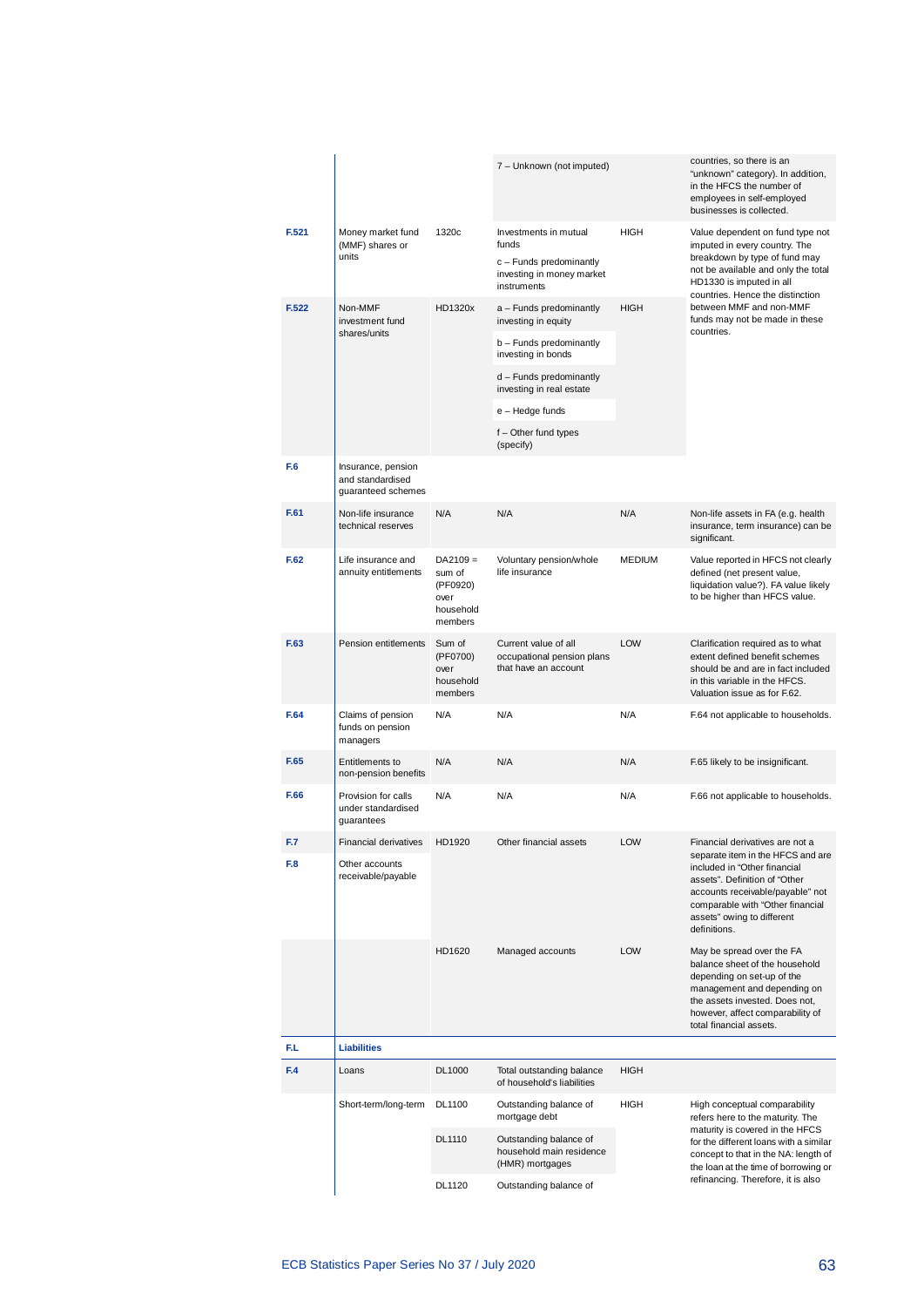

Notes: Interpretation of the conceptual comparability of instruments between the HFCS and NA. The table only indicates the conceptual comparability of the specific instrument. Common or generic differences due e.g. to sole proprietorship or the coverage of the wealthy households are evaluated in Chapter 2.

N/A = Not comparable: item not included in either NA or the HFCS. LOW = Low comparability: item included in both NA and the HFCS, but in different categories or the concepts differ substantially. MEDIUM = Medium comparability: similar items included, but they differ conceptually between the HFCS and NA in regards to the items<br>included in the asset or liability category or in the definition used.<br>HIGH = High compara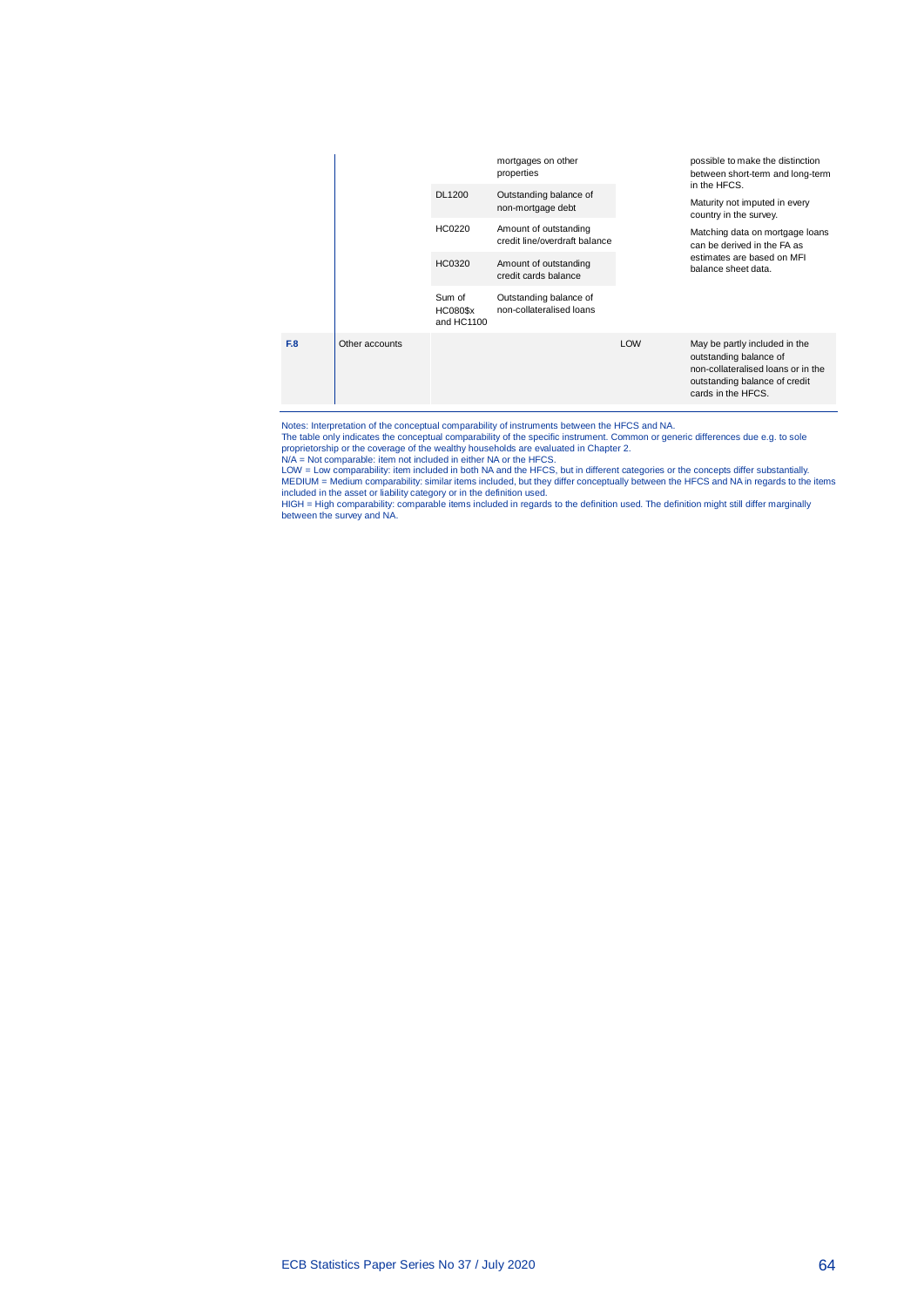# <span id="page-65-0"></span>Annex 2b: Correspondence table between National Accounts and HFCS for non-financial assets

| <b>NA code</b> | <b>NA</b> description                                                                                                                                                                                                                                                                                          | <b>HFCS code</b> | <b>HFCS description</b>                                                                                                                                                                                                                               |
|----------------|----------------------------------------------------------------------------------------------------------------------------------------------------------------------------------------------------------------------------------------------------------------------------------------------------------------|------------------|-------------------------------------------------------------------------------------------------------------------------------------------------------------------------------------------------------------------------------------------------------|
| N              | Non-financial assets                                                                                                                                                                                                                                                                                           |                  |                                                                                                                                                                                                                                                       |
| <b>AN.1</b>    | Produced non-financial assets                                                                                                                                                                                                                                                                                  |                  |                                                                                                                                                                                                                                                       |
| <b>AN.11</b>   | <b>Fixed assets</b>                                                                                                                                                                                                                                                                                            |                  |                                                                                                                                                                                                                                                       |
| <b>AN.111</b>  | Dwellings                                                                                                                                                                                                                                                                                                      | <b>HB0900</b>    | Household main residence                                                                                                                                                                                                                              |
|                | This covers buildings primarily used as<br>residences and excludes land.                                                                                                                                                                                                                                       |                  | What is the value of this property, i.e. if you could sell it now<br>how much do you think would be the price of it? Value<br>includes land.                                                                                                          |
|                |                                                                                                                                                                                                                                                                                                                | HB280\$x         | Properties other than the household main residence<br>Property types "house or flat", "apartment building", "hotel",<br>"building plot/estate". Value includes land.                                                                                  |
| AN.112         | Buildings other than dwellings and other                                                                                                                                                                                                                                                                       | HB280\$x         | Properties other than the household main residence                                                                                                                                                                                                    |
|                | structures<br>In the household sector, these are                                                                                                                                                                                                                                                               |                  | Property types "industrial building/warehouse", "garage",<br>"shop", "office", "farm" and "other". Value includes land.                                                                                                                               |
|                | buildings for production purposes by sole<br>proprietorships and partnerships (and<br>NPISHs if they are not separated from                                                                                                                                                                                    | HD080\$x         | Self-employment business wealth<br>This can be a part of business wealth if respondents are                                                                                                                                                           |
|                | households).                                                                                                                                                                                                                                                                                                   |                  | asked to exclude properties belonging to a business in the<br>section on other properties. Buildings are not separated from<br>the rest of business wealth. Value of business provided in<br>net terms.                                               |
| <b>AN.113</b>  | Machinery and equipment                                                                                                                                                                                                                                                                                        | HD080\$x         | <b>Business wealth</b>                                                                                                                                                                                                                                |
|                | Machines and equipment used by sole<br>proprietorships and partnerships fall into<br>this category. Cars and other durable<br>goods in the household sector are not<br>included in capital stock.                                                                                                              |                  | Machinery and equipment are part of business wealth.<br>Machines and equipment are not separated from the rest of<br>business wealth. Value of business provided in net terms.<br>Cars and other durable goods may be included in business<br>wealth. |
| <b>AN.115</b>  | Cultivated biological resources                                                                                                                                                                                                                                                                                | HD080\$x         | <b>Business wealth</b>                                                                                                                                                                                                                                |
|                | Agricultural plantation without land which<br>belongs to sole proprietorships and<br>partnerships falls into this category.                                                                                                                                                                                    |                  | These assets are part of business wealth. They are not<br>separated from the rest of business wealth. Value of<br>business provided in net terms.                                                                                                     |
| AN.117         | Intellectual property products                                                                                                                                                                                                                                                                                 | HD080\$x         | <b>Business wealth</b>                                                                                                                                                                                                                                |
|                | Intellectual property products which belong<br>to sole proprietorships and partnerships fall<br>into this category.                                                                                                                                                                                            |                  | These assets are part of business wealth. They are not<br>separated from the rest of business wealth. Value of<br>business provided in net terms.                                                                                                     |
| <b>AN.12</b>   | Inventories                                                                                                                                                                                                                                                                                                    | HD080\$x         | <b>Business wealth</b>                                                                                                                                                                                                                                |
|                | (in the case of households, those<br>belonging to sole proprietorships and<br>partnerships)                                                                                                                                                                                                                    |                  | These assets are part of business wealth. They are not<br>separated from the rest of business wealth. Value of<br>business provided in net terms.                                                                                                     |
| <b>AN.13</b>   | Valuables                                                                                                                                                                                                                                                                                                      | HB4710           | Valuables                                                                                                                                                                                                                                             |
|                | Valuables are produced assets that are not<br>used primarily for production or<br>consumption, that are expected to<br>appreciate or at least not to decline in real<br>value, that do not deteriorate over time<br>under normal conditions and that are<br>acquired and held primarily as stores of<br>value. |                  | (Do you/Does your household) own any valuables such as<br>jewellery, works of art, antiques, etc.?                                                                                                                                                    |
| <b>AN.2</b>    | Non-produced non-financial assets                                                                                                                                                                                                                                                                              |                  |                                                                                                                                                                                                                                                       |
| <b>AN.21</b>   | Natural resources                                                                                                                                                                                                                                                                                              |                  |                                                                                                                                                                                                                                                       |
| <b>AN.211</b>  | Land                                                                                                                                                                                                                                                                                                           | HB0900           | Household main residence                                                                                                                                                                                                                              |
|                | This covers all the land, i.e. land underlying<br>dwellings and buildings as well as land                                                                                                                                                                                                                      |                  | Land included in the value of the property.                                                                                                                                                                                                           |
|                | used for agriculture and forestry.                                                                                                                                                                                                                                                                             | HB280\$x         | Properties other than the household main residence<br>Property types "building plot/estate", "farm".                                                                                                                                                  |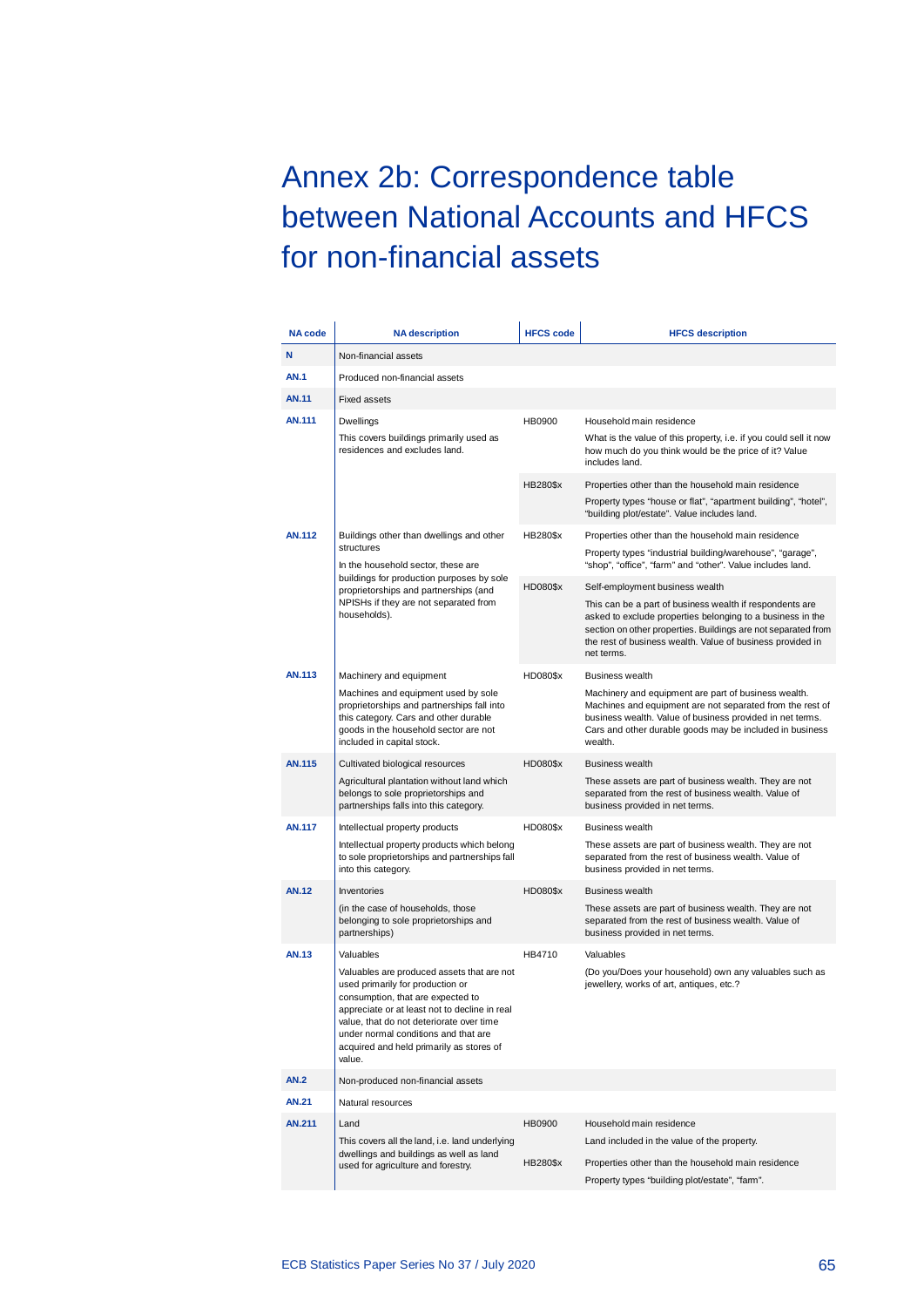|              |                                                                                                                              |                 | Land included in the values of other property types.                                                                                                                                                                                                              |
|--------------|------------------------------------------------------------------------------------------------------------------------------|-----------------|-------------------------------------------------------------------------------------------------------------------------------------------------------------------------------------------------------------------------------------------------------------------|
|              |                                                                                                                              | HD080\$x        | This can be a part of business wealth If respondents are<br>asked to exclude properties belonging to a business in the<br>section on other properties. Land is not separated from the<br>rest of the business wealth. Value of business provided in<br>net terms. |
| <b>AN.22</b> | Contracts, leases and licences                                                                                               | <b>HD080\$x</b> | <b>Business wealth</b>                                                                                                                                                                                                                                            |
|              | This covers patents, leases, etc. held by<br>sole proprietorships and partnerships (in<br>the case of the household sector). |                 | These assets are part of business wealth. They are not<br>separated from the rest of business wealth.                                                                                                                                                             |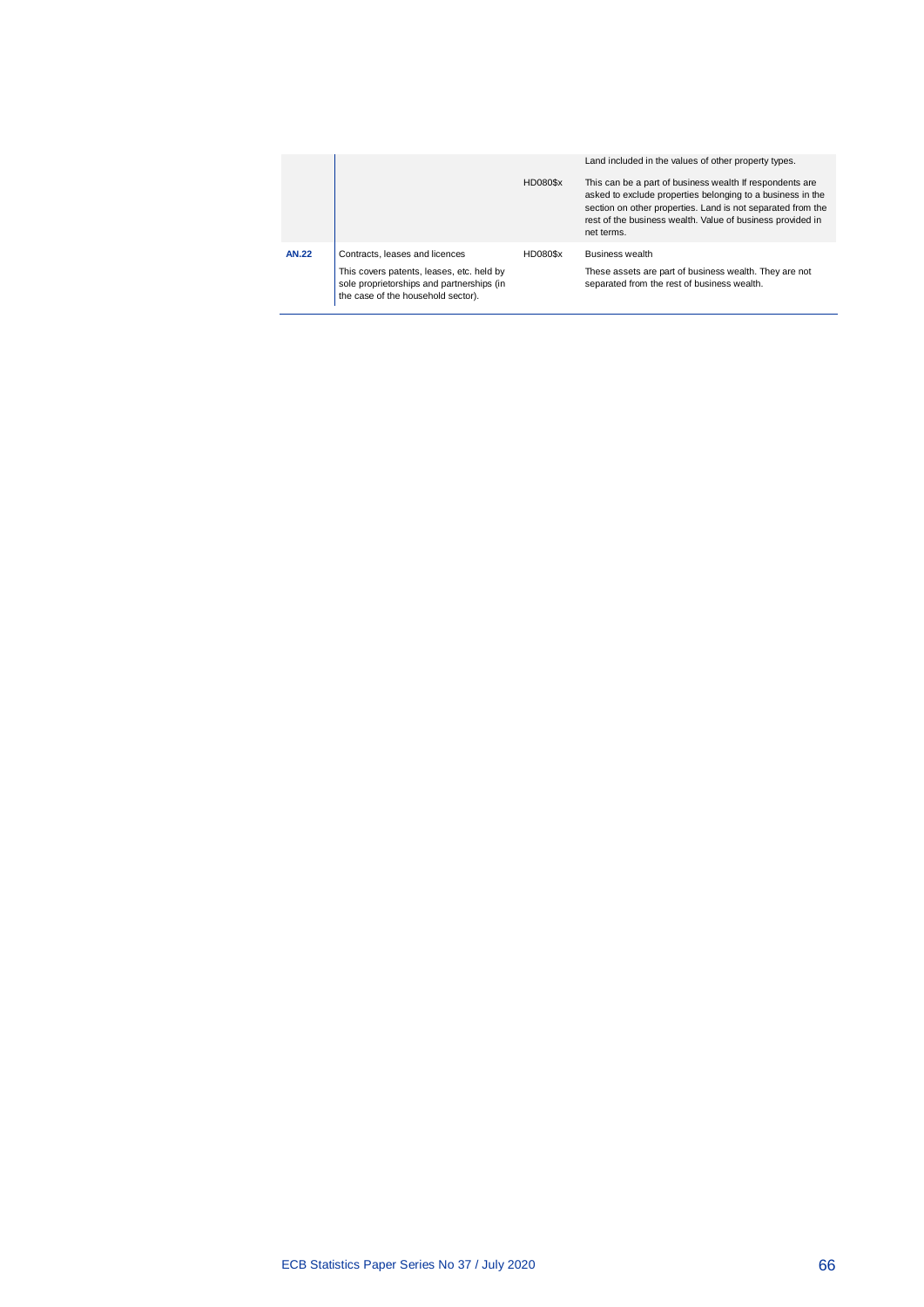#### <span id="page-67-0"></span>**Abbreviations**

### **Countries**

| ВE        | Belgium               |
|-----------|-----------------------|
| BG        | <b>Bulgaria</b>       |
| <b>CZ</b> | <b>Czech Republic</b> |
| DK        | Denmark               |
| DE        | Germany               |
| EЕ        | Estonia               |
| IE        | Ireland               |
| <b>GR</b> | Greece                |
| ES        | Spain                 |
| FR        | France                |
|           |                       |

| ΗR  | Croatia     |
|-----|-------------|
| ΙT  | Italy       |
| СY  | Cyprus      |
| LV  | Latvia      |
| LT  | Lithuania   |
| LU  | Luxembourg  |
| HU  | Hungary     |
| МT  | Malta       |
| NL. | Netherlands |
| AT  | Austria     |

| PL        | Poland         |
|-----------|----------------|
| PT        | Portugal       |
| RO        | Romania        |
| <b>SI</b> | Slovenia       |
| <b>SK</b> | Slovakia       |
| FI        | Finland        |
| <b>SE</b> | Sweden         |
| UK        | United Kingdom |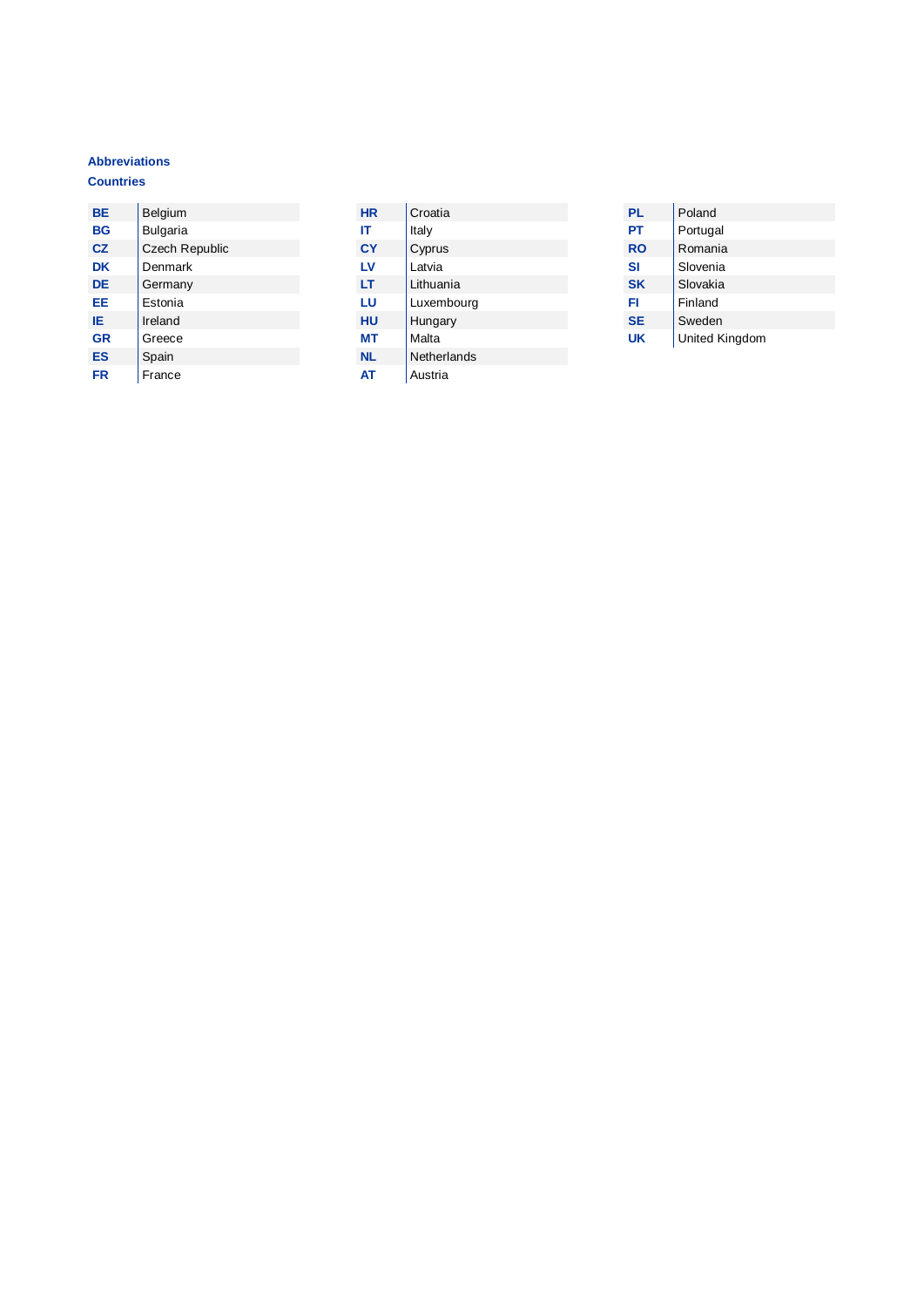#### <span id="page-68-0"></span>**Acknowledgements**

This paper was prepared based on a report by the ESCB Expert Group on Linking macro and micro data for the household sector, and edited by Henning Ahnert, Ilja Kristian Kavonius, Juha Honkkila and Pierre Sola (ECB). This paper has also benefited from feedback provided by the Editorial Board of the ECB Statistics Paper Series.

#### **List of participants of the Expert Group on Linking macro and micro data for the household sector**

| <b>Henning Ahnert (Co-chairperson)</b>                                                                          | Jarmila Hrbačkova                   |  |  |  |
|-----------------------------------------------------------------------------------------------------------------|-------------------------------------|--|--|--|
| European Central Bank                                                                                           | Národná banka Slovenska             |  |  |  |
| <b>Andrea Neri (Co-chairperson)</b>                                                                             | <b>Francesca Tartamella</b>         |  |  |  |
| Banca d'Italia                                                                                                  | Eurostat                            |  |  |  |
| Ilja Kristian Kavonius (Co-secretary)                                                                           | <b>Sigita Grundiza</b>              |  |  |  |
| European Central Bank                                                                                           | Eurostat                            |  |  |  |
| Juha Honkkila (Co-secretary)                                                                                    | <b>Jorrit Zwijnenburg</b>           |  |  |  |
| European Central Bank                                                                                           | OECD                                |  |  |  |
| <b>Kristina Altmann</b>                                                                                         | <b>Freddy Farias Arias</b>          |  |  |  |
| Deutsche Bundesbank                                                                                             | Office for National Statistics (UK) |  |  |  |
| <b>Alexander Erler</b>                                                                                          | <b>David Matthewson</b>             |  |  |  |
| Deutsche Bundesbank                                                                                             | Office for National Statistics (UK) |  |  |  |
| <b>Stine Ludvig Bech</b>                                                                                        | Sofiya Stoyanova                    |  |  |  |
| Danmarks Nationalbank                                                                                           | Office for National Statistics (UK) |  |  |  |
| <b>Cormac O'Sullivan</b>                                                                                        | <b>Joshua Parry</b>                 |  |  |  |
| Central Bank of Ireland                                                                                         | Office for National Statistics (UK) |  |  |  |
| <b>Stelios Corres</b>                                                                                           | Riikka Tupala                       |  |  |  |
| <b>Bank of Greece</b>                                                                                           | <b>Statistics Finland</b>           |  |  |  |
| <b>Javier Arribas Vela</b>                                                                                      | Veli-Matti Törmälehto               |  |  |  |
| Banco de España                                                                                                 | <b>Statistics Finland</b>           |  |  |  |
| <b>Michel Mouliom</b>                                                                                           | Arjan Bruil                         |  |  |  |
| Banque de France                                                                                                | <b>Statistics Netherlands</b>       |  |  |  |
| <b>Clémence Charavel</b>                                                                                        | Maria Giovanna Ranalli              |  |  |  |
| Banque de France                                                                                                | University of Perugia               |  |  |  |
| <b>Stefano Piermattei</b>                                                                                       | <b>Michele Cantarella</b>           |  |  |  |
| Banca d'Italia                                                                                                  | European Central Bank               |  |  |  |
| <b>Ingber Roymans</b>                                                                                           | <b>Guilherme Ferreira</b>           |  |  |  |
| Banque centrale du Luxembourg                                                                                   | European Central Bank               |  |  |  |
| Gábor Huszár                                                                                                    | <b>Lise Reynaert Lefebvre</b>       |  |  |  |
| Magyar Nemzeti Bank                                                                                             | European Central Bank               |  |  |  |
| <b>Béla Simon</b>                                                                                               | <b>Pierre Sola</b>                  |  |  |  |
| Magyar Nemzeti Bank                                                                                             | European Central Bank               |  |  |  |
| Federica Teppa                                                                                                  | <b>Monika Stuhldreher</b>           |  |  |  |
| De Nederlandsche Bank                                                                                           | European Central Bank               |  |  |  |
| <b>Michael Andreasch</b>                                                                                        | <b>Mika Tujula</b>                  |  |  |  |
| Oesterreichische Nationalbank                                                                                   | European Central Bank               |  |  |  |
| <b>Peter Lindner</b>                                                                                            | <b>Sofie Waltl</b>                  |  |  |  |
| Oesterreichische Nationalbank                                                                                   | European Central Bank               |  |  |  |
| <b>Rita Poiares Mourinho Felix</b><br>Banco de Portugal                                                         |                                     |  |  |  |
| <b>Henning Ahnert</b><br>European Central Bank, Frankfurt am Main, Germany; email: henning.ahnert@ecb.europa.eu |                                     |  |  |  |

**Ilja Kristian Kavonius**

## European Central Bank, Frankfurt am Main, Germany; email: [Ilja\\_kristian.kavonius@ecb.europa.eu](mailto:Ilja_kristian.kavonius@ecb.europa.eu)

**Juha Honkkila** European Central Bank, Frankfurt am Main, Germany; email: [juha.honkkila@ecb.europa.eu](mailto:juha.honkkila@ecb.europa.eu)

#### **Pierre Sola**

European Central Bank, Frankfurt am Main, Germany; email: [pierre.sola@ecb.europa.eu](mailto:pierre.sola@ecb.europa.eu)